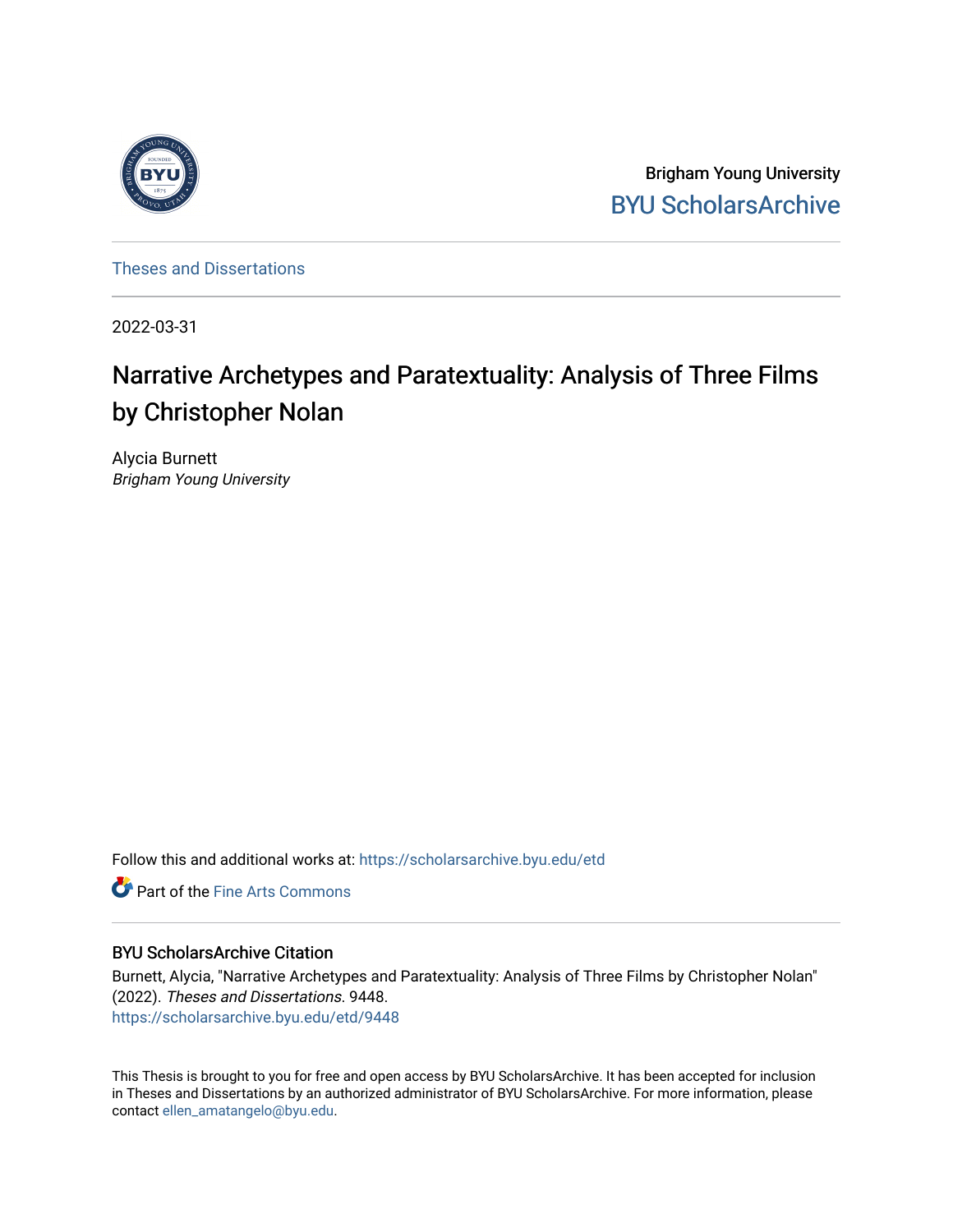<span id="page-1-0"></span>Narrative Archetypes and Paratextuality: Analysis of Three Films by Christopher Nolan

Alycia Burnett

A thesis submitted to the faculty of Brigham Young University in partial fulfillment of the requirements for the degree of

Master of Arts

Scott Church, Chair Devin Knighton Miles Romney

School of Communications

Brigham Young University

Copyright © 2022 Alycia Burnett

All Rights Reserved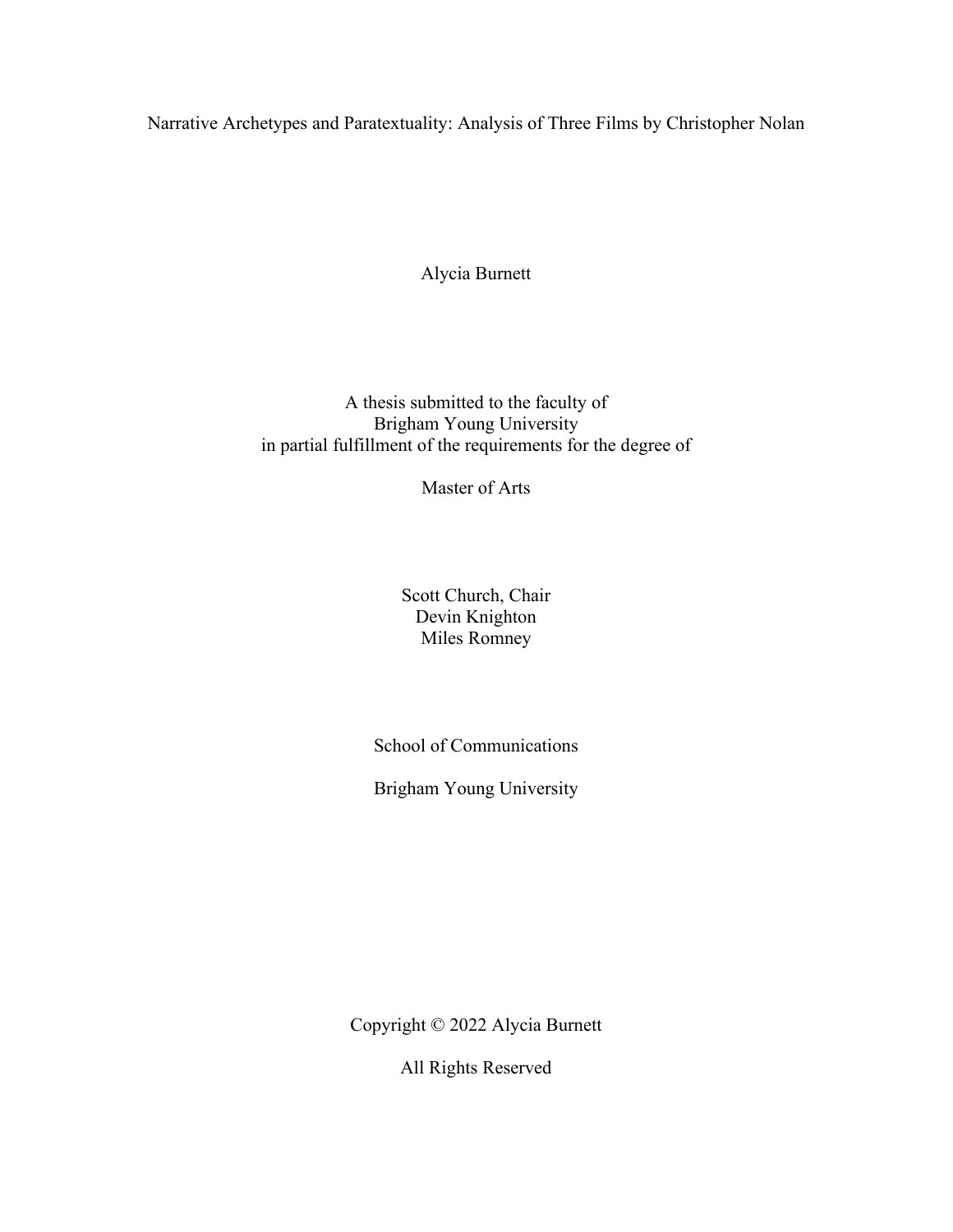# ABSTRACT

<span id="page-2-0"></span>Narrative Archetypes and Paratextuality: Analysis of Three Films by Christopher Nolan

Alycia Burnett School of Communications, BYU Master of Arts

Nonlinear films display unconventional narratives that leave ambiguous endings that create rewatchability, making audiences want to rewatch and review the films. These films also create conversation on social media outlets and infiltrate discussion on popular culture. This rhetorical analysis examines narrative structure, narrative archetypes, and paratextuality of three nonlinear Christopher Nolan films: *Inception*, *Interstellar*, and *Tenet*. By examining how these different forms of narrative display the moral messaging and structure within each film, this analysis provides context in how nonlinear narratives promote rewatchability and create continuous paratexts. Through Nolan's films, nonlinear film styles create more than rewatchability as Nolan specifically uses narrative archetypes to create character archetypes. The character archetypes produce multiple narratives that allow different viewpoints for audiences. These three different films also explain that there is a thin line between ambiguous endings and rewatchability for these types of films.

Keywords: narrative archetypes, paratextuality, narrative perspective, Christopher Nolan, rewatchability, nonlinear films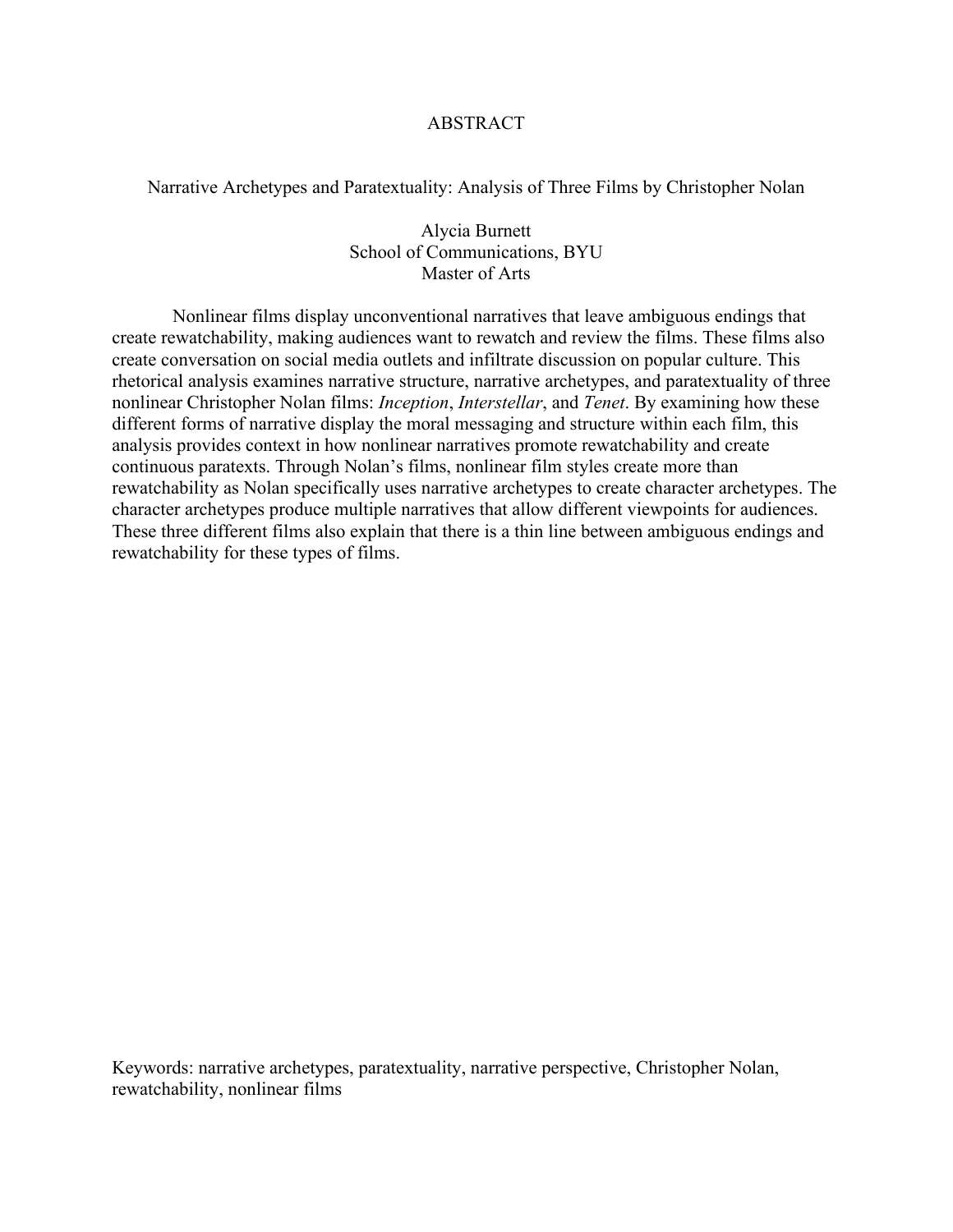# ACKNOWLEDGEMENTS

<span id="page-3-0"></span>I would like to thank the faculty of the School of Communications for being great mentors, friends, and distractors as I wandered around the Brimhall building. The faculty has made my educational experience exceptional, and they have fostered an environment of learning, patience, and professionalism. An additional thank you for all the candy that I took from faculty candy bowls. I would like to extend a specific thank you to my chair, Dr. Scott Church, for his continual guidance, mentorship, tangent conversations, and support since my very first communications class in 2017 – if it were not for him, I would not have thought it possible to write my thesis about the confusing nature of Christopher Nolan films. Thank you to Dr. Devin Knighton who has always helped refine my ideas, provided consistent mentorship and feedback, and supplied endless snacks and Coca-Cola. Thank you to Dr. Miles Romney for being willing to talk and provide feedback and endless mints. I would like to additionally thank Dr. Kevin John for his encouragement, support, and environment to work and study. A special thank you to my cohort and the graduate students that have provided support and feedback for my endless ideas. Thank you to the BYU PR Intelligence Lab that has provided a home of friendship, mentorship, and professional opportunities. Finally, I would like to thank my parents and my sister, Kalyse, for being my consistent rock as I worked through my classes and my thesis.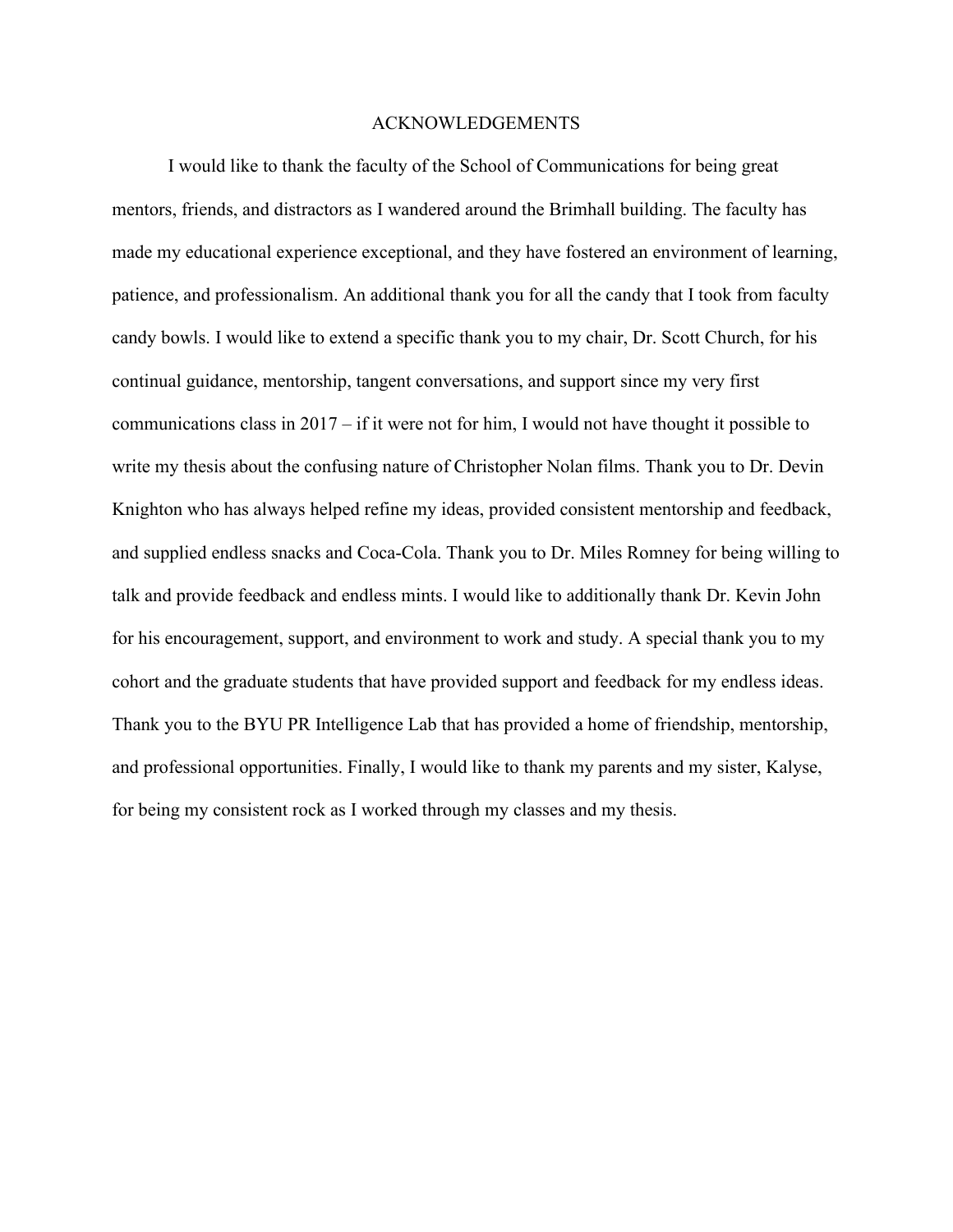# TABLE OF CONTENTS

<span id="page-4-0"></span>

| 21 |
|----|
|    |
|    |
|    |
|    |
|    |
|    |
| 26 |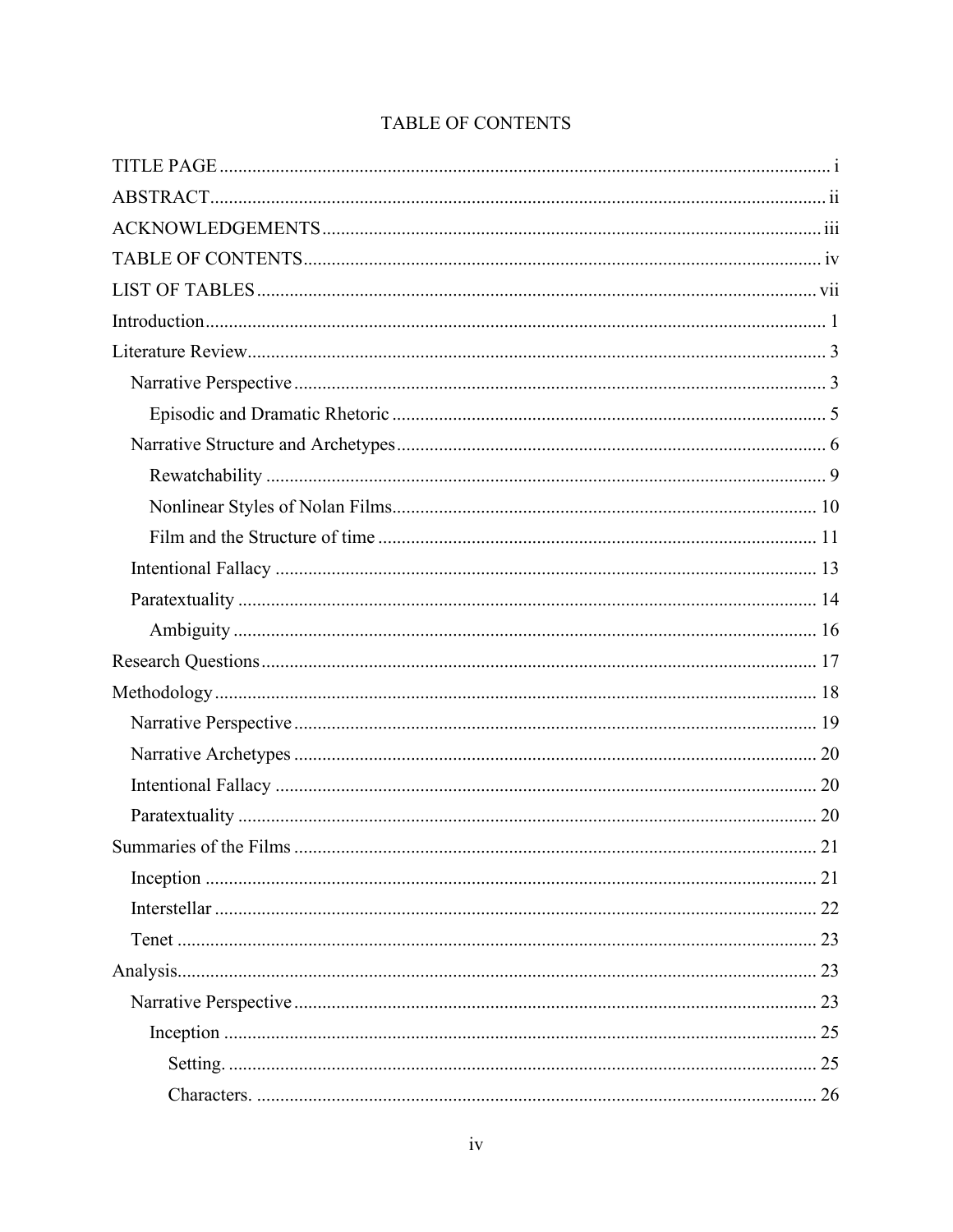| 47 |
|----|
|    |
|    |
|    |
|    |
|    |
|    |
|    |
|    |
|    |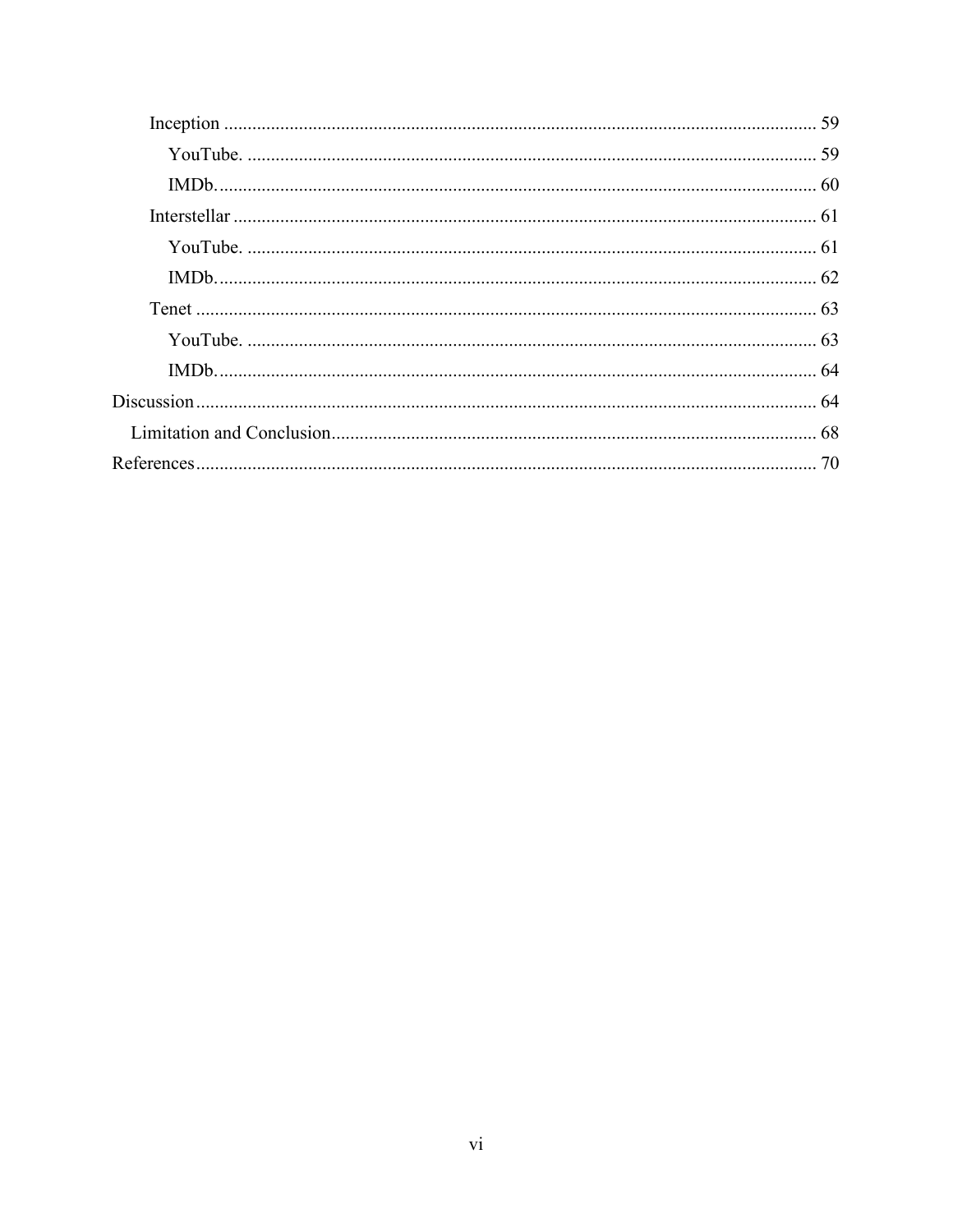# LIST OF TABLES

<span id="page-7-0"></span>

| Table 1: Narrative Characteristics Examined in Fisher's Narrative Perspective 24 |  |
|----------------------------------------------------------------------------------|--|
|                                                                                  |  |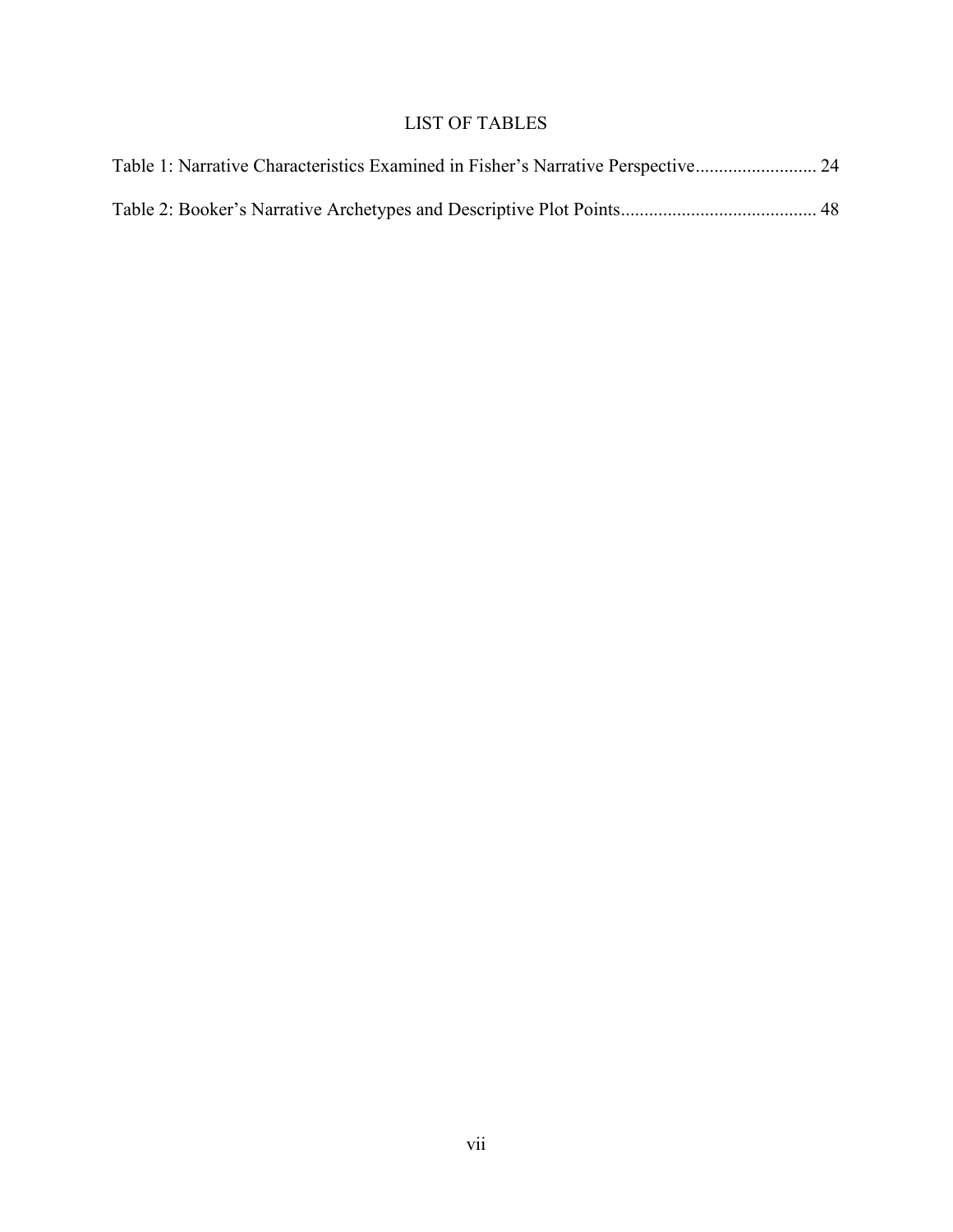### **Introduction**

<span id="page-8-0"></span>Nonlinear storytelling is not new to film and cinema, especially in the post-modern era of films. More and more films represent an episodic and nonlinear style of storytelling that have moved beyond the classic chronologically linear three-act structure of beginning-middle-end. Film directors such as Stanley Kubrick, Orson Welles, Akira Kurosawa, Christopher Nolan, and Quentin Tarantino have created several alternative films and unconventional narratives that has created this new style of unorthodox film narration which has also been called the "Tarantino effect" (Berg, 2006, p. 6). These unconventional film narratives have started to move beyond small independent and art house studios and have claimed blockbuster success and ratings as well as become financed by bigger studios and corporations with these types of films becoming more mainstream in popular culture.

Previously, unconventional and alternative films were seen as a novelty and were much harder to find. Because of the alternative style, nonlinear films were harder for a general population to enter or to understand. These films are unusual because they are experimental with how time is structured chronologically, and their endings are usually incomplete or ambiguous. The normal narrative usually follows a structured narrative archetype such as the hero's journey (Campbell, 1949) or other classic fable and myth structures (Booker, 2004). The alternative film style leave films without a conclusion creating an ambiguous ending that does not clearly define where the narration will go and leaves audiences with more questions than answer. These ambiguous endings also allow room for audiences to make their own interpretation beyond the director's intention. With these films becoming more popular, the unconventional narratives and ambiguous endings inspire online discussion and internet chatter which consist of fan theorizing and alternative explanations to why the films were made or what the films answer. These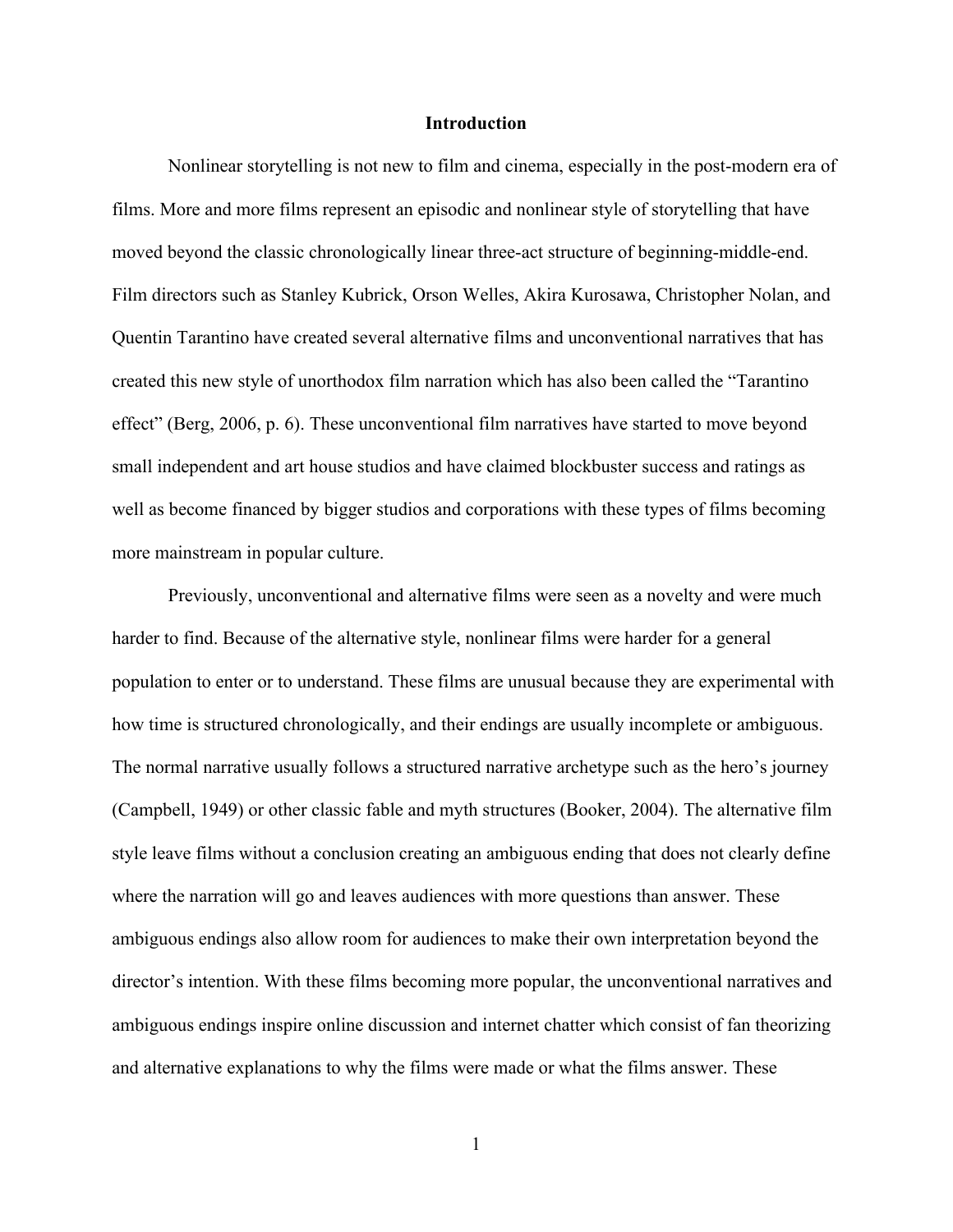outsides sources or paratexts illustrate that these films, with their unorthodox story structures, are the types of films that initiate these types of online conversations.

The nonlinear narrative of this type of film has had scholars try to classify and analyze why these movies are becoming popular and different (Berg, 2006). While research has begun to look at how this type of narrative functions and can possibly be explained, there are more and more films changing the structure of narrative and showing an alternative use of time and space which is changing how audiences view film, especially in a theater. The unorthodox narrative can be found in all movie genres, and film directors with an unconventional style attempt to make a change in multiple genres. Christopher Nolan films enter this category because his films are representative of familiar genres, but they display alternative perspectives on time and space, thus creating a different understanding of what narrative structure can be. Other literature has analyzed specific films of Christopher Nolan via the mode of ethics (Brislin, 2016, McGowen, 2012), trauma (Joy, 2020), the reality of space and time, and the dialogue of dreams (Fisher, 2011), however there is a space and lack of information about Nolan's narrative process and the effect it has on the message of the film and cinema.

The purpose of this study is to examine three films that are representative of popular films with unconventional narratives such as the Christopher Nolan films: *Inception* (2010), *Interstellar* (2014), and *Tenet* (2020), in the ways that they portray structural narrative archetypes and nonlinearity and ambiguous endings according to narrative perspective (Fisher, 1984) and story archetypes (Booker, 2004). The paratextuality of these films are generated through ambiguity and can reveal how conversation outside the text has impacted viewing. By the nature of these films, conversations of paratexts are generated on social platforms to find coherence of the films. This study will analyze how these nonlinear films change structure of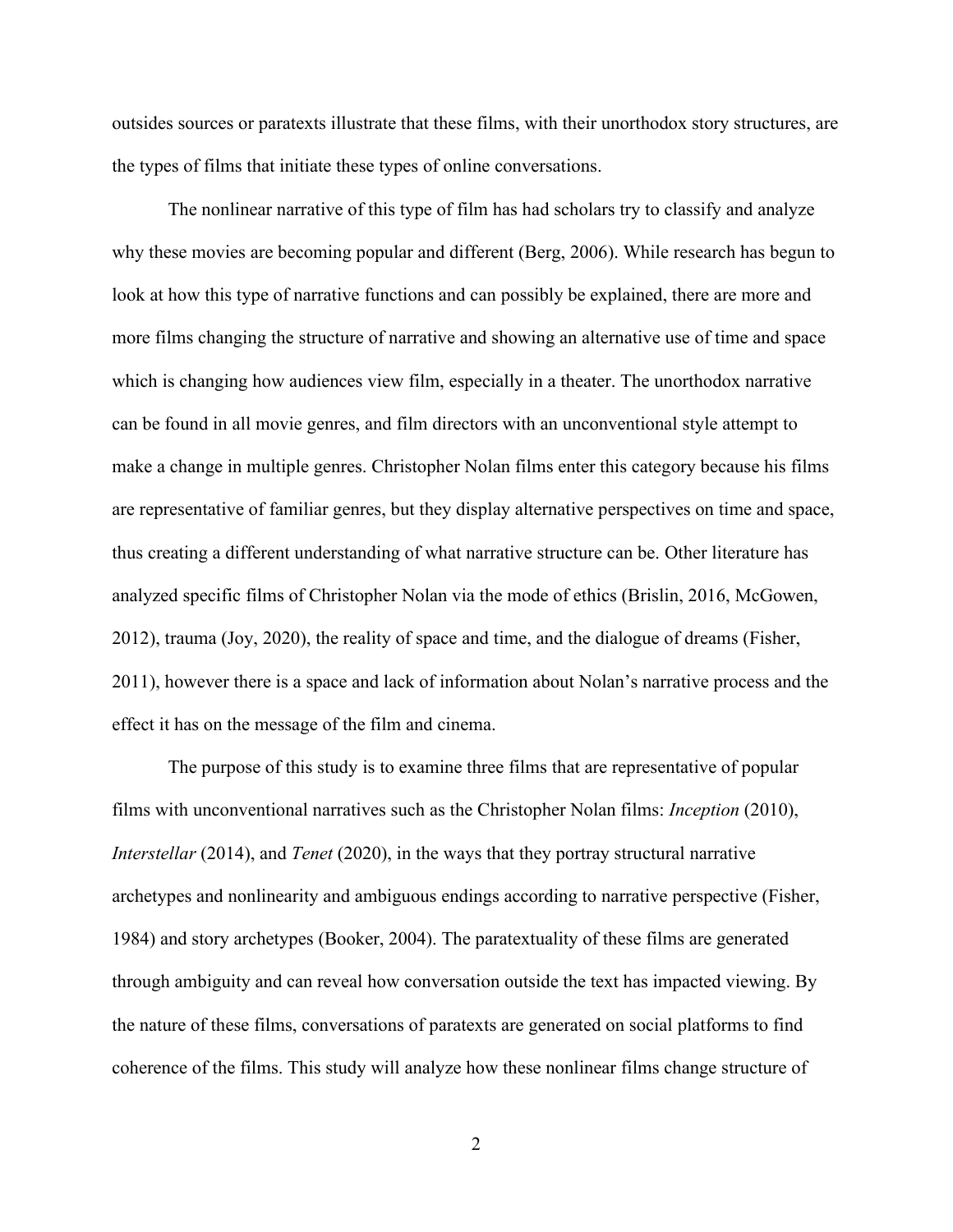narratives that promote rewatchability and how conversations that surround the films lead to continuous paratexts. This study contributes to the literature by understanding how Nolan uses narrative archetypes to create character archetypes that allow for rewatchability. It also displays how ambiguous endings lead to rewatchability that generates continuous paratexts that surround an original text or film.

# **Literature Review**

# <span id="page-10-1"></span><span id="page-10-0"></span>**Narrative Perspective**

One of the approaches to analyzing the films will be through the narrative perspective. First proposed by communication scholar, Walter Fisher (1984), the narrative perspective paradigm of rhetorical analysis is to create an understanding of a text in the realm of storytelling and how the bigger picture of these stories causes the audience to react and behave (Sellnow, 2010). Fisher (1984) describes this bigger picture as narrative rationality and focuses on the symbolic actions of the narrative as well as the coherence and fidelity, or trueness, of a text. Narrative fidelity is considered by how true or familiar a story has with the experience that the listener has to the narrative. By processing the fidelity of a narrative, the clarification of a story's nature and value are presented (Fisher, 1987). This type of analysis begins by looking and describing the text's main features such as the setting, characters, narrator, events, and the temporal relations of the events. To describe temporal relations, the text is analyzed by their order of events and can be classified as *syntagmatic—*where one event leads naturally to another—or *paradigmatic* which displays events in flashbacks and flash forwards (Sellnow, 2010). Examples of a syntagmatic text is any narrative that leads chronically from beginning, middle and end such as most fairy tales. Orson Welles' *Citizen Kane* (1941) and Tarantino's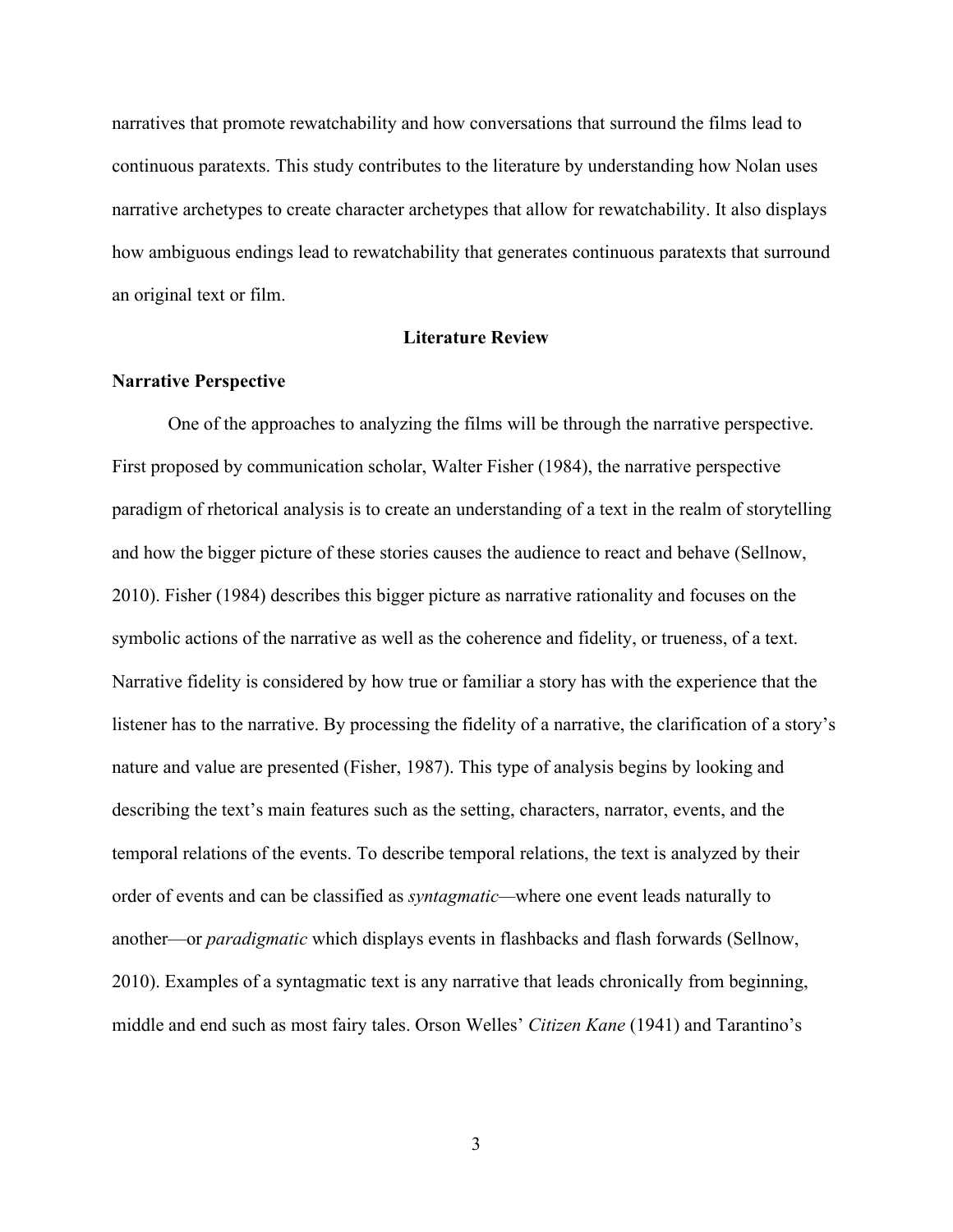*Pulp Fiction* (1994) are considered paradigmatic because of their use of flashbacks and flash forwards.

An analysis using the narrative perspective allows for a greater understanding of the messages being sent to and received by an audience. This type of approach can be used on multiple topics containing a story such as: politics, movies, music, folklore, books, and advertisements to provide an understanding and analysis of mediated messages (Fisher, 1987; Roberts, 2004; Sellnow, 2010). Beyond the study of topics, the use of narrative perspective has come in play with different mediums such as television, film, and social media site like YouTube where storytelling can be affected by the editing style of each of the platforms (Humphreys, 2018). The medium and type of message change the way the audience can receive the information and the ways that it will be processed (McLuhan & Fiore, 1967).

In context of the narrative paradigm, the text should have a moral focus to provide valued reasons (Fisher, 1985). These reasons also called "good reasons" are defined as the elements that justify "the accepting or adhering to advice" in a communication setting (Fisher, 1978, p. 378). The ethical value of the text helps determine the human relation and connection to what is being communicated beyond the words, and what symbolic meaning is being represented (Schneewind, 1982). In film or a text, the virtues and ethical values are a guide to the audience to verify the identification and moral reasonings of the narration of a text. Brislin (2016) applies the ethical lens to Nolan's films to find the functionality of time and space to rationalize the ethics behind the manipulations of time. The analysis finds multiple ethical dilemmas of sacrifice, humanity, and revenge that question if moral reasoning can transcend time suggesting that all narratives are subjected to a moral universe. Each text analyzed under the narrative paradigm theory should convey the moral and value of reasonings to understand the influence an audience may receive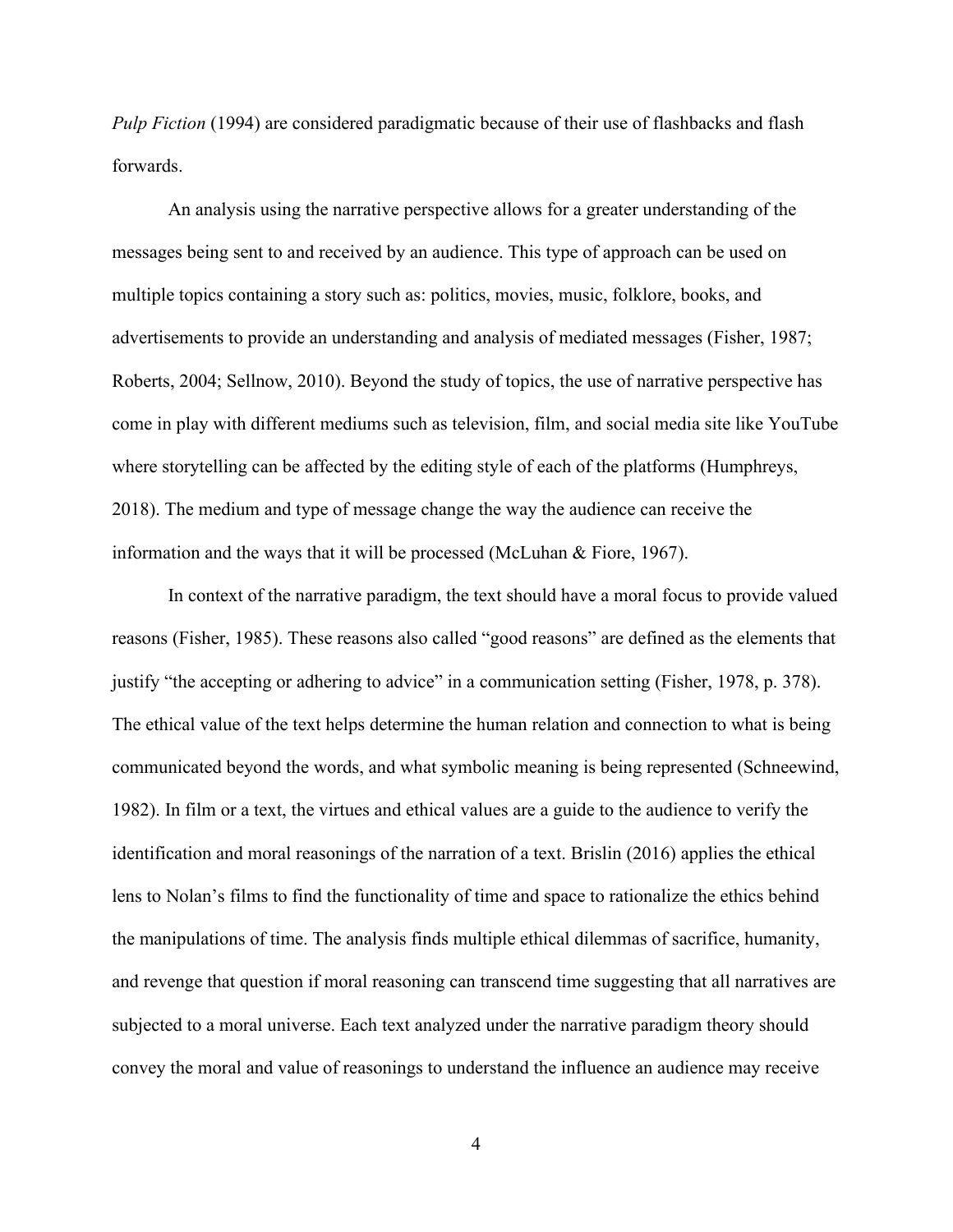(Fisher, 1987). These values have been established by other philosophers such as Aristotle, McIntyre, and Nietzsche to find and identify the value of human reasoning (Schneewind, 1982).

# <span id="page-12-0"></span>*Episodic and Dramatic Rhetoric*

The narrative perspective also elaborates upon the original teachings of Aristotle (1997) and his ideals of dramatic and episodic rhetoric. Dramatic or linear rhetoric is shown in the form of a basic, cohesive plot that has a beginning, middle, and end. This structure can vary in storytelling, but it performs a specific structure for the plot to have cohesive understanding for the narrative and storytelling form (Aristotle, 1997). Episodic rhetoric is where the story is told in episodes, or in a modern sense, the story is told in a nonlinear fashion where the action can happen *in media res* or form the storyline in an out-of-order sequence. Aristotle claims that episodic rhetoric is the "worst of all the plots and actions" because of the distortion of narration (Aristotle, 1958, p. 20). This narrative distortion affects audiences because the cause-and-effect sequences are ruined, limiting the audience's ability to emotionally connect with the storyline (Finkelberg, 2006).

While Aristotle argues for better plot through linearity rather than episodic plot because of the lack of confusion, Krijanskaia (2008) argued through the lens of theatre, that plots can be built beyond linear episodes, destroying narrative structure, but creating a metaphysical plot that is still understandable. While in perspective of theatre, the metaphysical plot perspective can bring in a new context to films and other story messages because it goes beyond classical rhetoric. The different types of narrative that reject the dramatic and linear narrative are called counter-Aristotelian narratives. Diverging from natural narrative transitions, the counter-Aristotelian narrative adds complexity and ambiguity to the plot (Economopoulou, 2009). This counter-Aristotelian narrative can offer different interpretations of storylines and variance where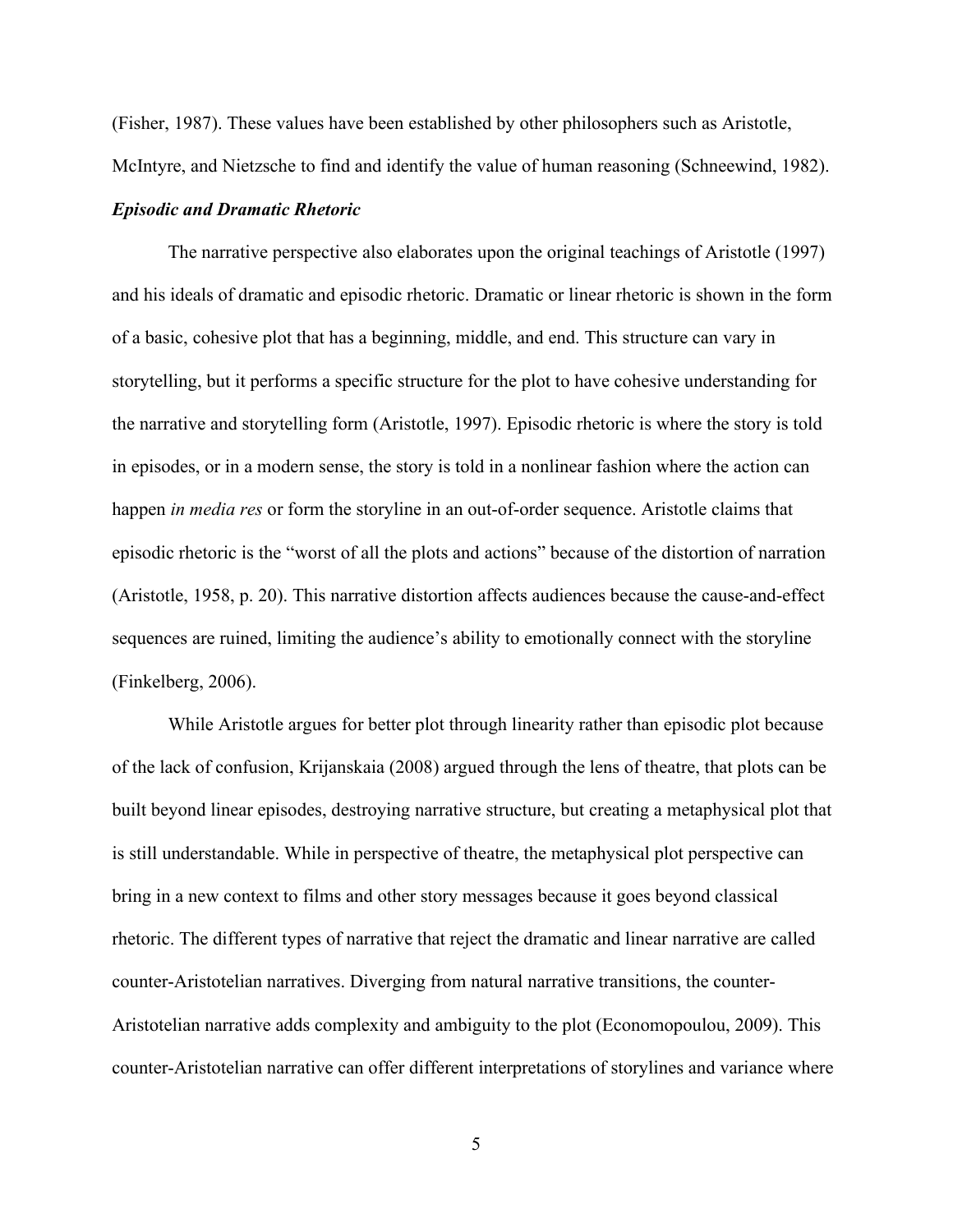classical rhetoric can lack in full content understanding (Krijanskaia, 2008). These variances within narrative structure create a place where narrative perspective and plot lines may be out of sync and require analysis on the variations in a text.

# <span id="page-13-0"></span>**Narrative Structure and Archetypes**

Along with understanding the narrative perspective, the purpose of plot and archetype has been studied in many forms in the literature. Psychologist, Carl Jung (2014), suggested that there are several different archetypes found in humans or their unconscious that are created by their similarities and everyday interactions with other humans rather than by the information and attributes that keep them separate (Papadopoulos, 2006). These different archetypes are shown as four different types: the mother figure, rebirth or transcendence, spirits in fairytales, and the trickster-figure. The archetypes are the unconscious "representations collective" that influence the conscious state to help understand myths, dreams, and other psychic experiences (Jung, 2014, p. 5). These archetypes are suggested as a part of the human consciousness and lead to the natural storytelling that has been found throughout history. Through development of culture and language, archetypes help narratives to evolve (Vaughn Becker & Neuberg, 2019). The reversal can be stated that narratives help archetypes with their development, evolvement, and cohesion, which has the same effect upon the characters in the narrative (Green et al., 2019). Humans' natural need and ability to tell stories and engage with different characters has helped develop the many types of storytelling functions and plot points.

With the need to tell stories to understand the human condition consciously or unconsciously, narratives archetypes can be found in any story or myth to find understanding, or all stories can fit into one archetype as suggested by Joseph's Campbell's (1949) hero monomyth. The monomyth suggest that hero myths all have similar stories and archetypes that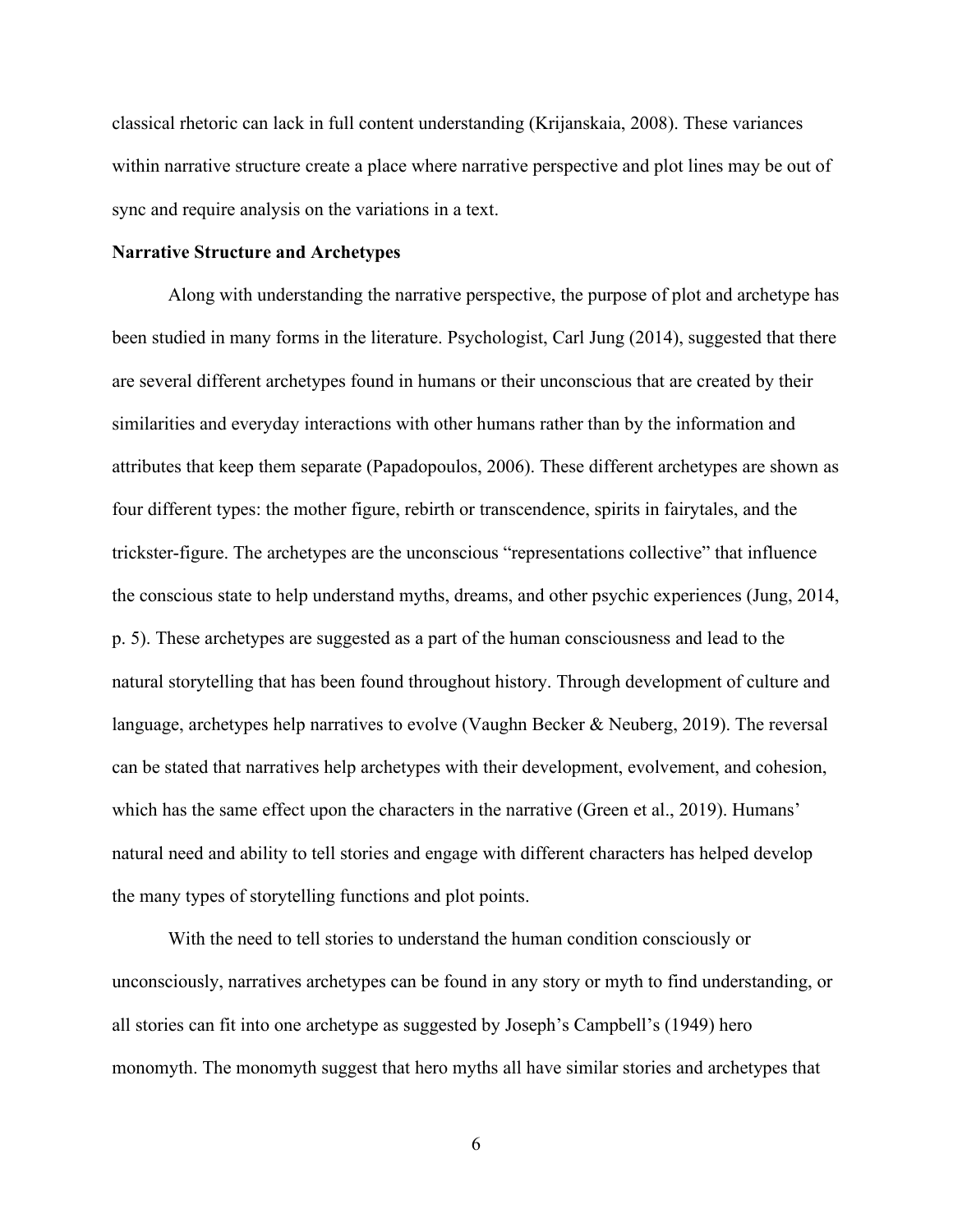provide for the hero's journey. That journey consists mainly of 12 steps that secure the rites of passages in three basic steps of "separation, initiation, and return" (p. 23). The hero's journey can be classified in different ways with a variety of storylines and can lead a main character or plot into several main narrative changes (Vogler, 2017). The monomyth does provide a structural framework that has been provided as an analysis tool for other literature texts (Phillips, 1975).

Building on Jung (2014) and Campbell (1949), Christopher Booker (2004) analyzes stories and myths of all styles to claim that are only seven major plots or story archetypes in which narratives can be classified. The plot points are as follows: *overcoming the monster*, *rags to riches*, *the quest*, *voyage and return*, *comedy*, *tragedy*, and *rebirth*. The archetype plot points are descriptive for a text to find cohesion and natural ending. The7 story needs to have a challenge, but a conclusive ending to relay themes and character development (Moin, 2020). The plot archetypes are developed through the means of constriction and expansion to relay the movement between events. A story plot must move the characters through actions that constrict or slow the movements, then a scene of expansion or opening that allows the story to flow. This provides a depth to the plot and deepens the structure of each of the archetypes. Also, the seven different plots can overlap and mix with other archetypes within certain narratives and are not completely defined where one plot must be structured within one single archetype (Booker, 2004).

Consistent with the theory of narrative paradigm, character development is also an important factor for creating a whole and natural story arc. With character relationships reaching a set value by demonstrating "masculine and feminine" values, and the characters revealing the psychological trait of their fatal flaws (Booker, 2004, p. 267), characters cannot be perfect because stories reveal the ideal image of human nature. There needs to be a representation of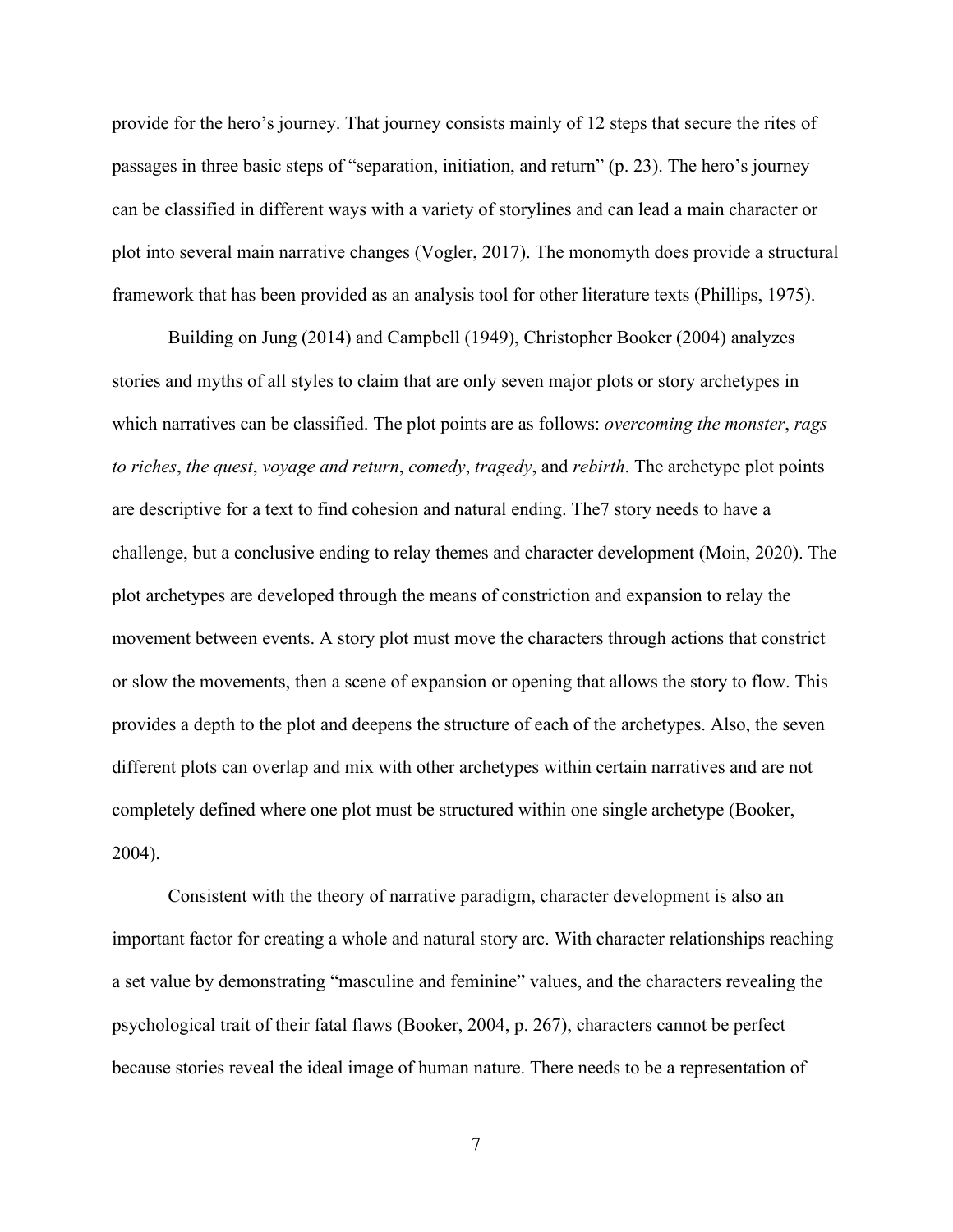light and dark which is portrayed through masculine and feminine traits. At the completion of a story, and in conjunction with Jung's psychological values of archetypes, the masculine and feminine traits need to find a oneness with each other to find the true self (Leigh, 2011). Through the opposite traits, either masculine and feminine or the dark and light representation, the plot finds the fidelity that is asked for in Booker's idea of whole plots and by the narrative paradigm theory. Many of Booker's plot types, specifically *the quest*, *overcoming the monster*, and *the voyage and return* archetypes match the findings of the monomyth of the hero's journey. Recognizing that these archetypes are changeable with context, but maintain the same shape, allows storytelling to be diverse and experimental, though not all stories may fit into these concise archetypes (Knudsen, 2014).

These plots are significant in telling a story and can interact with the narrative theory by adding more context to the given message of the text. Each plot type controls the archetype narration that an audience needs to feel connected to the whole text. Without this plot structure, the story is detached from its narrative purpose. This shift has occurred with modern stories with psychological twists that remove the audience from basic plot points to a disintegration of narration (Booker, 2004). The separation of these story archetypes, also known by Booker as "losing the plot", comes from the dissolvement of the ego from the self (p. 413). This has become a common phenomenon in certain texts since modernists drove away from 19<sup>th</sup> century realism, and postmodernists exceeded past the avant-garde of modernists (Storey, 2015; Mihoc, 2011). These "lost plots" still offer a centralized plot and explain why the story may fall behind the normalized perspective of the seven basic plots (Booker, 2004). The disintegration of narrative from these plots may still be categorized within the seven archetypes. However, there is a gap in the research about narrative disintegration and if those plots still align with the seven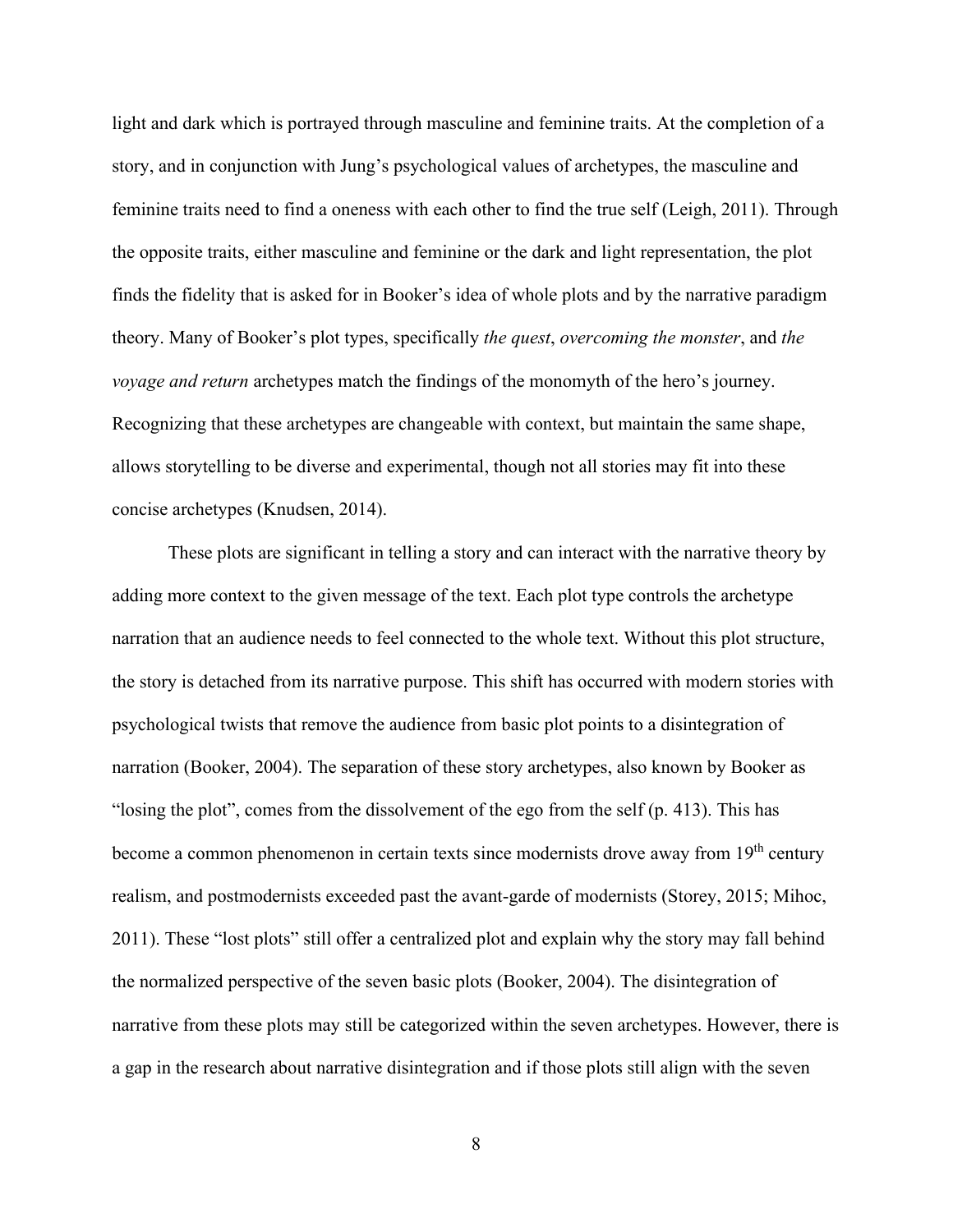archetypes. These unconventional narratives that alter timelines may be creating or eliminating these specific archetypes.

The structure of the narrative can also be influenced by the amount of action, or stories told in one text. This type of narrative structure is known as *metalepsis*, which is defined as a fictional world that contains multiple stories and different worlds all in one place (Wolf & Bernhart, 2018). Metalepsis, which was originally introduced by Gérard Genette, focuses on diegetic characters as they enter a metadiegetic universe (1983). In other words, metalepsis is how the commentary of a character influences a story that is held within a story. This literary term has been used to analyze Christopher Nolan's works of space and time because of his metadiegetic universe that are held in his films, especially in the film, *Inception.* In the world of the film, the world and dreams are embedded with layers and consequences that create the world's fictional metalepsis (Kiss, 2012). Beyond the metalepsis and metadiegetic world, Lugea (2013) creates a taxonomy to describe the multiple worlds that exist in Nolan's film worlds. These multiple fictional worlds are given an ontology by outlining the complex layers of narrative structure that exist in these types of alternative films.

#### <span id="page-16-0"></span>*Rewatchability*

Previous literature has revealed how nonlinear films have been analyzed and categorized. A classification of alternate and nonlinear films creating the "Tarantino Effect" are defined as where narration is out of sync (Berg, 2006). Berg argues that Tarantino films and similar movies are creating a new narrative to confound viewers and the terms of linearity. These nonlinear movies are forcing viewers to repeat and rewatch these films because they are "denser, more complex, and less classical movie narratives" (p. 57). While these films are becoming more complex, they are also returning to old rhetorical strategies of reflection and reviewing to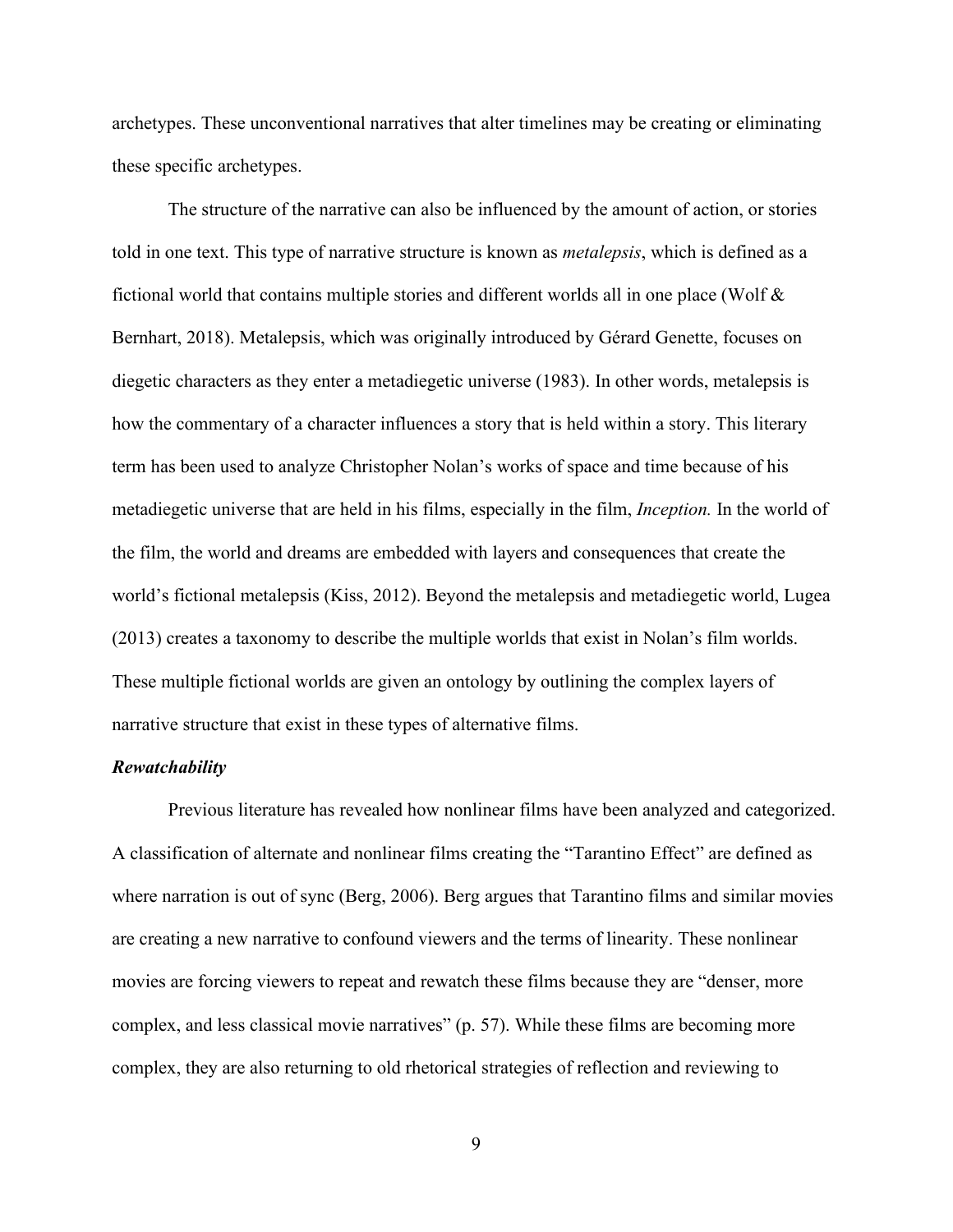understand the messages contained within the films. "Continual re-creation" or repeated views of films is part of the narrative fidelity and valued reasoning that holds audiences to process the complexities of life (Fisher, 1987, p. 65). Previous analysis of Christopher Nolan's *Memento* (2000) inserts the complexity of nonlinear films with space and time. This complexity does not confuse the audience, but it helps them recognize the plot structure among the chaos, although the film is not in linear sequence (Tsend & Bateman, 2012). *Memento* is a "dense web of cohesive ties" as it displays a film that reverses time but has clear "narrative comprehension process" (pp. 114-115). This new narrative style leads to a new understanding and comprehension from the viewers when different forms of structure are introduced.

# <span id="page-17-0"></span>*Nonlinear Styles of Nolan Films*

These nonlinear types of texts and films feature multiple types of complexity and cohesion within their narrative structures. The categories that feature these narrative styles can be split into nonlinear storytelling and nonlinear storyworlds (Willemsen & Kiss, 2020). The nonlinear storytelling considers the narration of the plot out of chronological order. Nonlinear storyworlds feature the world itself and are a "deviation of linearity" that represent the film world's creation of parallel universes or scenarios that bring in time travel, which are represented in sci-fi genre (p. 174). Christopher Nolan films can reside in both the nonlinear storytelling and nonlinear storyworld format and classification because of the different structure of time that he has in each of his movies. *Memento* tells its story out of chronological order, whereas the film *Interstellar* (2014) jumps through time and space in the world itself. The storyworld format can develop impossible plots that create an "estranging effect" for the storyline and deconstructs narrators, characters, and the notion of real-world of time and space (Alber, 2009, p. 80). Considering the narration and style that is formed by storyworlds can add insight to how these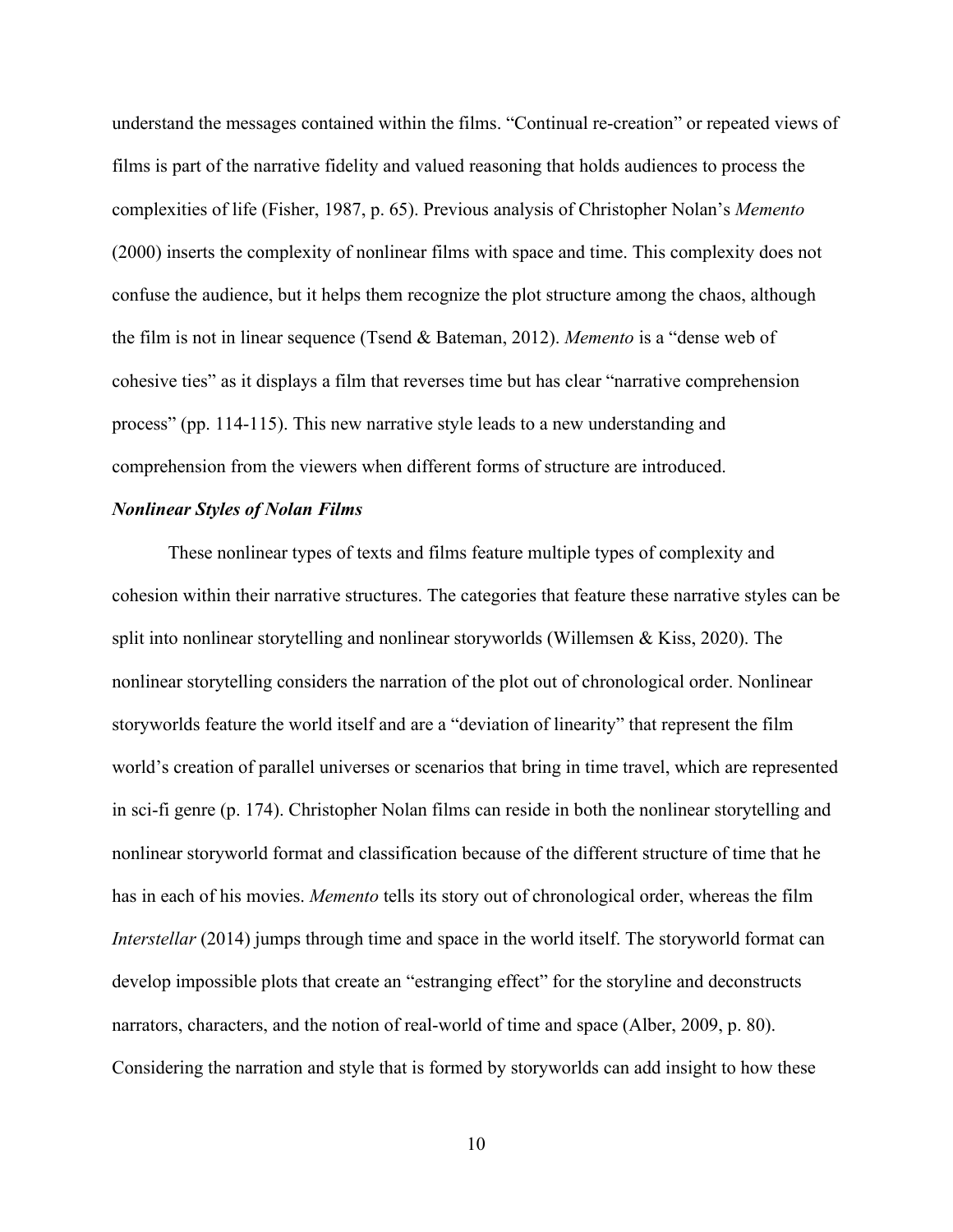nonlinear plot structures fit into the seven basic story plots, and the way archetypes can be altered by the form.

#### <span id="page-18-0"></span>*Film and the Structure of time*

Further classification of nonlinear films comes from the structure of time and space in film. One point of identification of film is the modular narrative where the narrative is beyond the classical format of structure and displays a destabilized version of the past, present, and future in scenes. The modular narratives are classified as the following: anachronic, forking paths, episodic, and split-screen. The anachronic films involve the use of split time using flashbacks or flashforwards that manipulate the plot, whereas forking paths films display opposite versions of the same story and manipulates the story. The episodic narratives, as previously explained, are shown in episodes that can be abstract or constructed as some form of anthology. This differs from the split-screen that displays multiple events that are happening at once or combining several stories to be shown at once. In the classification of Christopher Nolan films, the anachronic and split-screen modular structures are the most congruent and representative with his film models. The anachronic structure can be seen in *Memento*, whereas the split-screen structure is shown in the *Dark Knight Trilogy*, *Inception*, and *Dunkirk* (Cameron, 2008).

Cinematographic time is how the structure of a film and the representation of time is manipulated within the images of film. As commented on by Tonkonoff, "The image of linear and cumulative time of classical reason is unable to contain the representation of psychic processes, which obey another temporality" (Rella, 1998, p. 206). Film and time are not presented with the same valued reasons, which is why time can be manipulated by cinematic film. Time is considered as a condition or state for the personal existence (Tarkvosky  $\&$  Hunter-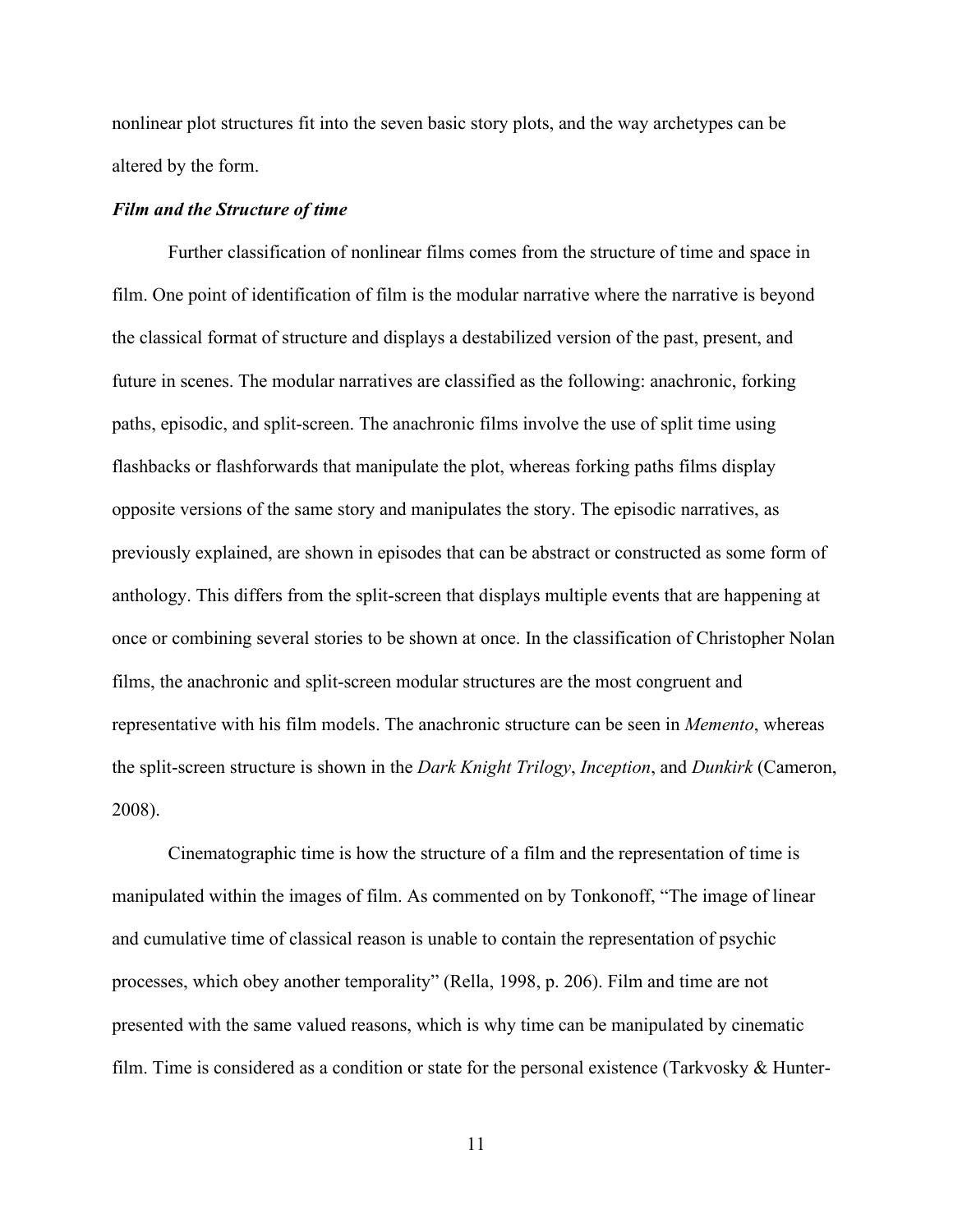Blair, 1989). For storytelling, it has been argued that narrative is the human relation to time (Ricoeur & Blamey, 1990). With this condition of time, the variations in time in film becomes part of the experience for the audience, where time is not lost, but gained because of the cinematic effect of the impacts of time and space.

Time can also be altered in cinematography by how it is presented, or through the lack of time presented. This is shown through time-gaps, absence, and intervals. The chronology of cinema can be logically altered by these spaces in time where the narration is not completed, in order to serve as an "approach to narrative experimentation" (Van Eenoo, 2018, p. 20). The art of film and creating stories allows for experimentation because it can manipulate time to make illusions in cinematic time rather than real-world time that produces an impression of time (Tarvosky & Hunter-Blair, 1989). Cinematic nonlinear storytelling can be effective because it can tell a narrative while the meaning of time unravels. This is because of the effectiveness of cross-cutting images that alternates images to portray meaning, either emotional or symbolic, in a film (Bordwell et al., 1985). While juxtaposition in cinematic images leads to a certain story plot being told, it does depend on the type of nonlinearity and abstractness to create a story with a cohesive plot.

When under the changes and subjections of nonlinearity and the manipulation of space and time, the idea of narrative shifts. One of Nolan's first movies, *Memento,* separates itself from the normal structure of time and space because of its plot that runs backwards and its features of flashbacks and flashforwards. Time and space are also affected in the movie because of the main character's amnesia (Tseng & Bateman, 2012). Changing linearity loses the structure of time, but not the narration. By knowing the ending of the film from the beginning, the narration fills the holes, yet it tricks the audience. The manipulation of the space-time continuum in cinema leads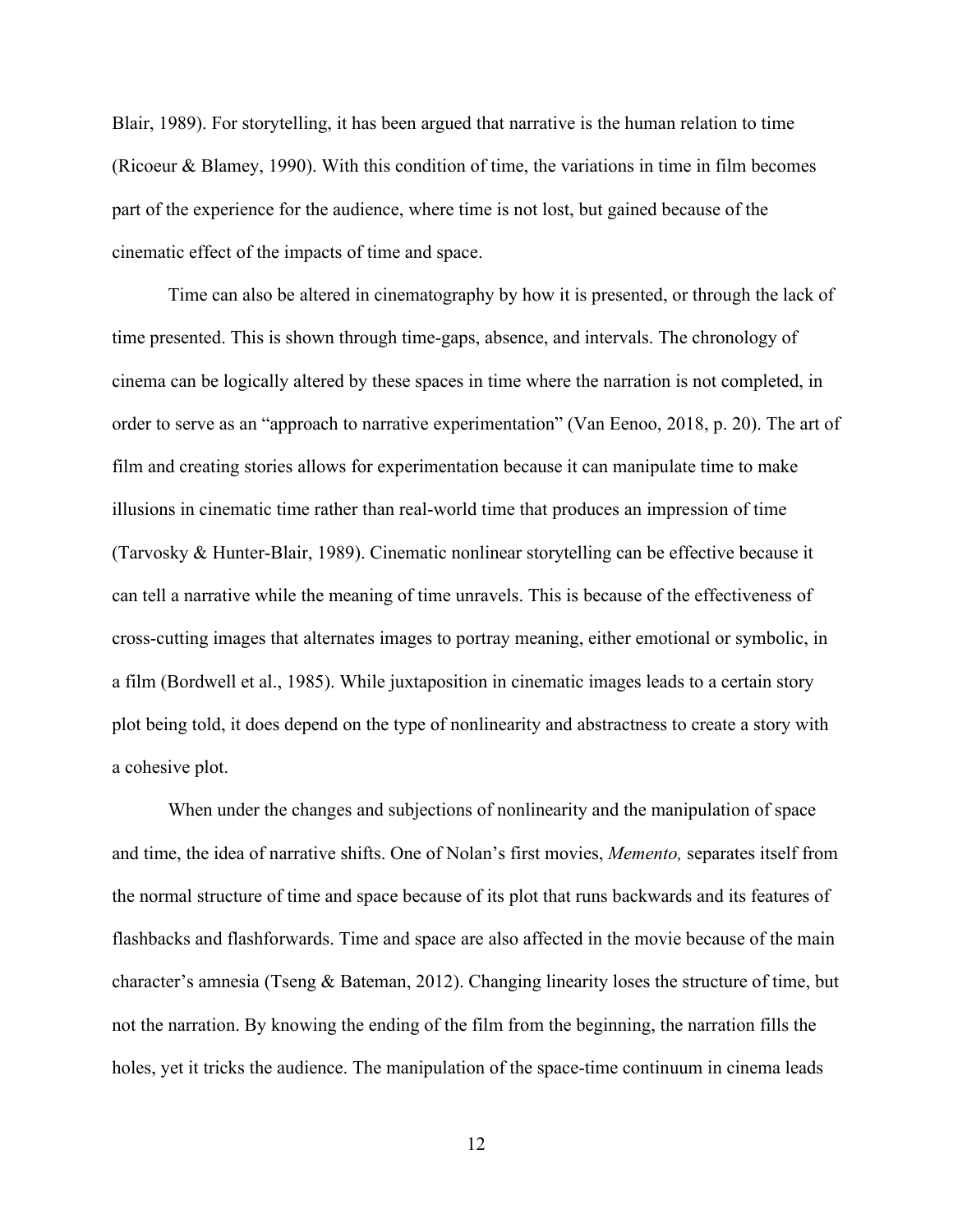to the assessment that Nolan's films are based on deception because of the differential use of plot, time, and space (McGowen, 2012). This keeps the cognitive structure, but the nonlinear plot deletes the need for time balance within films. The fight with real-time in films becomes nonexistent in nonlinear cinema, which is why films drive to experiment further and further from the natural feel of time.

# <span id="page-20-0"></span>**Intentional Fallacy**

When the nonlinearity of modern films can influence and allow for their reconstruction of narrative, the audience can accept the cognitive dissonance. This acceptance can be attributed to the intentional fallacy which asserts that the author has no claim of interpretation of their work after it is published (Wimsatt & Beardsley, 1946). The author is irrelevant to the text and the meaning when it comes to criticism of the text (Wilson, 1980). The textual reading and comprehension is furthered by and that analysis and comprehension are up to the reader alone is furthered by Roland Barthes (2001) who suggest that the meaning of the text should be discovered by the reader rather than rely on the intention of the author.

The intentional fallacy comes through the analysis of new critical theory in which the meaning and analysis of a text is found in the structure and words of a text and not the outside biographical and meaning that comes from the author (Brooks, 1979; Wimsatt & Beardsley, 1946). In terms of film and cinema, the focus of the intentional fallacy derives meaning from the text and structure of the film. With the removal of the author or the director, the criticism of the intentional fallacy is determined with how the text is presented without the influence of what the director intended, but by what is actually presented and structured in the film. When texts are left to the audience to decipher and engage with, ambiguous plot lines and nonlinearity do not need to have a conclusive ending. There should be an ending to these nonlinear films and texts, but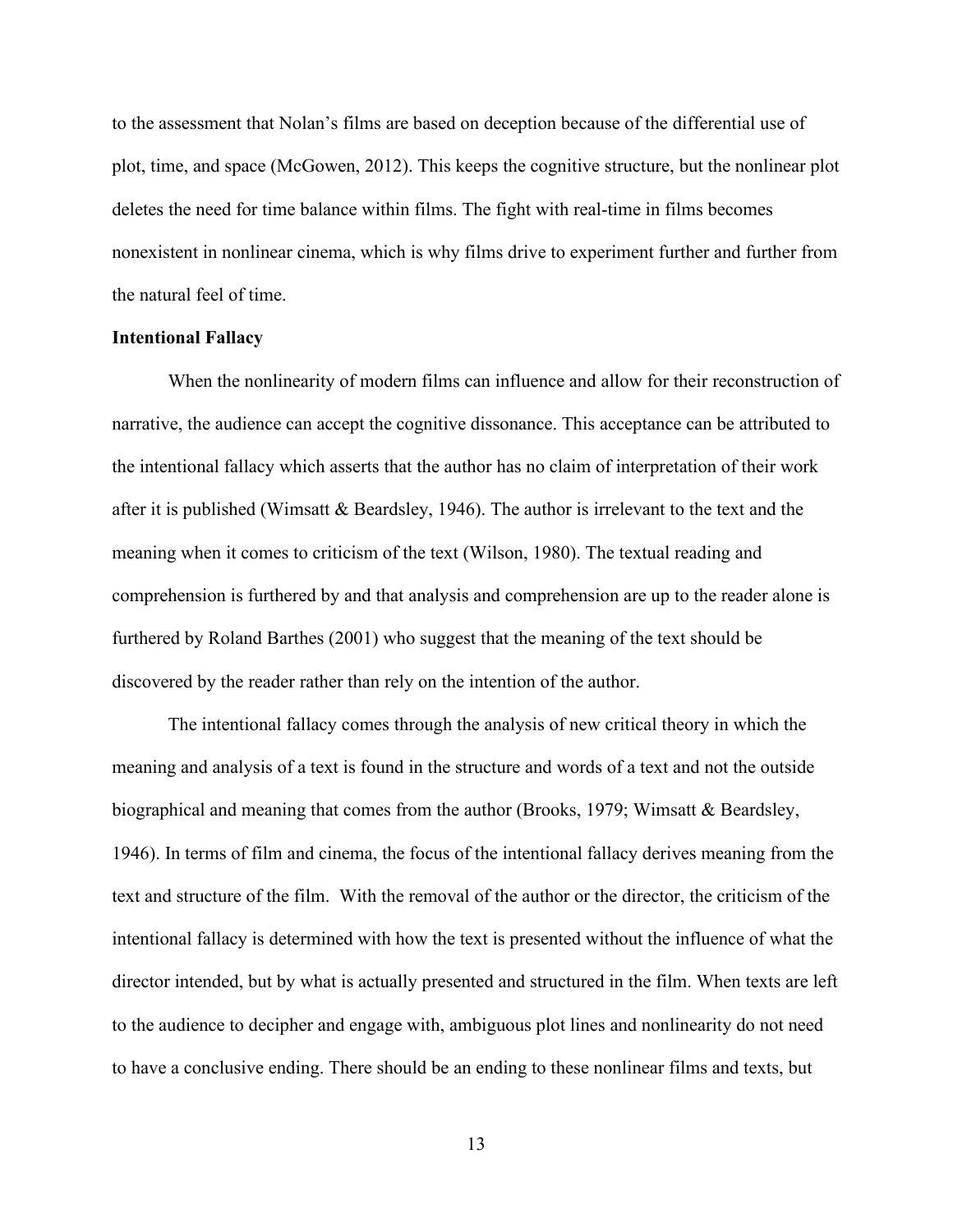they do not need to be subjected to a conclusive idea if the audience has the right to interpret the text because the author cannot impose his or her own meaning.

Ambiguous endings allow the audience to create their own meaning and understanding of a film or text. Such methods of ambiguity have found placement in many nonlinear films where endings have no complete conclusion. These ambiguous tones in Nolan's films shape character identity and themes. This becomes a frame in which the audience can connect with the film, as well as decide and analyze the text for themselves. A text's cognitive understanding is linked to the messages that are communicated to the audience by whatever themes may prevail (Hill-Parks, 2011). To understand the function of the manipulation of time and its impact on an audience, one study conducted an analysis on an audiences' understanding of cognitive shifts over time. It found that a narrative film is like narrative text, and the relative shifts in time and space are important to film understanding, but independently related (Magliano et al., 2001). **Paratextuality**

<span id="page-21-0"></span>From understanding what the text or film is saying for itself is important as well as the conversation that happens around that text. Paratextuality looks at the context that is surrounding a text and how it influences how the text is interpreted (Genette 1997a). All forms of texts and media can have a paratext. These texts can appear as reviews, authorial discourse, and interviews. Paratexts are meant to function to add interpretation to an isolated text and can shape the meaning of the original text.

Paratextuality can be broken into sections and types of texts such as *peritext* and *epitext* Peritext examines things directly related to the text such as captions and illustrations, while epitext examines the outside elements such as reviews, blogs, and other discourse that discusses the original text (Genette 1997a). The source for these types of texts can come from the author as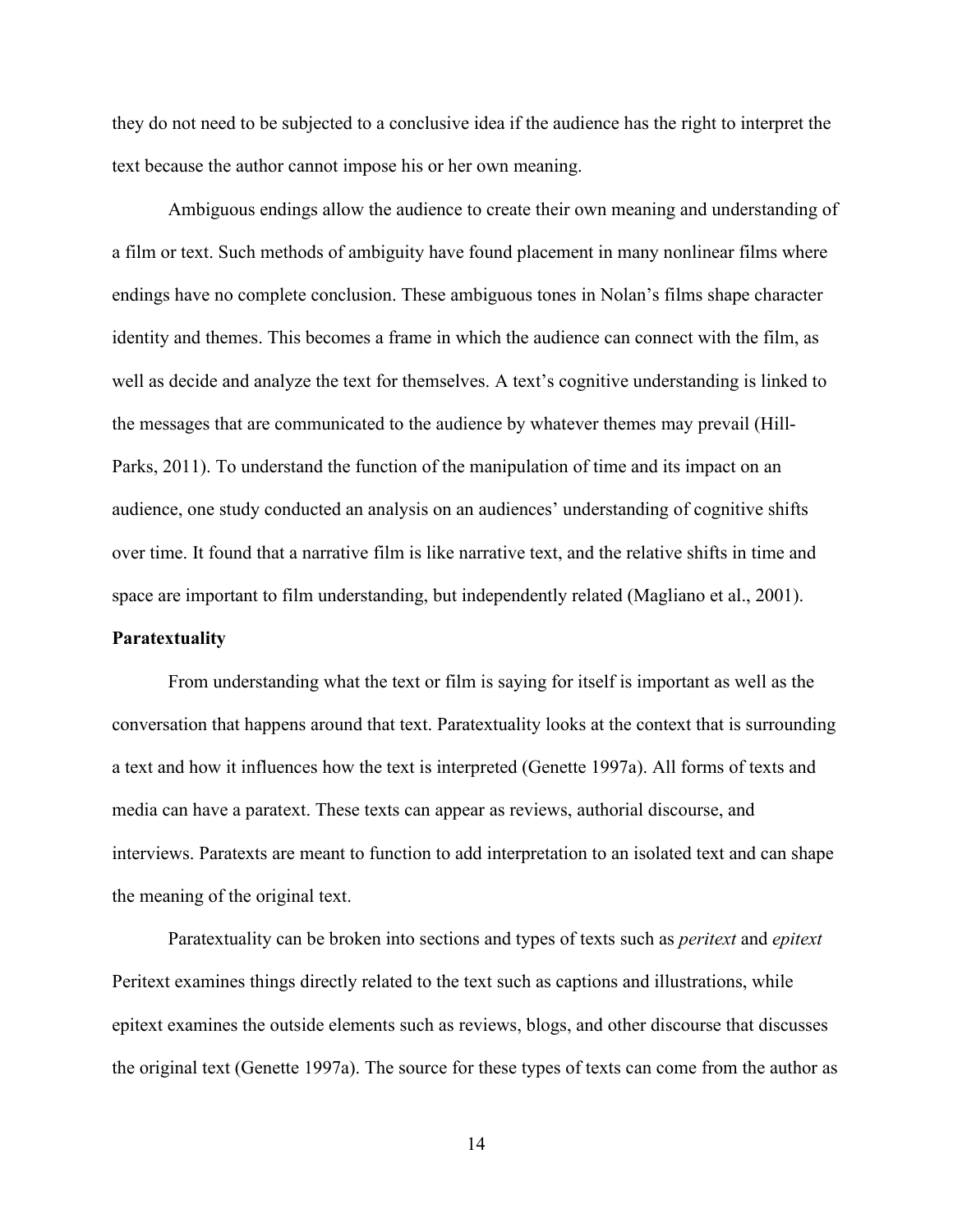well as other sources such as different criticism of the text (Brookey & Gray, 2017). These other elements such as epitext and peritext alter the original text (Genette, 1997a) and cannot be separated from the text because it has become a part of the text not only from conversation but from what is added from the outside texts (Brookey & Gray, 2017). Paratexts should not overwhelm the original text and should add meaning and insight creating functionality (Genette, 1997b). Other literature suggests that paratexts can be used to attack or subvert a text's preferred meanings of different readings. This allows audiences such as readers and producers to create and use paratexts for entertainment and critical analysis (Gray, 2012). Paratexts are informative to the cultural and societal ideas surrounding a text which makes paratexts an intrinsic part of the text and is part of the actual text itself (Brookey & Gray, 2017).

From Genette (1997b), paratexts do not only provide a transition from the original text, but also a transaction to provide influence. In perspective of the intentional fallacy and the displacement of the author, paratextuality does not necessarily care about the authorial intentions, but of the identifying the textual elements and effects that have come from the author (Sedlmeier, 2018). This is due to the nature that texts can draw different meanings and entities because of the different interpretation of language that creates the analysis of paratexts (Genette, 1997b; Gray, 2021). Critical discussions suggests that Genette cares about authorial intent creating the distinction of *epitext* and *peritext* (1997a), yet Gray argues that authorial intent does not matter because paratexts may be external to an original text but becomes a "constitutive part of the text" (2021, p. 34). Specifically with popular culture and films, texts are always accompanied by paratexts suggesting that a text cannot exist by itself as implied by the intentional fallacy. Paratexts consistently create more and more texts, although some paratexts will have either "quiet" paratexts or "loud" paratext (Gray, 2021). These different texts with loud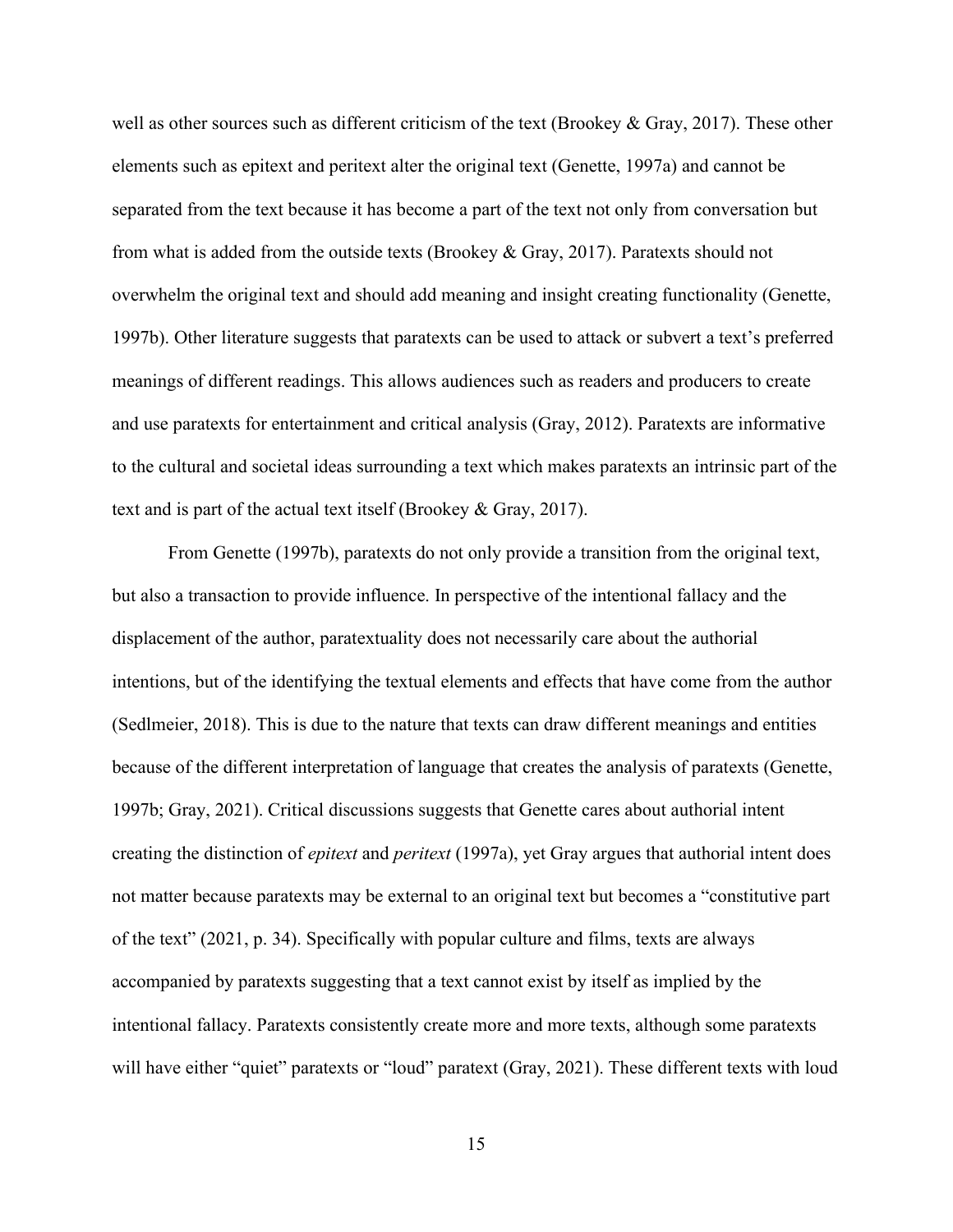paratexts "become more prominent, famous, and part of popular culture; they produce and attract more paratexts" (p.35). Gray also suggests that paratexts attract and capture the social trappings of audience opinions which can be shown through popular culture references such as Star Wars that proliferate into everyday life and conversation. The spread of paratexts creates endless possibilities in how paratexts are view and how ambiguous films add to the conversation of prolific texts.

With the transactional and unending nature of paratexts, different texts can be assigned a function for narration and structure. Baruah (2021) viewed paratexts as a method to liberate film and television narratives that lead to more themes and past simplification of a text that the perspective of new criticism may provide. From this perspective, there is more to discover about paratext and how it interacts with narrative structure.

#### <span id="page-23-0"></span>*Ambiguity*

Films can be low, moderate, or high in terms of ambiguity (Pryluck et al., 1982). The differences between types of ambiguity are found in the ways images are pieced together to create context and a story. From Pryluck and others' study on the ambiguity of film, researchers measured ambiguity in terms of different images put together. They measured their images by a group of participants agreeing and disagreeing with certain organization of images. Low ambiguity is when images easily connect to the narrative and there is hardly room for different interpretations, moderate and high ambiguity lead to more interpretation between images with high ambiguity leading audiences to suggest different meaning and context based on the images alone (Bohlinger, 2017; Pryluck et al., 1982). Low ambiguity suggests that each movie has one interpretation, and that high ambiguity leaves an audience with no conclusions or lack of answers, with moderate ambiguity in the middle of the two extremes. With ambiguous films, this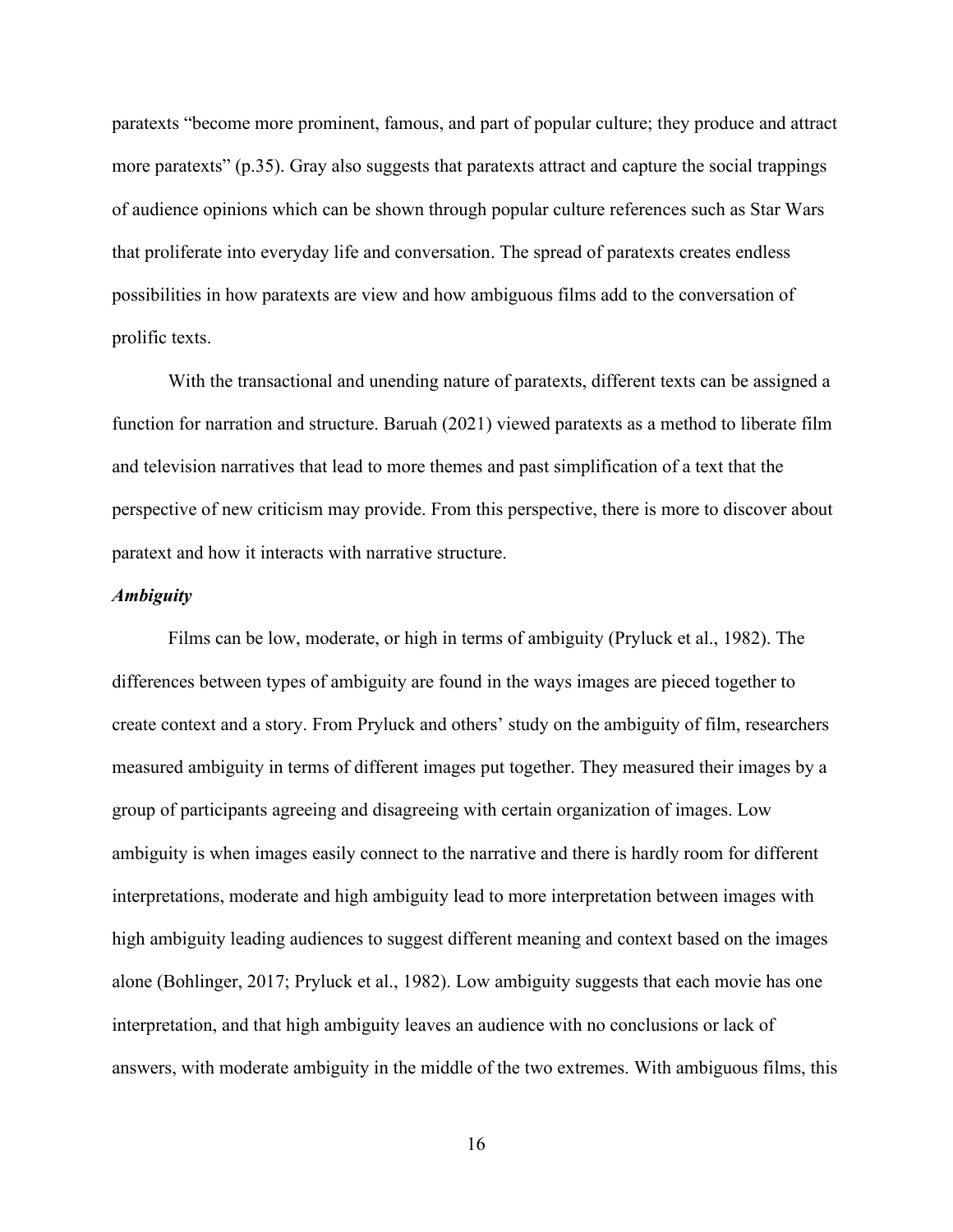type of cinema is more concerned with commentary (Bohlinger, 2017) and is a type of cinema that creates "psychological effects in search of their causes" (Bordwell, 1979, p. 58).

With the many ways that narratives are developed and portrayed, there are multiple advantages to studying nonlinear films. Different stories, films, and types of cinemas can contain a wholeness to a text or simply be incomprehensible. There is a space for literature to recognize and study the different ways stories can become congruent though the stories lack linearity; this is a new developing area of interests in cultural studies. Understanding how film utilizes space and time to manipulate an audience's cognitive recognition is important in taking the next steps of analysis for nonlinear and avant-garde films.

The many different studies that have looked at Nolan's films have focused on the core ethical values of space and time (Brislin, 2016; Joy, 2020; Kiss, 2012; Tsend & Bateman, 2012). There are spaces to fill looking at how the narrative specifically is impacted by Nolan's use of time-twisting plots rather than on the ethical and emotional implications that Nolan's films have. There is a wide range of theories to study and interpret these types of nonlinear films but finding the complexities of a narrative and archetypal structure still need to be analyzed. Other studies have viewed how time has been manipulated in Nolan films, but there is a depth missing when analyzing the archetypes and plot structures. Further analysis and research can also determine if the cultural impact that these types of films have on cinema and how it may be changing the film landscape.

#### **Research Questions**

<span id="page-24-0"></span>Based on the gaps in the literature with nonlinear films and their narrative structure, this study will use three of Christopher Nolan's films as a case study to analyze the moral reasoning and narrative perspective, story archetypes in a nonlinear setting, and the paratextual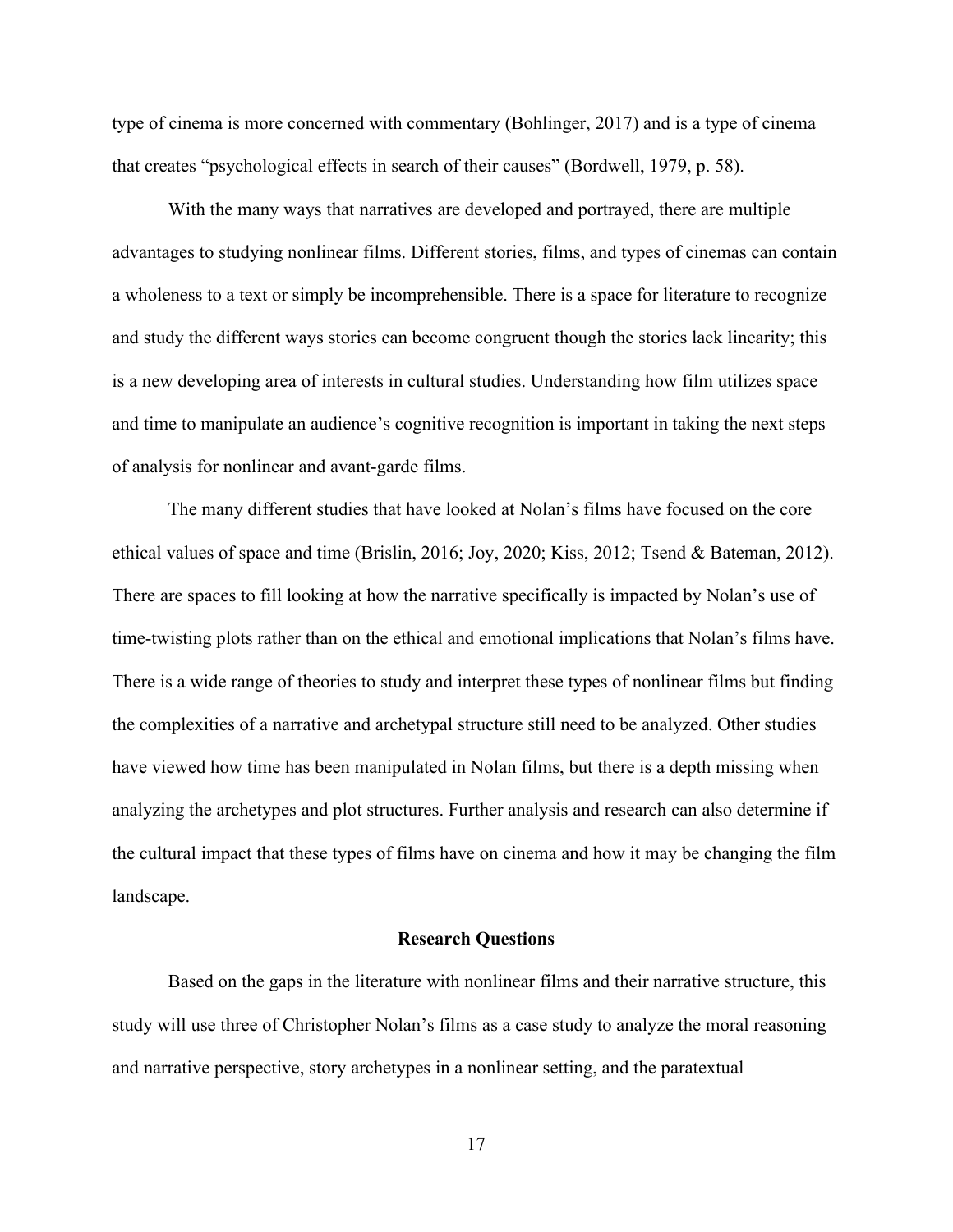conversations from videos and reviews that surround these films. This study aims to investigate the following questions:

RQ1: How does Nolan experiment with cinematic story form and moral reasoning and coherence?

RQ1a: With the nonlinear film style, does Nolan create or alter a new story archetype?

RQ2: How do the paratexts around these films amplify or detract from the original text? RQ3: How does the nonlinear film style of Nolan's films illustrate the phenomenon rewatchability?

#### **Methodology**

<span id="page-25-0"></span>From the collection of alternative and nonlinear films, Christopher Nolan has made several films that defy time and space which alters the conventional narrative. Of the many films that Nolan has made, many are scattered through genres. *Inception* displays a heist genre within a dream using time in distinct layers. Next, *Interstellar* is a space genre that displaces time through the space/time travel and the fifth dimension. Finally, *Tenet* is a spy thriller that convolutes time between going forward and backwards within time. With a sample from three different genre types and different narrative conventions, *Inception*, *Interstellar,* and *Tenet* provide a case study to view how Nolan uses different modular narratives and approaches each one with an unconventional view of time and space, as well as display different narratives and archetypes between them. Each film has generated questions with the ending that has created fan theories and assumptions about narrative that also provide useful paratexts to analyze. To answer the research questions, I will conduct an analysis on the narrative perspective, the classification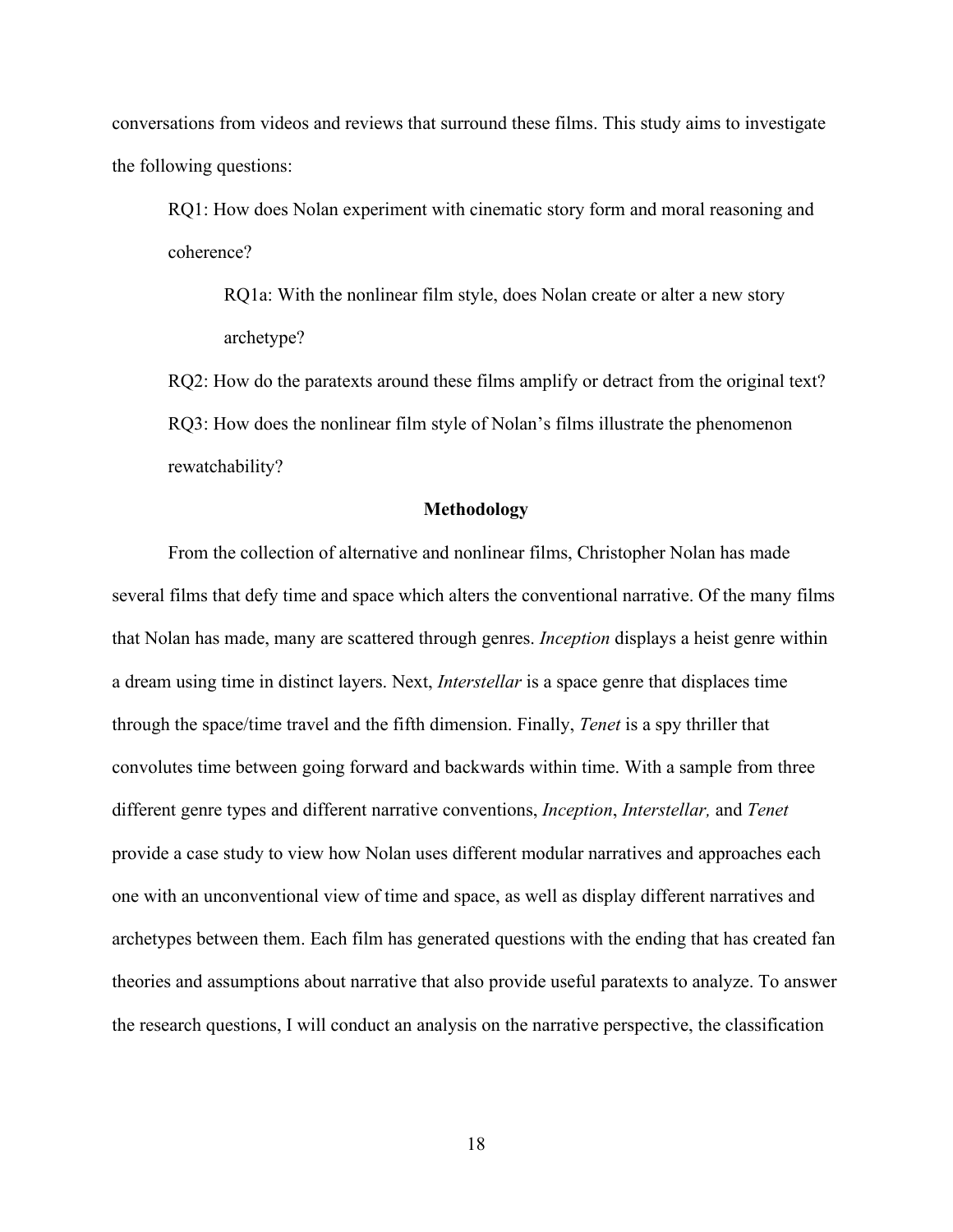of story archetypes, the intentional fallacy, and the conversations or paratexts that surround each film.

#### <span id="page-26-0"></span>**Narrative Perspective**

Taking each film, the analysis uses the narrative perspective or paradigm, which will examine the coherence and fidelity of the text with the plot and its functions as well as representation of characters. The narrative paradigm can be broken down into two parts for analysis of coherence and fidelity. To find coherence of the film's narrative, factors of the structure of the narrative such as the how the plot, although nonlinear for each movie, is represented and the credibility of each main character in the film (Fisher, 1987). Credibility of the characters is contingent upon character's behavior and if it is in line with the narrative and rings of truthfulness from human experience (Stutts & Barker, 1999). For each film, the plot will be described based on actions in the film, the setting, characters, and their relationships, and how the story is told in relation to time.

Determining the fidelity of the films is processed by the moral reasoning of the narrative. This is based on the facts of the narrative and if the argument of the film is demonstrating an effective argument or rhetoric. The following questions that will be asked to determine fidelity: (a) if the reasoning patterns are followed in the narration, does the narrative display logical sense; and (b) are the facts of the narration displaying ethical values. From answering these questions, the narrative fidelity can be established and will help with the interpretation of the moral that is conveyed from each film as well as the potential implications that the texts offer. The moral can be determined through the good reasons that the film provides by analyzing the positive or negative ethical elements that come from moral judgments (Fisher, 1978; Fisher, 1984; Sellnow, 2010) From answering questions about the text and analyzing each part that is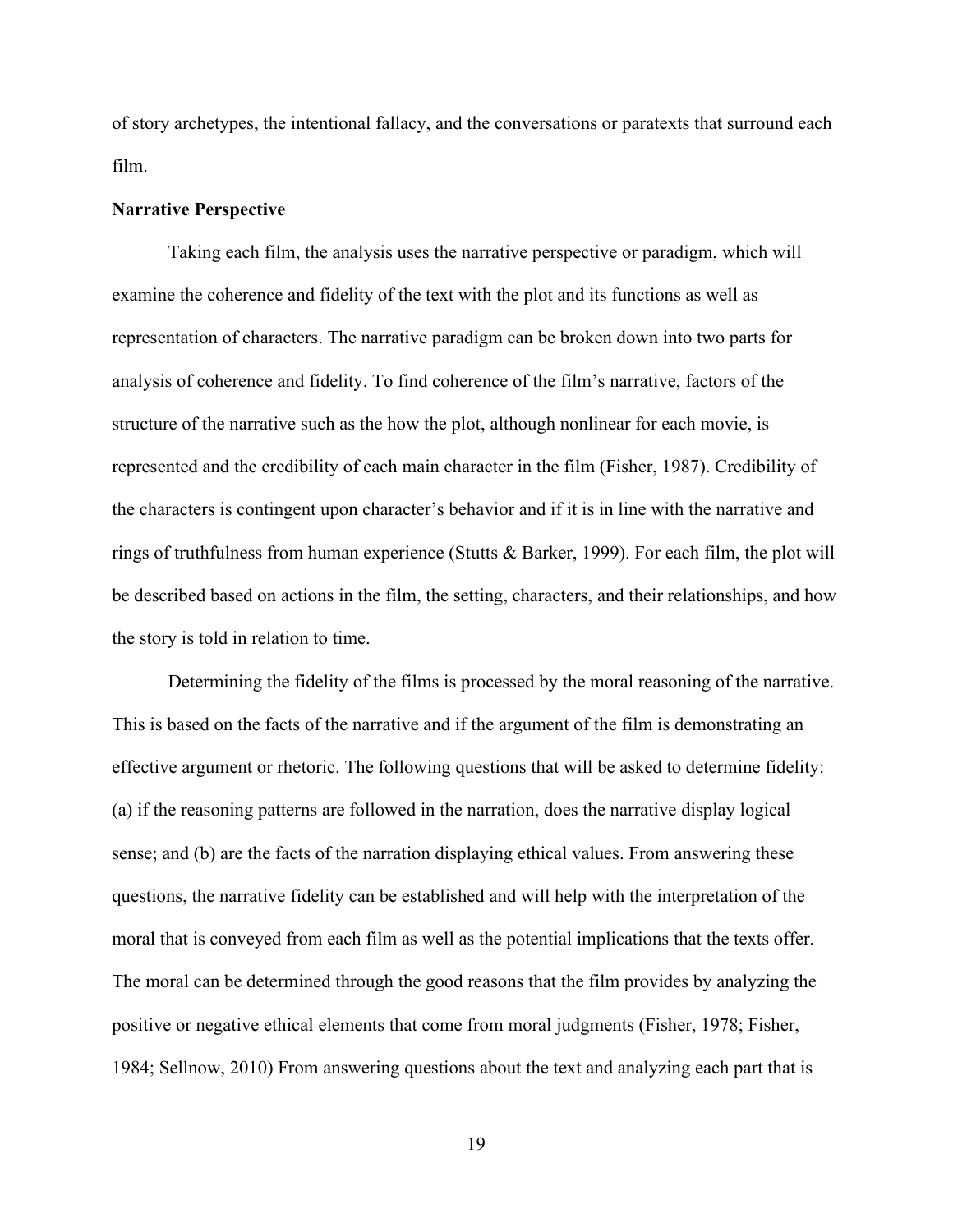displayed in the narrative, the coherence and the fidelity of each film can be interpreted to find answers for the analysis of the narrative perspective.

#### <span id="page-27-0"></span>**Narrative Archetypes**

The analysis for each film for narrative archetypes is similar to the evaluation of the narrative perspective. Booker (2004) has stated that there are seven different archetypes that narratives can fit into based off their structure. Each movie plot will be determined if it fits into one or multiple of the seven different archetypes. Classifying the films from the different archetypes can help reveal if nonlinear plots can fit precisely into the different archetype or if the nonlinear structure of these movies have created a new or different archetype that has not been classified. By understanding the archetype, the structure of the film can provide insight to why more of these types of stories are being told in film.

#### <span id="page-27-1"></span>**Intentional Fallacy**

The new criticism theory of the intentional fallacy provides specific analysis on each film structure and what the text has to offer by itself. This process is conducted by doing a close reading or in this case a close viewing of each of the films to reveal what themes emerge from the nonlinear format and structure. By looking closely at *Inception*, *Interstellar*, and *Tenet*, the analysis will strictly look at the message that each film portrays rather than interpret what Nolan wanted or decided to do for each film. This consists of understanding what messages are revealed in the text specifically as well as understanding the structure of each film and if the messages within the film can stand by itself.

#### <span id="page-27-2"></span>**Paratextuality**

The analysis for the paratexts surrounding Nolan's films will come from outside sources of the film. Paratexts are interpreted as items that surround the text that relates to the author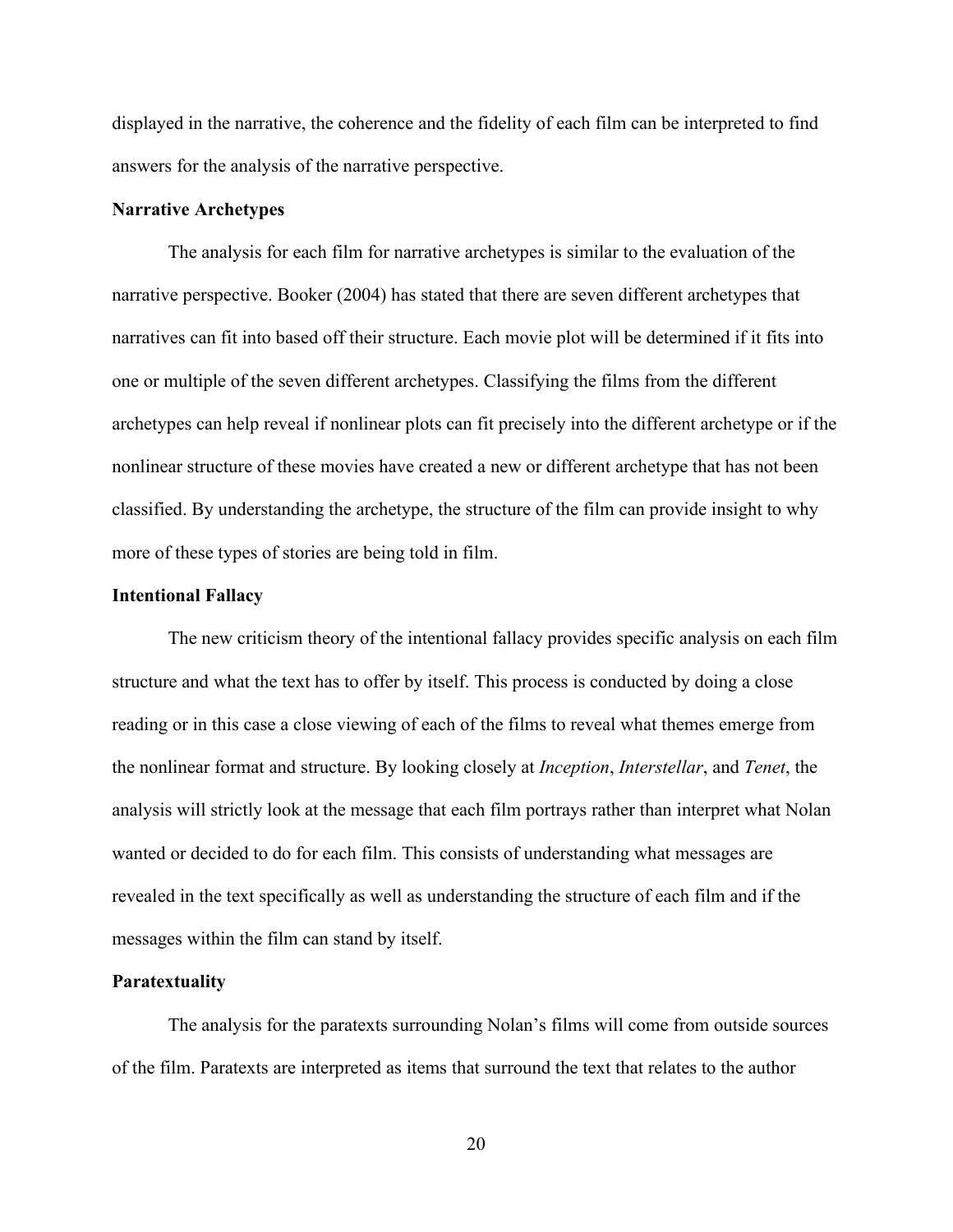(Genette 1997b) and are informative to the cultural and societal ideas that surround a text (Brookey & Gray, 2017). Comparison of the paratext to the original films will help with the analysis of the interpretation of each film by adding how conversations around the film impact the narrative and other cinema. The paratexts will add into the conversation from the intentional fallacy because paratexts bring the analysis to the reader and look at the text outside of the original text giving context to how each film has been interpreted by others.

Paratexts can form from ambiguity in different texts. Ambiguity in films can be low, moderate, or high by the way images and the story is pieced together. The films of *Inception*, *Interstellar*, and *Tenet* are ranked in moderate and high in terms of ambiguity and are analyzed by their ambiguous endings and how that adds to the paratexts of each film. Since paratexts can be considered "quiet" or "loud" and can proliferate in ambiguity (Gray, 2021), this analysis will focus on loud points of paratext for each film. This is operationalized through two outside sources of paratexts, called in this analysis from the top video most viewed video on YouTube for each film, and the top two most helpful reviews found on IMDb for each film.

# **Summaries of the Films**

#### <span id="page-28-1"></span><span id="page-28-0"></span>**Inception**

*Inception* (2010) is a film about a thief, Mr. Cobb, who steals ideas through dream technology. Cobb, working for Cobol Engineering, initially tries to steal information from a man named Saito, but Cobb fails and is later hired by Saito. He rallies a group of four other people to help him plant an idea inside the mind of a CEO named Robert Fischer, who just obtained his father's company. The team consists of Adriane, the new architect for the dreams; Arthur, the point man; Saito who funds the operation; and Eames as the forger. The team prepares for the dream heist by developing plans, sedatives, and time to complete the heist on a flight from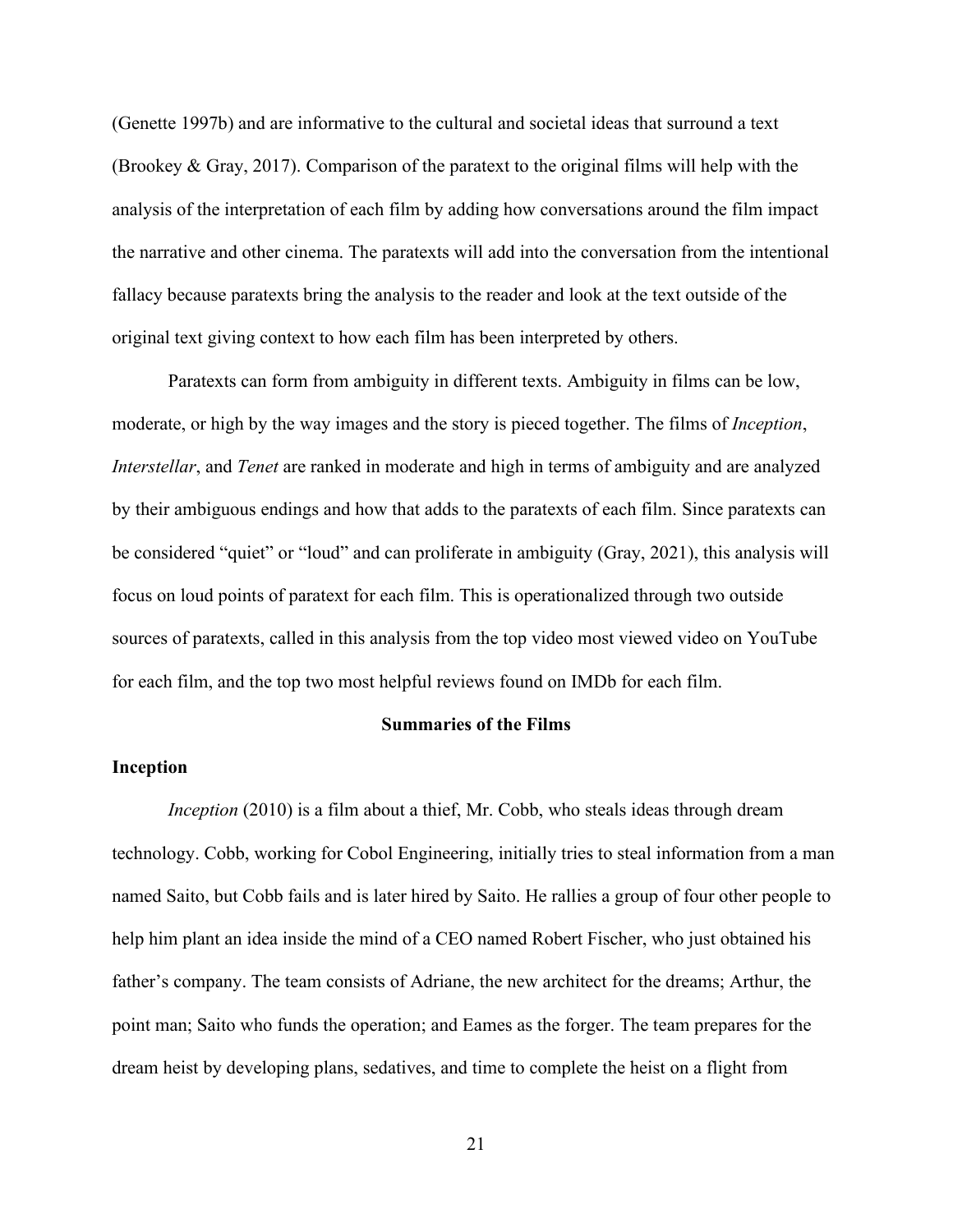Australia to L.A. to persuade the CEO to disintegrate portions of the company. However, once in the dream state, trouble brews from Cobb's subconscious version of his dead wife, as well as trained security against the dream functionality, and the team must race to complete their objective between three different dream levels and the dangers of death because of the chance of falling into limbo and losing their mind. The film moves between layers of reality, dreams, and dreams inside of dreams, as the team works to persuade the CEO of the ills of his father, and Mr. Cobb fights to keep his sense of reality.

# <span id="page-29-0"></span>**Interstellar**

The sci-fi space drama *Interstellar* (2014) is about the race to save humanity as earth loses food and life sustainability. To ensure the future of human life, Cooper and other space scientists use interstellar travel to journey through a wormhole in search of other planets that may sustain life. The race is on between space travel and the time on earth where Cooper's daughter, Murphy, is trying to solve the problem of life sustainability. The Endurance team consisting of Cooper, Amelia Brand, Dr. Doyle, and Dr. Romilly have two plans where plan A solves gravitational theory to create space settlements, or B starting life on a new planet with frozen human embryos. The Endurance team investigate a hostile ocean world and by the time they return to space, the scientist has lost 23 earth years due to the gravitational pull of a black hole, Gargantua. The film switches between scenes on Earth with Murphy struggling to answer the equation and feeling all is lost because Professor Brand had no plan to actually save Earth. Meanwhile, Cooper decides to take the team to visit a different scientist's world, Mann's planet, to find habitability, and instead find a broken scientist that only wanted to be rescued on in unlivable planet. After disaster and death, Cooper sends his ship into the black hole to provide gravitational answers for Murphy, and he falls into a fifth dimension, or the tesseract, that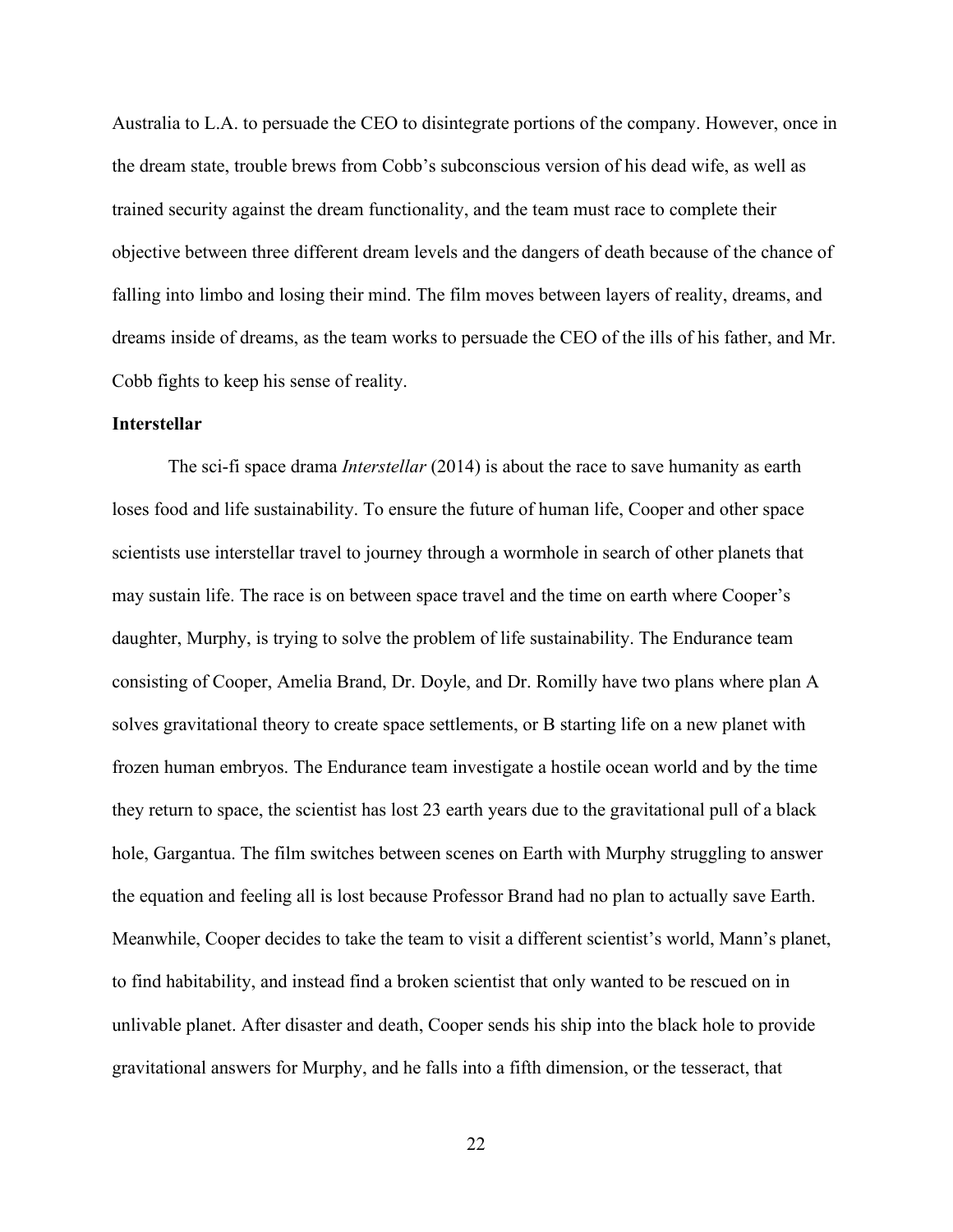represents time in a physical space displayed as Murphy's bedroom where he can send the lifechanging information of gravity. The film reveals that Murph is successful in saving Earth, and Cooper receives the chance to say a proper goodbye to a dying Murph.

# <span id="page-30-0"></span>**Tenet**

The film, *Tenet* (2020), is a spy thriller about a protagonist who is fighting to save the world from international espionage. After a distraught end to a fast-paced opera heist, the protagonist starts a new heist with a code "tenet" to discover a nuclear World War 3 plot. The plot is surrounded by items that are inverted, where their entropy runs backwards. The Protagonist meets Neil who helps with the espionage plots, and both of them begin to deal with Sator, an arms dealer using inverted items. The protagonist uses Sator's wife, Kat, to get close to him to discover how Sator plans to destroy the world. Through worldwide travel in Mumbai, Estonia, and Vietnam, the spy team find turnstile machines that invert humans and items. The plot runs forward and backwards through a car chase scene and through a week in the past to stop the completion of a device, the algorithm, created in the future to destroy the world. The spy team tries to stop Sator before he terminates the world through radiated items that have come from the future by inverting themselves into the past and to rescue the algorithm. By the end, the Protagonist realizes that he from the future has overseen the whole project.

# **Analysis**

#### <span id="page-30-2"></span><span id="page-30-1"></span>**Narrative Perspective**

As discussed by Sellnow (2010), Fisher's narrative perspective and analysis of text is analyzed through four main functions of setting, characters, relation of time, and the interpretation of the moral or rationality conveyed. To understand the narrative of the text, the intended audience for each for film needs to be determined. For the three films, the audience is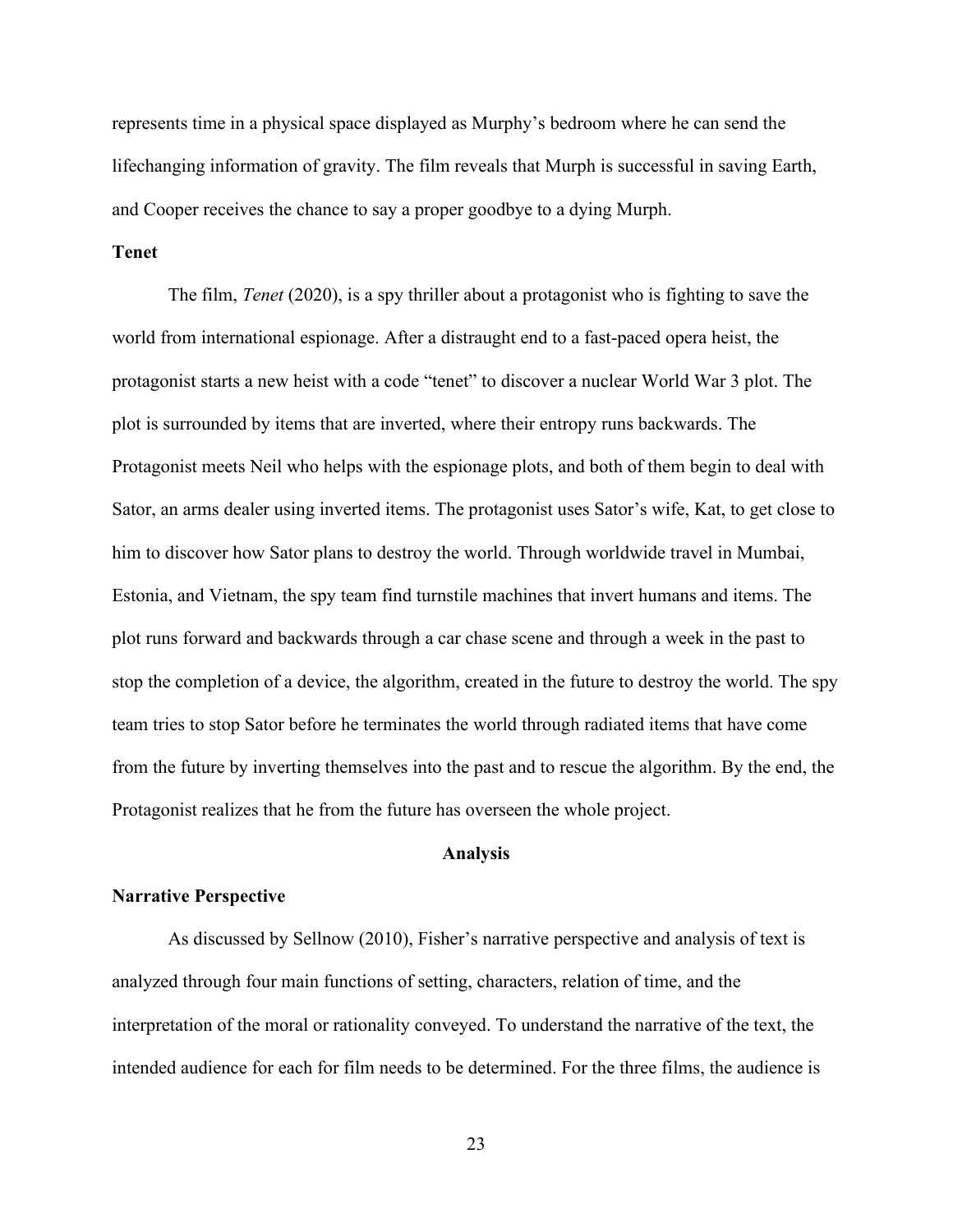determined as people who have access to the film suggested as 13 years and older. All three films are targeted towards a younger audience who enjoy mind-bending fantasy and sci-fi stories. For *Interstellar*, the audience should have some background in understanding time and gravity. The following analysis will look at *Inception*, *Interstellar*, and *Tenet* in how these concepts relate rationality and fidelity in their texts. From the film perspective, sound will also be analyzed for coherence in these texts. For reference of how the films narrative analysis is structure please see Table 1.

| Narrative Qualities                                                                         | Description                                                                                   |  |
|---------------------------------------------------------------------------------------------|-----------------------------------------------------------------------------------------------|--|
| <b>Intended Audience</b>                                                                    | Who is the target audience?                                                                   |  |
| Setting                                                                                     | Where the action takes place, and does it<br>provide coherence to the narrative?              |  |
| Characters                                                                                  | Descriptive traits and actions of the<br>characters. Are they static or round?                |  |
| Narrator                                                                                    | Oral or Visual commentary within a text.                                                      |  |
| Sound                                                                                       | How diegetic and non-diegetic sound affect<br>the narrative.                                  |  |
| Events                                                                                      | Active and Stative events direct the meaning<br>of the fidelity and coherence of a narrative. |  |
| <b>Causal Relations</b>                                                                     | Cause-and-effect relationships that are caused<br>by human action or forces of nature.        |  |
| <b>Temporal Relations</b>                                                                   | Representation of time in the narrative<br>through syntagmatic or paradigmatic time.          |  |
| Morals                                                                                      | What are the ethical values being conveyed?                                                   |  |
| <i>Note.</i> Characteristics of the narrative perspective were organized by Sellnow (2010). |                                                                                               |  |

<span id="page-31-0"></span>Table 1: *Narrative Characteristics Examined in Fisher's Narrative Perspective*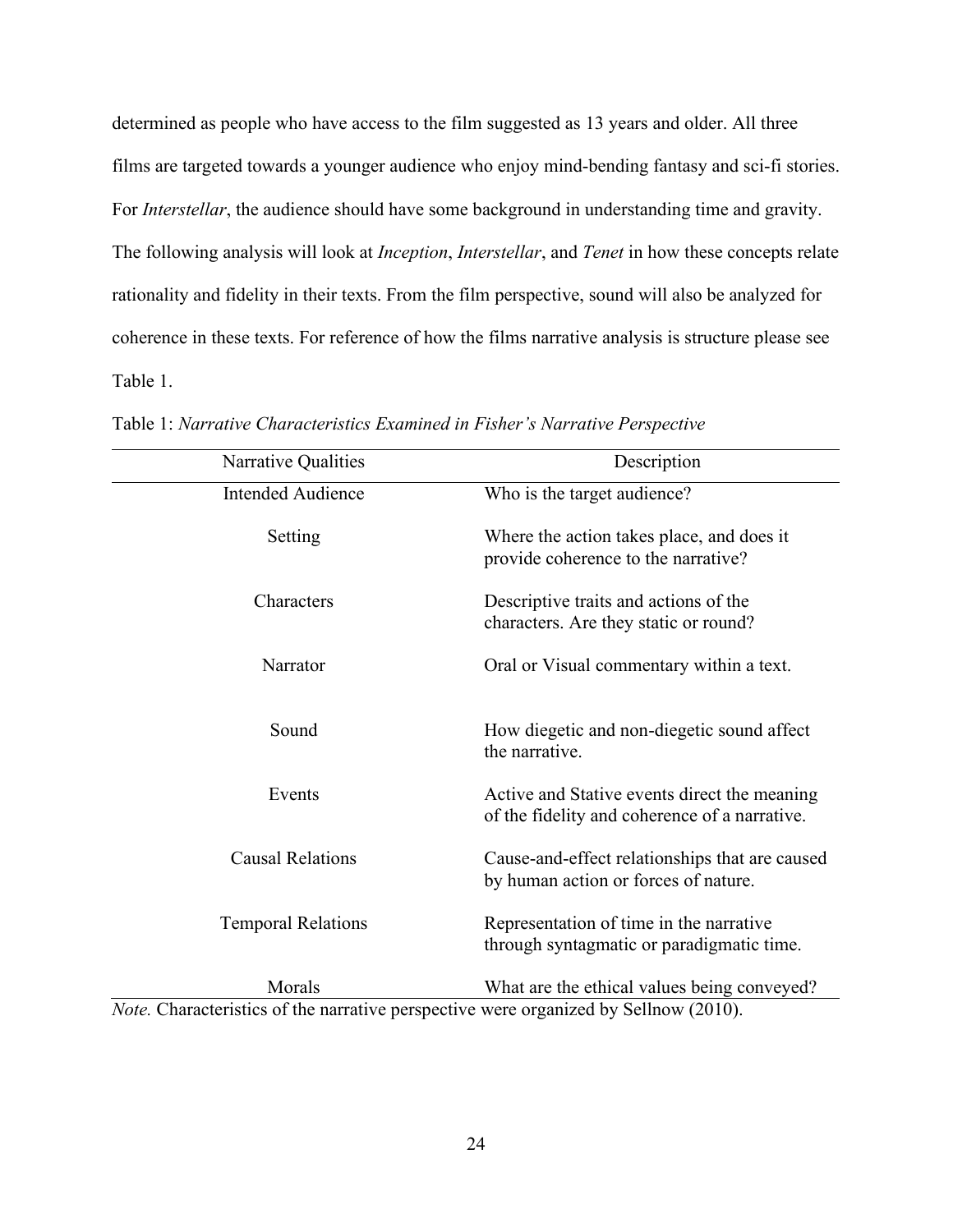# <span id="page-32-0"></span>*Inception*

<span id="page-32-1"></span>**Setting.** Like most of Nolan's films, the setting of *Inception* occurs in different parts of the world, and in different settings of dreams. The initial setting occurs in a dream, and as the narrative continues, the setting of the dream and the real-world setting becomes extremely important to understand how the narrative creates time and justify characters actions. In the physical world, the setting takes place in Kenya, France, and an airplane from Australia to the United States. Other scenes display pieces of locations that are linked to Cobb and his wife such as an elegant hotel and their real-life world. However, Cobb has also created dreamlike versions of these places against his own advice. With the action of the heist occurring physically in reality on the flight, the dream sequence can begin and transform the setting. The dream settings are broken into three of four levels with the first dream: a rainy city; the second level of the dream: a hotel, and the third level: snow covered mountain hospital complex. The four level of the dream is termed as Limbo, where people are lost for large amounts of time in the furthest dream state. The characters who arrive here come because while sedated, characters do not wake up in death, but fall into Limbo. This place consists of vast space where anything can be created and is shown as the pieces of Cobb's past with his wife.

The rationality of the setting, dreams settings, and the manipulation of such is of "good reasons" because the explanation of dreams makes sense (Fisher, 1978). Cobb describes dreams and their settings as an endless sphere of creation because "dreams feel real" (Nolan, 2010, 0:27:00). The architect of the dream creates the setting and environment and then manipulates it. This causes an instability in the setting because the world can change and alter in the dreamscape. The instability creates a sense of falsehood in what the physical world is in the film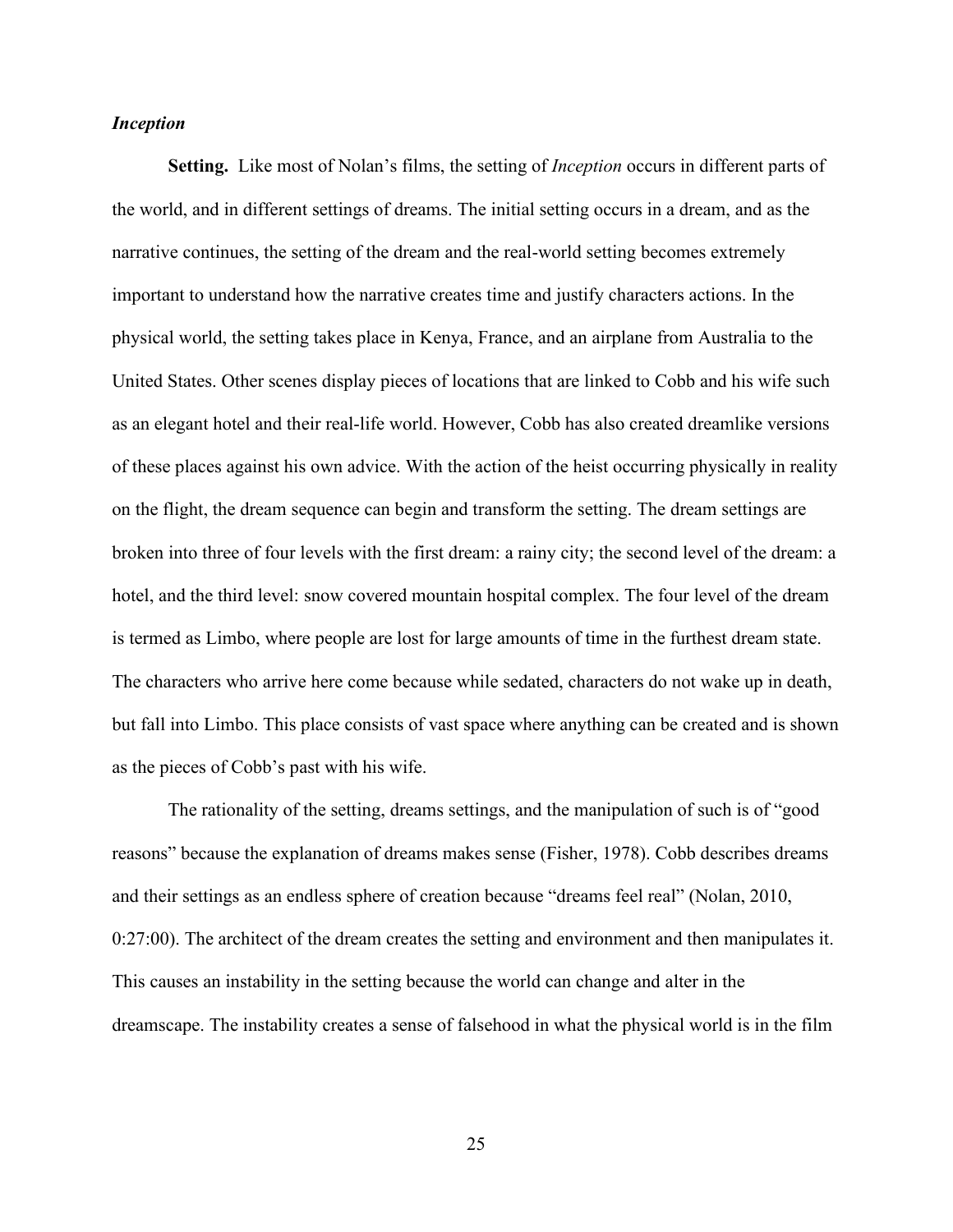as well as the dreamscape causing the lines to blur in the text as to what setting is disguised or real.

The settings of Cobb's life create the link between the real world and the dream world. Cobb's home lies in both physical space and dream space which creates tension between rationality. Throughout the film, Cobb's home and his children's unseen faces demonstrate the unstable reality that lies in understanding if the world is real or not. The ending scene reveals the faces of the children and the reality of Cobb's home, but because of dream sequences that take place in the home and flashbacks, the setting of the house is unstable causing rationality to feel lost.

<span id="page-33-0"></span>**Characters.** The main characters that help dictate and guide the story are Cobb, Saito, Arthur, Eames, Ariadne, Yusuf, and Robert Fischer. Each of them plays a role in the dream heist and helps complete the narrative function. The main narrative focuses on Cobb as he devises and creates the team for the heist; he also creates part of the conflict by withholding information about the heist and his own subconscious state. Cobb's credibility is instilled by the fact that Saito is hiring him for a job surrounding the dream technology. Cobb is the link between the characters as the main protagonist and antagonist in the film because of his subconscious projection of Mal, who seeks to cause chaos in the dreams. Saito's credibility is formed by financing the whole operation and rescuing Arthur and Cobb from Cobol's men. Other characters such as Eames, Arthur, and Yusef serve to provide skills, humor, and explanation to the plot, but offer very little character development and predictability in the role they provide. Saito and Cobb are also predictable characters in terms of actions and have very little development and change. Cobb experiences a slight change of perception and reality by the climax of the film, but still exists mainly as a static character.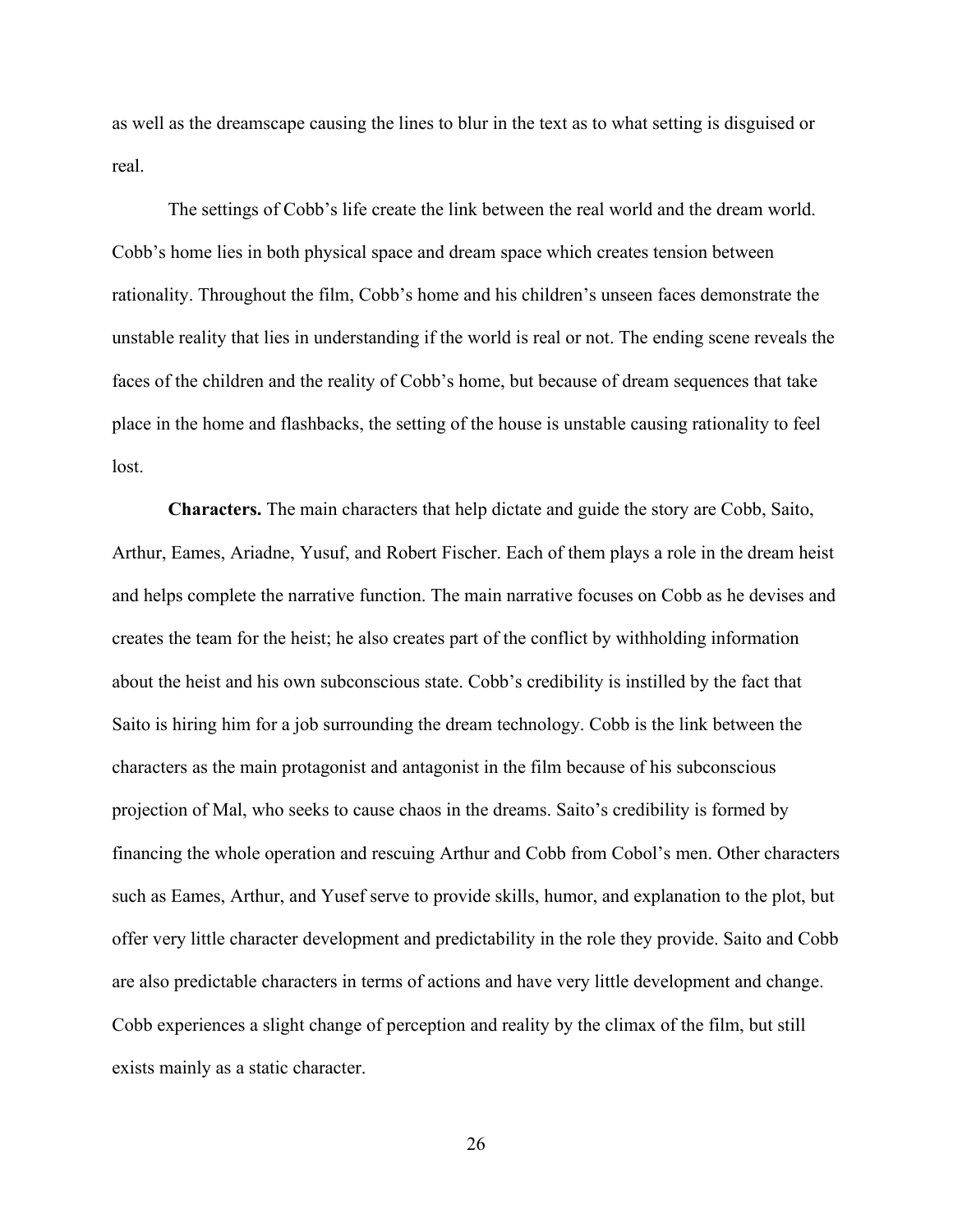The character that displays the most growth and development is Ariadne because she comes into the dream scene as a rookie, and Robert Fischer because he is the one being exploited through the heist. Ariadne quickly learns and adapts to the heist, leveraging unpredictability with her actions such as when she confronts Cobb and provides information for the team. This builds her character's credibility in the narrative because she becomes a pivotal member of the team, provides moral reasons to her actions of the dream, and understands the tribulations that Cobb brings in the dream. Robert Fischer's character is forced to grow because of the manipulations upon his character to change his perspective of his father. The dream allows Fischer to change and become part of the heist for the survival of the narrative and the heist team. As Fischer is implemented to be a part of the team, his character creates credibility by reacting and participating within the scheme of inception. Part of the chaos of the heist is manufactured by Fischer's mind protection which adds another layer to his unpredictability to his character.

<span id="page-34-0"></span>**Narrator.** Narration of a film can be depicted in both a verbal and visual way (Thomson-Jones, 2007). The narration is based upon camera position and what is shown visually to the audience which becomes the text (Bordwell, 2013; Schmidt, 2009). Visually, the unknown narrator or camera perspective, skips around without drawing full attention to how the scene starts or ends. This plays upon the construction of the dream state and the development of the film suggesting that dreams are unreliable; the narration and reality can be altered so that the audience cannot trust what is being shared or spoken as truth. From the visual narrator, the text focuses on Cobb and his experience of narration. But Cobb is unreliable from the beginning because of his trauma of dreamlike realities and deep dreaming (Joy, 2020). The overall narration does not clarify the story, but it adds to the ambiguity because of the fast-paced action of the visual scenes.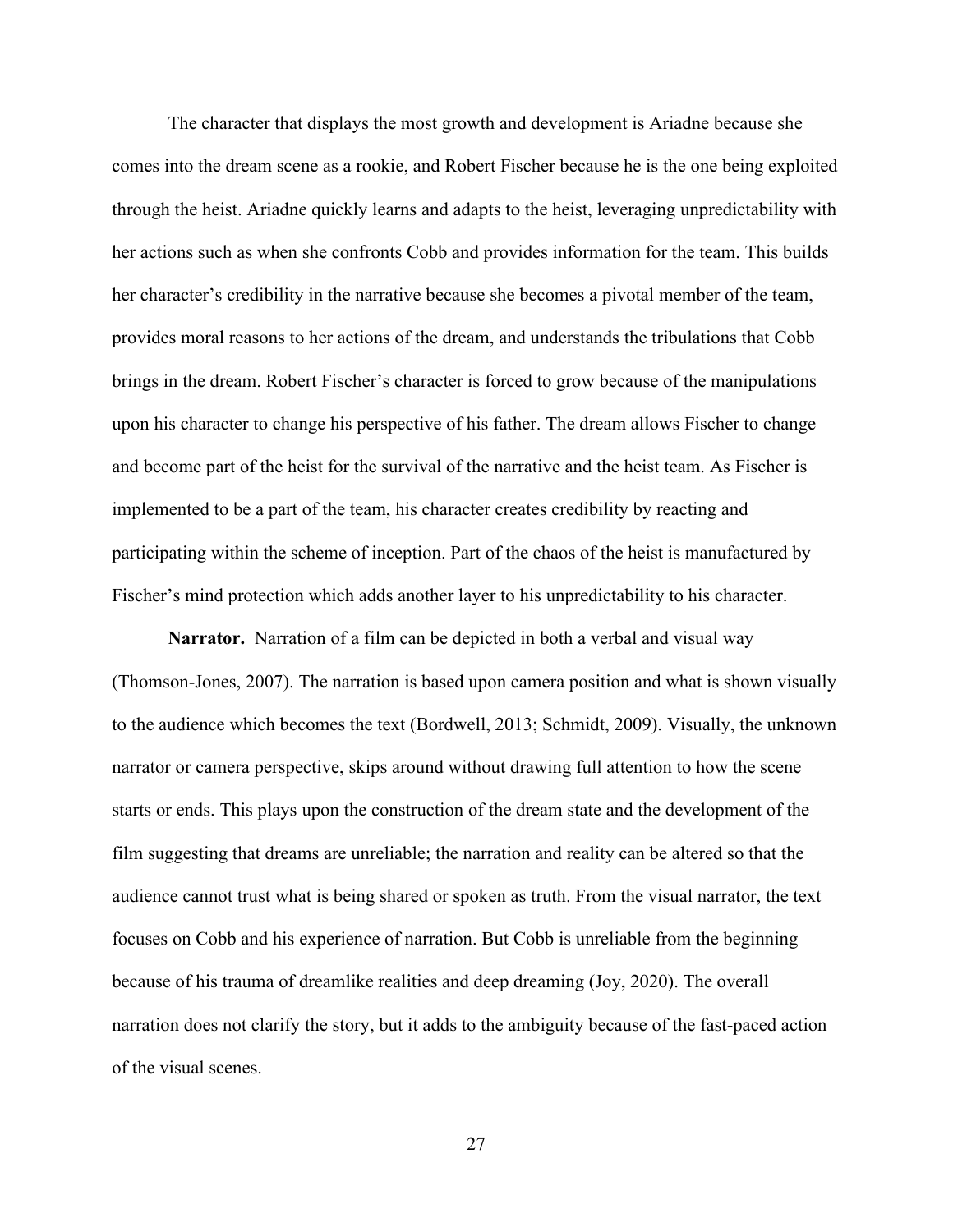<span id="page-35-0"></span>**Sound.** While the narrative perspective does not encapsulate sound within an analysis because of the static placement of texts, a narrative analysis should be conducted on sound to understand the complete complex of an audience's interpretation of a film (Schmidt, 2009). Within *Inception*, the sound creates movement between scenes. Within the text, the song, "Non, Je Ne Regrette Rien" (Piaf, 1960), is used as the kick to wake the dreamers. This influences the music and sound heard through the rest of the dream stages where the composition of the film ties into the diegetic sound because it is used as a source for the dreamers to know when the dream will end. This is featured through Arthur since he hears the music, and he is the one dreaming in the second level which allows for the third level dreamers to hear the music as well. The music retards as it travels through the different stages, morphing the sound to the characters. The addition of this diegetic text or sound adds a layer of coherence to the narrative to understand how the team can judge time in a dream as well as to the moral reasoning of dreams that the narrative has been portraying.

<span id="page-35-1"></span>**Events.** With the main premise of the film inquiring about the reality of dreaming, the film moves as a fast-paced thriller that puts reality and dreams at a juxtaposition. The events of the film revolve around active events describing the how architects can build dreams and creating a foundation of how the dream world works. From the discussion of dreams, a person "never really remembers the beginning of a dream" which technique is replicated in events throughout the entire film (Nolan, 2010, 0:27:13). Many events start *in media res*, or in the middle of things, displaying the dreamlike quality that encompasses *Inception*. This quality makes all the events move in a rapid-pace and adds a layer of confusion to what reality is because the events that take place in the physical world acquires the same attributes of *in media res*. Such examples of these events are when Cobb goes to meet Eames in Mombasa and they are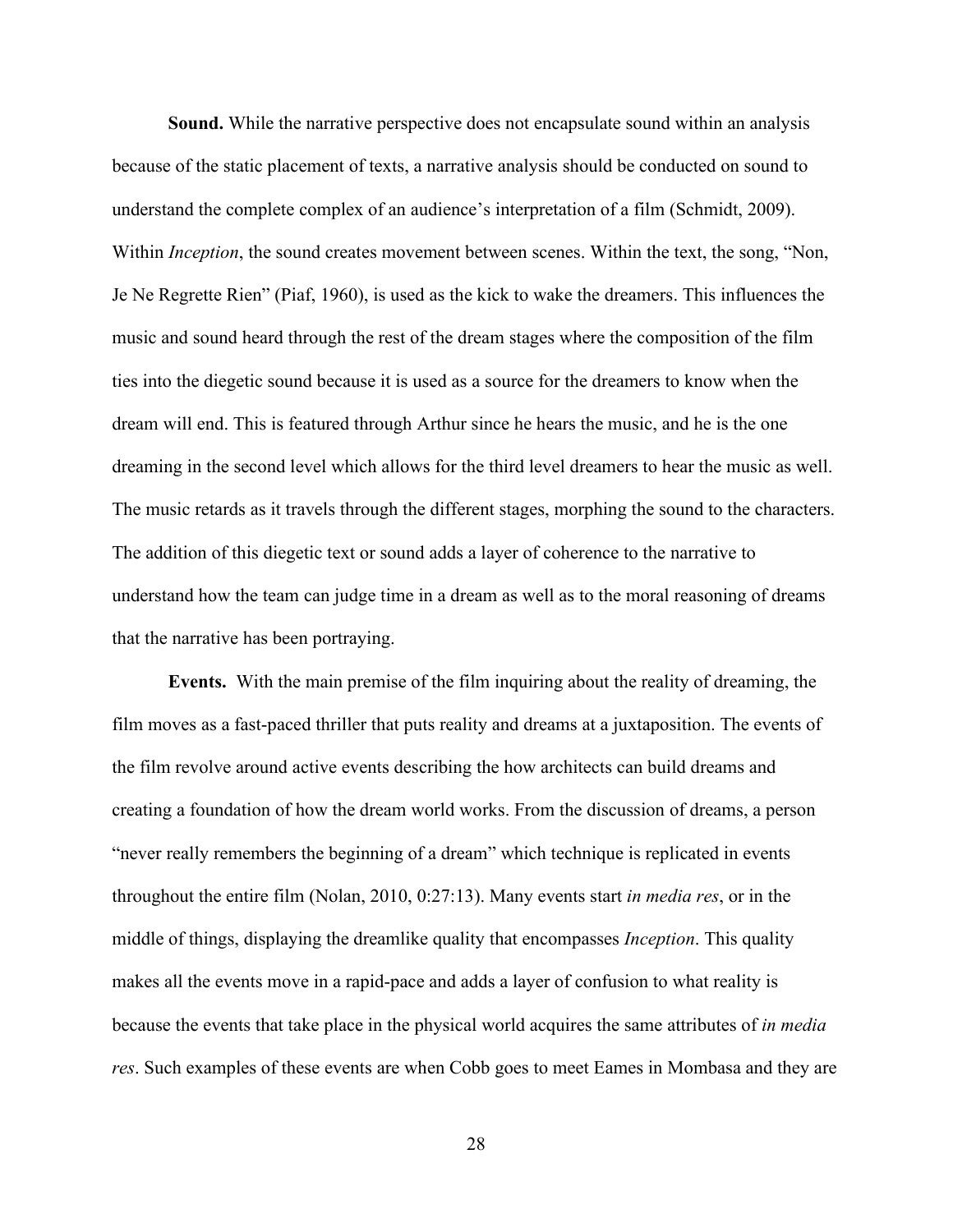chased by Cobol's men, as well as when the team is planning the heist. Events phase in and out of dreams to explain and collaborate in how the team will complete the objective to manipulate Fischer. With constant scenes beginning in the middle of the action, the coherence of the film is affected by the constant jumping in the setting affecting how the events occur. There is a layer of confusion because the events lead to the constant questioning of how the event or dream started which will never be answered because of the premise and moral of the film.

Events that are more static give more explanation on how to decipher reality and the dream world by the creation of totems. Totems are explained as an item that only the character knows about so that when the character looks at the totem, the character to know that he or she are "not in someone else's dream" (0:34:16). This idea of the totem and how it plays statically and sometimes actively within the events lead to the perception of what constitutes reality. Throughout the entire film, totems are seen for each character such as Arthur's loaded die, Ariadne's pawn, Eames's poker chip, and Mal's pewter top that Cobb uses. The connotation of the totem implies that one can rely on a totem for reality. This is counterproductive to Cobb however because he is shown relying on Mal's totem which defeats the purpose of a totem, implying that Cobb lies between reality and dreaming because of his lost relationship with his wife. The film creates a key to decipher the messages of the dreams with the use of the totem, but this also adds a level of complexity for the coherence of the film in keeping track of totems and how they are used by the characters.

While not dissecting every event of the film in this analysis, the pinnacle active event occurs during the climax and resolution of the film. The scenes where Ariadne and Cobb enter limbo to rescue Fischer and Saito leads to the final resolutions of Cobb's trauma with Mal. Also, the conclusion of inception is shown by allowing Fischer to realize what is in the safe and if the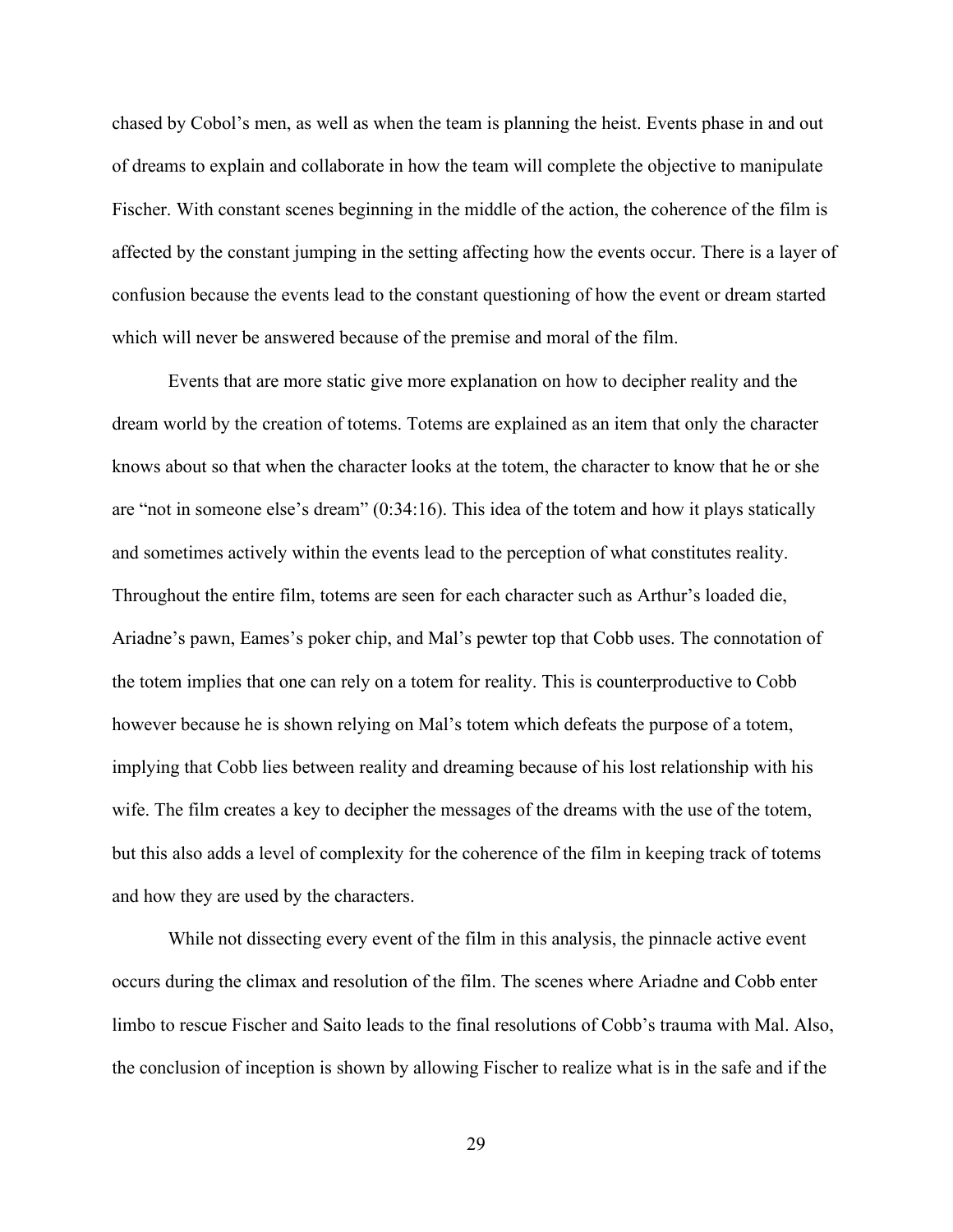idea was successfully planted. It also leads to the culmination that Cobb stays behind to save Saito. These active events lead the way to the coherence of the plot because it ties up the loose ends in the film by saving Saito, allowing Fischer to know the idea, and Cobb leaving Mal behind. These events also allow the film to keep its moral reasonings because it is staying within the logic of the dream in the sense of how inception supposedly works. However, the final scene with Mal's totem of the top leads to the questioning of reality and dreams allowing the narrative to succumb to ambiguity which affects the coherence and reasoning of the film. This questions reality and dreaming as a whole to the applicability of what scenes are useful to understand the ending of the film.

**Causal and Temporal Relations.** The causal relations focus on the cause and effect of relationships (Sellnow, 2010). Except for minor incident, such as the death of Fischer's father, all the events are a caused by a human relation that Cobb and Saito use to bring together the heist plan. The dreams are a forced cause which allows for the manipulation of the world that the characters are dreaming. One of the main cause and effect reaction events is the truth that Cobb withheld from the team. Cobb does not tell the team that they will not wake up if they die because of the sedation that they are all under. This adds a layer of mistrust and confusion and consequences to the team and the dream. Without knowing the truth, the team becomes affected by the decision and fear of Limbo and time which leads to the moral reasoning that it is better to lie to the team to get the job done.

The temporal relation of the film is subjected to the functioning of dreaming allowing the scenes to jump to different memories and points of time. The film begins with a scene with a flashforward highlighting the disruption of time that will occur later. The paradigmatic time sequences itself between the multiple dream layers. Time is always moving forward in the film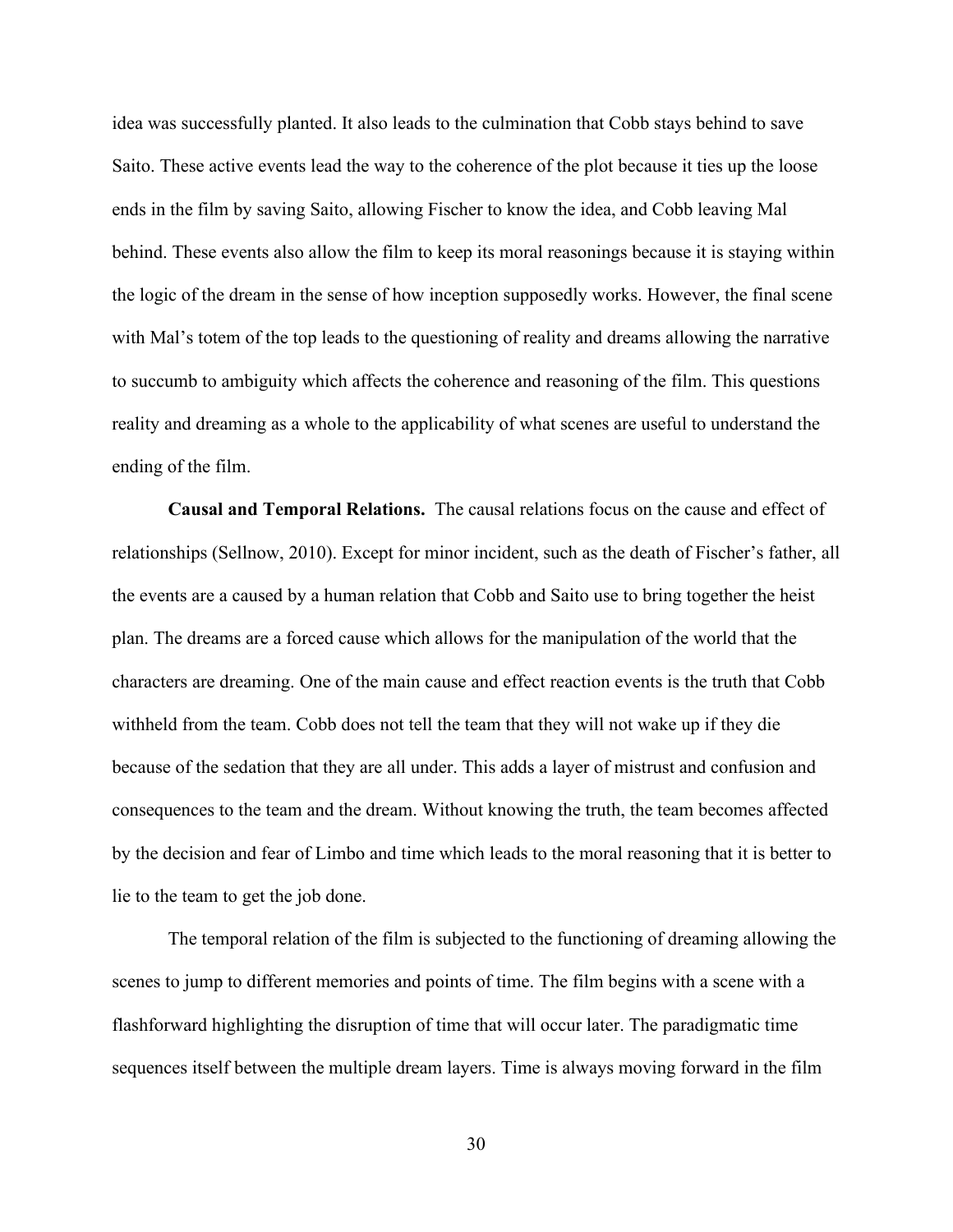but is disrupted by the dreamscape because each layer features time in different lengths as the team falls deeper into the dream. *Inception* displays syntagmatic time in relative terms because the action is constantly moving forward, and the dream levels are shown as the range across time. Besides the many jump scenes in exposition, the film's temporal relations are more consistently syntagmatic, but it is the disruption of paradigmatic time that relates the feeling of the dream.

**Morals.** The moral of *Inception* shifts between contrasting ideas of dreams and reality. This is situated by Cobb as the main character, and what is defined by reality. The ending scene reveals that family is the most important thing because Cobb is reunited with his children. Cobb chooses his children and decides that is his reality by ignoring the totem on the table. However, the discussion of the moral of dreaming and reality is elevated by the scene that people leave reality to dream because they do not come to sleep; "they come to be woken up" (Nolan, 2010, 0:43:25). This extenuates the moral that dreaming is better while sleeping and may be the only way to live. This confliction between reality and dreaming drives the narrative to expand on what is reality without answering the question.

Based upon Fisher's need for moral fidelity (1984), the reasoning pattern that is created within the narrative is followed by the characters action. The narration and the morals do not conflict within the film's construct of what is reality and what a dream represents. Through this, the film displays logical sense within how a dream is supposed to function, but the narrative can mislead the logic because of the thin representation between dream and reality. The narration displays morals within the text, but not all of them are represented as good ethical things and are represented as dark regret which creates danger in the narrative. This fails the reasoning that the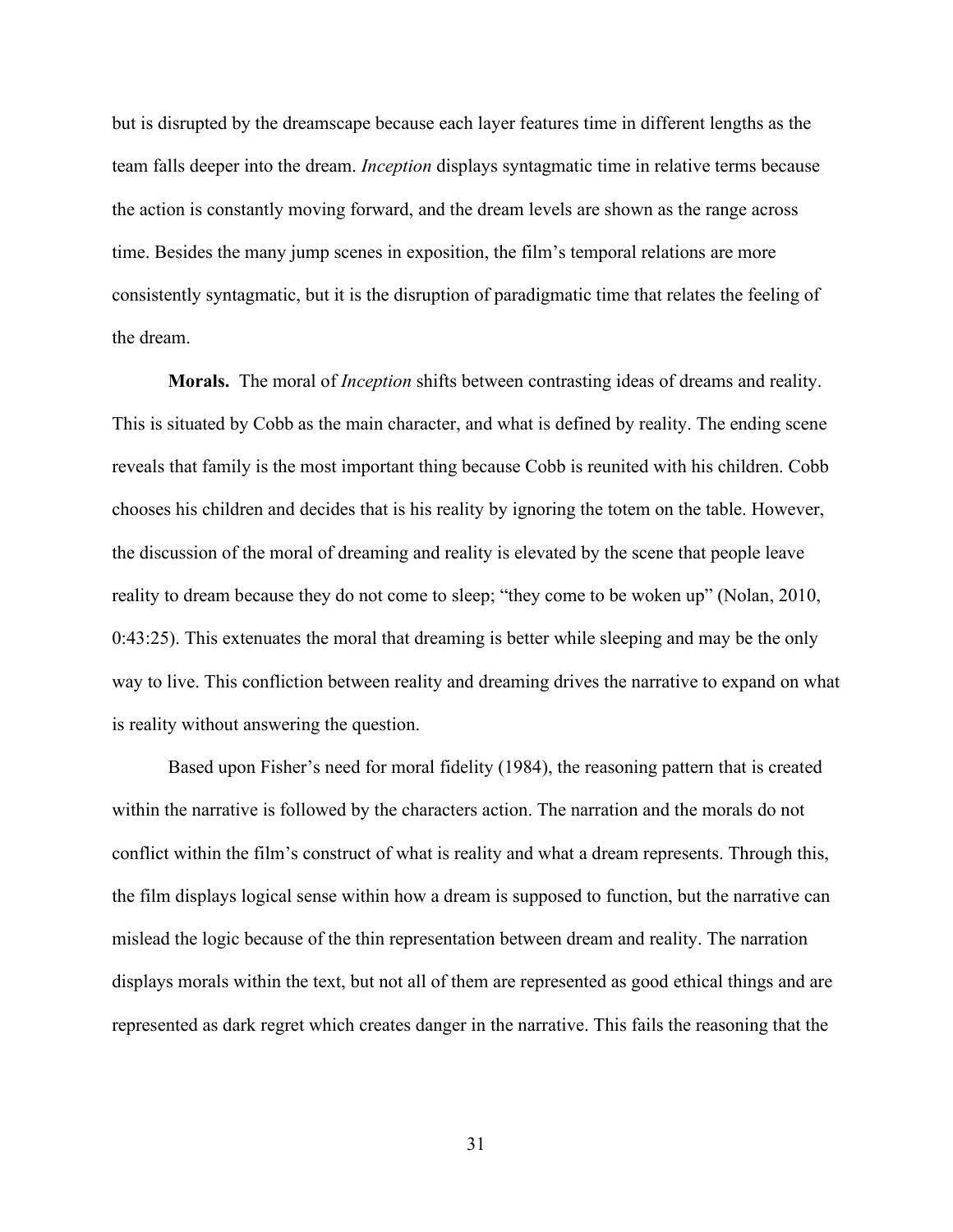film displays good judgement, but the final scene represents ethical values of the importance of family which transcends both dream and reality.

Through the text and the intentional fallacy, the message portrayed to the audience is what idea can be planted in our minds by others. With the text and the ambiguous ending, the idea is planted that reality and dreaming are more similar than previously thought, and that idea that Cobb planted in Mal, that her world is fake, is also planted into the mind of the audience. This suggestion displays the moral that ideas can form beyond dreaming and enter reality concluding that inception works. The text plants the idea that not everything that is shown in the film is real allowing the audience to second guess the ending on what reality and dreaming is because the mind can be easily manipulated.

The final scene can be interpreted in different ways because of the significant meaning of totems and how reality is portrayed through the narrative and scene. The top totem can be interpreted to determine reality or dreams, but it can also symbolize Cobb's unhealthy regret and desire to keep his wife with him. As he walks away from it, the top loses its significance because it wasn't Cobb's totem in the first place to differentiate between reality. Totems are also used as a way for the character to know that they are not in someone else's dream. This can be significant in the interpretation of Mal's top and how it is used in the text because it leads to the suspicion that the top represents something other than the significance of reality, but to Cobb's regret that filters through the dreams. With different interpretations, the text can become a discussion board and allows for rewatchability as the audience is allowed to come to his or her own conclusions.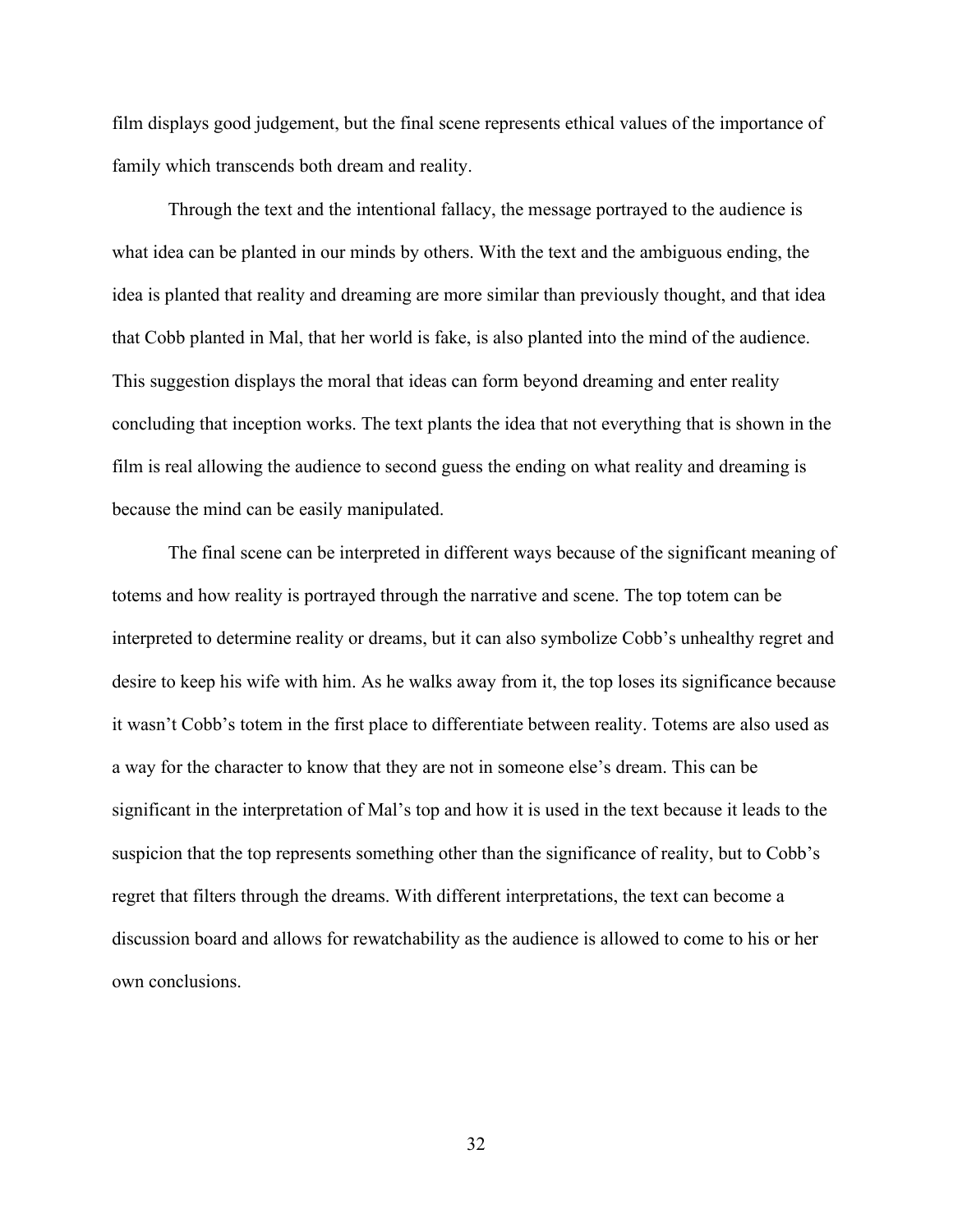## *Interstellar*

**Setting.** The film is set within a dystopian world that is covered in blight and crop failures. With the reasoning that the answer to saving Earth is to travel to space through a wormhole, the other main setting is that of the spaceship, the Endurance. Through space, the characters travel to different worlds, a giant ocean world and a dangerous icy planet. The main settings on Earth are the NASA headquarters and Murph's bedroom at the farm. Murph's bedroom becomes the key setting between space travel and Earth because of the connection that is built by the tesseract that represents the fifth dimension making time a physical space.

Most of the settings either on earth or the other planets demonstrate the biological fight that humans have against nature. The spaceship is also subject to the perils of gravity and black holes, while humans try to hold onto what little control they have over their environment. With ecological issues on earth, the fight to survive the setting is felt by all characters, not simply in the unknown parts of space. The setting reveals the biological reasonings for the narrative, however, in terms of trueness, humans would not expect to travel away from Earth to simply survive. The setting is relative to understanding that there is a human experiment to explore and see beyond the unknown but loses its coherence in relying on a wormhole to save all of mankind.

**Characters.** When the characters are introduced, many are predictable and flat characters because many characters simply provide information while action is being produced by the story's dilemma and travel. The main character, Cooper is introduced as a farmer, but has the background of an engineer and space pilot. His credibility comes from his knowledge of his craft for piloting as well as the strong connection he has for his family. His family is his motivation for leaving and trying to return. While his character is developed by his family ties, Cooper does not develop that much and is more static in comparison to his actions. Beyond the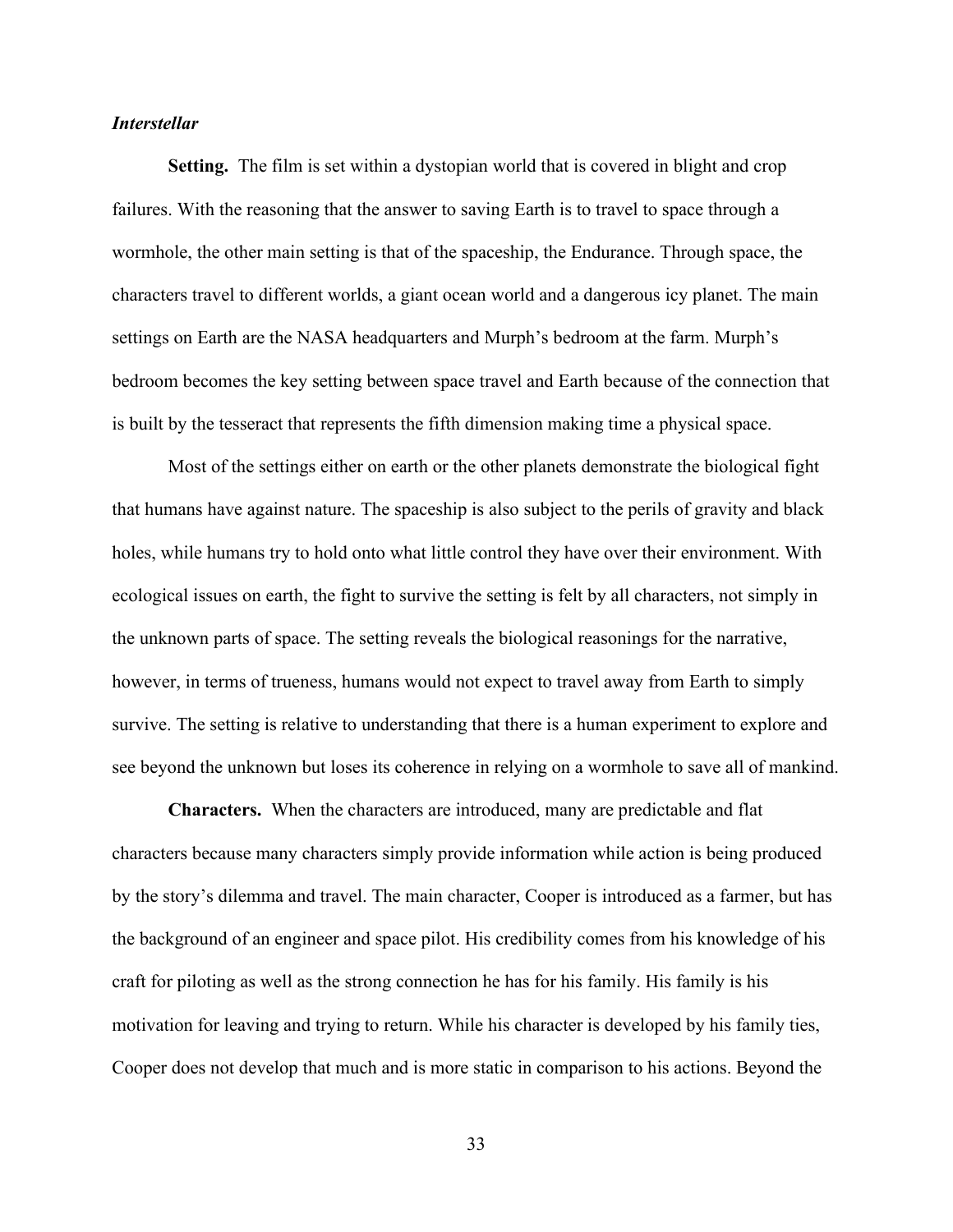minor surprises that his character has introduced, Cooper's character displays classic white male socio-economic status and values that leaves his character rather flat. The static nature of other characters is displayed in the Endurance crew members such as Romilly and Doyle, where they are there to provide information for the context of the film but are killed during the exploration on different planets.

Machinery is characterized through the film, such as TARS, KIPP, and CASE that feature settings of humor, sarcasm, and honesty that can be adjusted. The robots help assist in the different tasks such as landing and research for the crew. TARS is sufficient that he helps relay the data to Coop to save mankind. The character allows for the comparison of machine to human and what it means to have a "survival instinct" (Nolan, 2014, 1:50:29). The characterization of the machines creates the notion that man can be more than a static character, yet in the display of the narrative, machines and humans are more alike in their character development than by their clear differences of man versus machine.

Through the whole narrative, there is a suggestion of "they" who are representatives of a different dimension. "They" provide wormholes and the tesseract to help Cooper. Other dimensional things are also created and relative to the "they" who that have been put into place to help mankind. While never given an actual image for a character, Cooper puts a name to the situation by suggesting that "they" are humans from the future that have learned to communicate in a different way to save Earth. This gives moral reasoning that communication can be shared through love as well as no boundaries of time and space can stop Earth from saving itself.

There are static characters such as Tom, Cooper's son, and Donald, Cooper's father-inlaw, that provide the family motif and only contain credibility as characters because of it. Amelia Brand and Murphy Cooper provide credibility within their characters as providing logic, reason,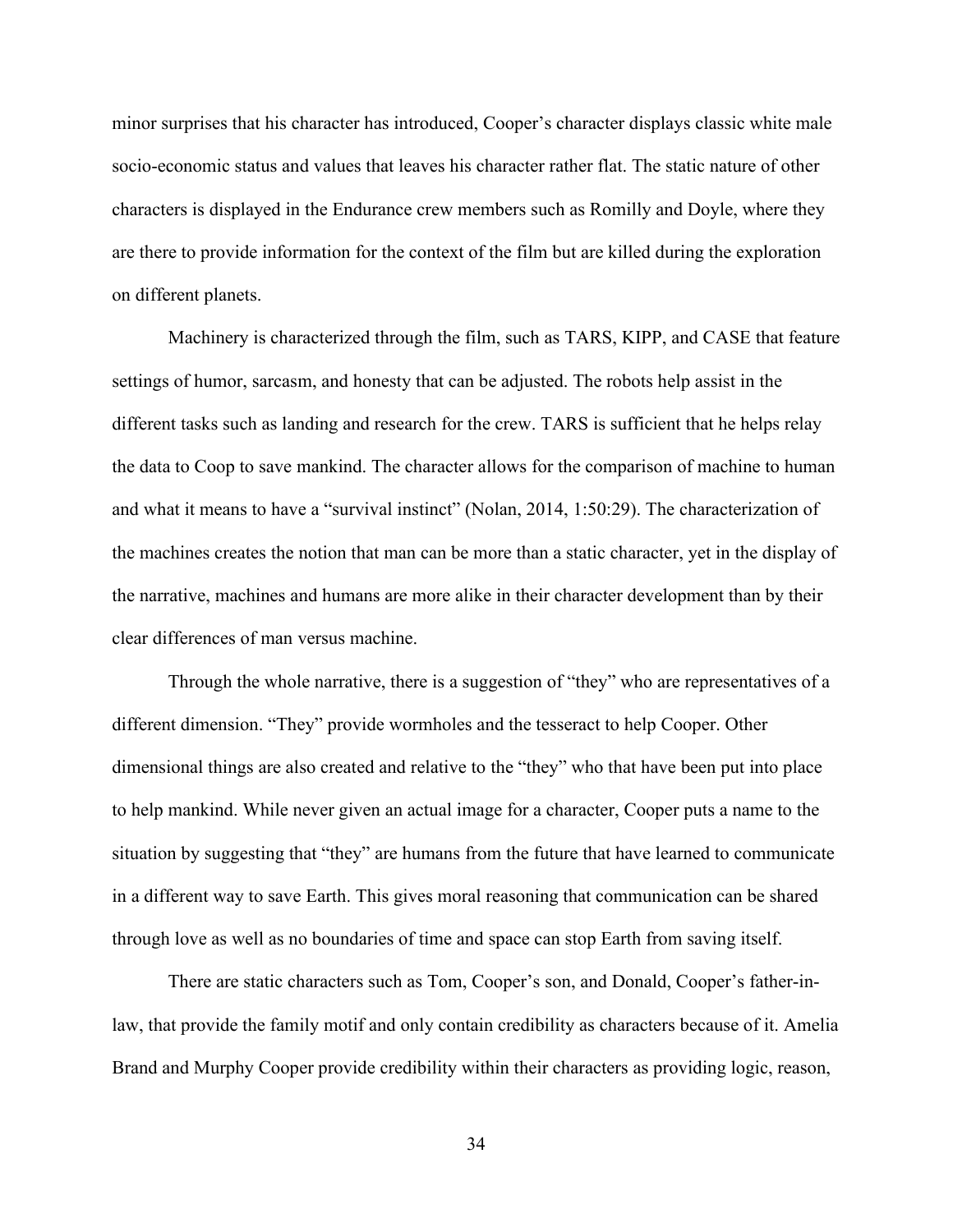and love to the narrative. This provides the moral reasons as to why or why not the mission to leave earth should be accomplished. But other characters like Mann, as well as Murph, are unpredictable in their reactions and how they treat their physical space. Murph's character traits are more shaped by the namesake of Murphy's law, which allows for predictive unpredictability. Mann's true intentions are hidden, but as those are shown, his actions become predictable as his character creates an oxymoron of wanting to leave the loneliness of the planet, by flying by himself to steal the Endurance. All the characters are predictable within their actions but build a credibility to the text based upon moral reasons.

**Narrator.** The visual narration focuses on Cooper's story in space. The audience sees scenes from Earth, but they are limited in understanding. Through visuals, the audience sees the space journey and the Earth journey, but more from the timeframe of Cooper and Murphy. The narration is unreliable because the visual communication of the narrator adds to the ambiguity of the story. Questions go unanswered in how time has affected those in space and those on earth. The overhead narration that heard as the Endurance team make their way to space which implements the theme from Dylan Thomas's poem, "Do not go gentle into that good night" (1937). With flashforward snippets interviews of what Earth was like before, narration seeps in from the future that helps predict that Earth will be saved. The visual and spoken narrator captures a space journey that is altered by time in a different way but allows for coherence of how the future affects the narrative plot.

**Sound.** The sound of the film creates the poignant adventure of space time that connects to the coherence of the narrative as well as to the moral reasonings of what is important on Earth. The consideration of space as a vacuum, much of the diegetic sound is created by nature or lack of it. Cooper carries a recording of Earth sounds such as crickets chirping, thunder, and rain to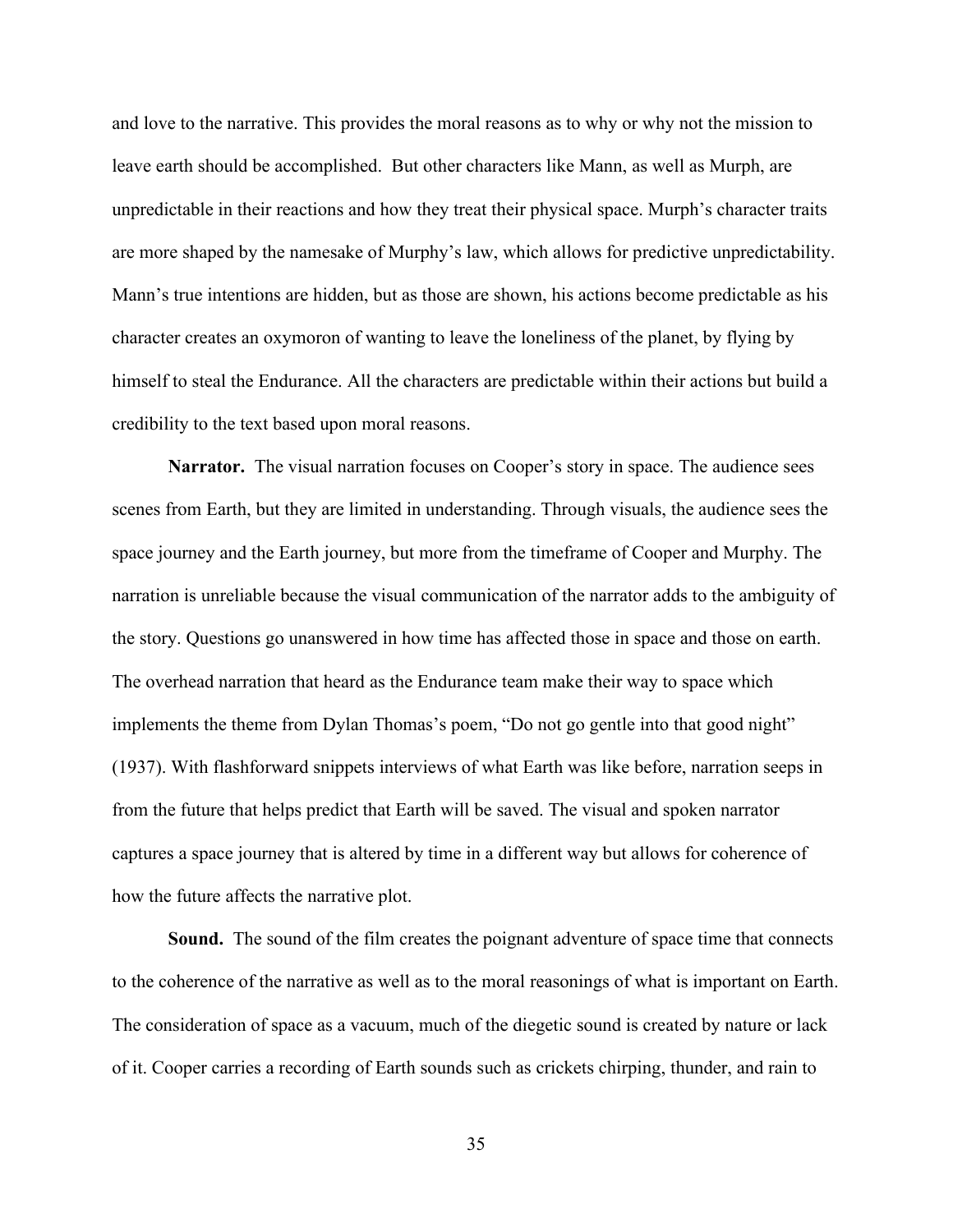keep the sense of home to avoid the emptiness of sound in space and machines. Other natural sounds indicate danger, as well as mechanical sounds such as engine failure and or ship damage sends signals of what threatens the crews' lives. One part indicates how non-diegetic sound and diegetic sound combine with the reality of sound in space, when Mann unlocks the airlock, and the ship and part of the Endurance explodes. There is no sound playing simulating what the crew would hear in space. This expression of sound tries to keep the audience within the reality of the narrative.

Beyond the sound that characters can hear within their environment, the characters struggle with hearing themselves talk, which adds to the confusion of the audience because they also cannot hear the conversations. This occurs when Mann fights Cooper and when Amelia is trying to talk to Cooper before he launches to the black hole. The conversations lose their coherence because the sound cannot pass the barrier of the narrative. This type of sound begins to blur the lines between diegetic and non-diegetic sound. The film also creates non-diegetic sounds in terms of narration that the crew cannot hear, along with film's soundtrack that creates tension along the theme of time. The tension is shown in the sound by the moment the team arrives on Miller's planet, the audience hears a tick-tock sound creating the sensation of a countdown clock. This amplifies the fidelity of the text because the moral message is being relayed that time is an important resource.

**Events.** The events of the film are manipulated through the importance of time and gravity. With interdimensional travel, time is subjected to the effects of gravity within the narrative. The two varying timelines of the Endurance crew and of Earth becomes the most important factor because of the people left behind on Earth. Without the connection to humankind on Earth as the crew member's home, the connection and dependence on time would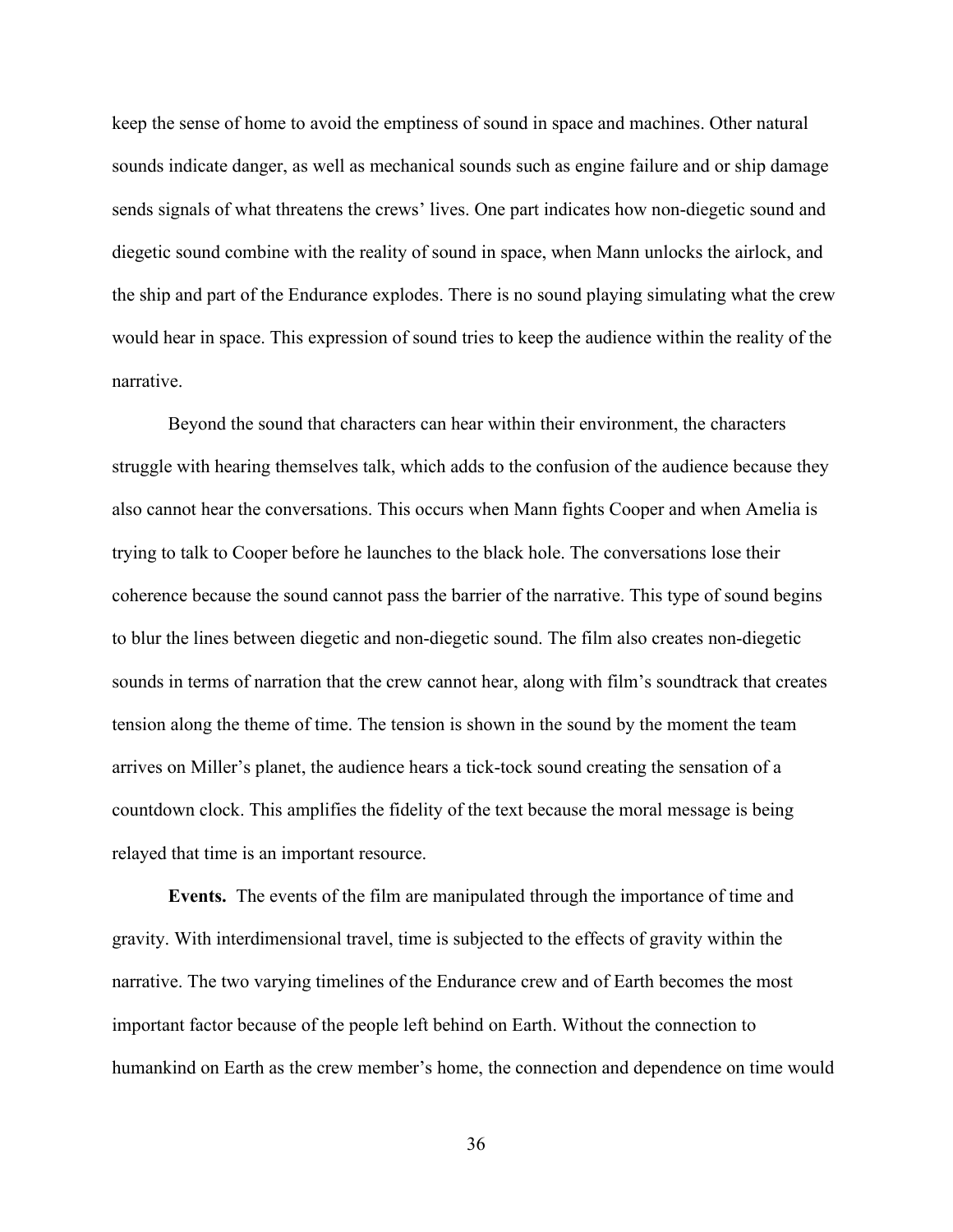be absolved. The events that are linked to gravity and time start with the mysterious ghost in Murph's bedroom. Through this connection, the characters discover NASA that leads Cooper on the journey of leaving Earth. When Cooper is about to leave and Murph is angry, she emphasizes that she figured out the binary coded message sharing "One word; stay," which doesn't deter Cooper from leaving but leads to the conclusion through time, that Cooper is the one who sent the message himself (Nolan, 2014, 0:38:56) leaving the moral message of the importance of staying and helping family. The connection in the narrative that Cooper is the ghost in Murph's bedroom leads to answers about how the one event leads to the conclusion. However, these connections do not provide coherence for the narrative and lead to a lack of clarity because of the confusion of how Cooper enters the tesseract and how he explains how the tesseract works within layers and layers of Murph's bedroom through love. Cooper's explanations and conclusions about the tesseract's origins of the people from the future leads to more confusing conclusions about the narrative and space travel rather than satisfying moral reasoning and coherence within the narrative.

For most of *Interstellar*, the main events lie around traveling to different planets to determine habitation for Earth. Surrounded by the concept that time will slow for the crew, but Earth's clock moves at the same time provides added pressure to each event, which creates credibility within the text for how the crew must act in terms of using time as a resource. Miller's planet creates the tension around time because of the large gap between years as well as the first moment that a crewmate was lost. The time lost on the planet displays the concept of theory versus reality. In term, coherence and understanding for the film is created by a large gap in knowledge for physics when the audience's understanding is assumed as too generalizable.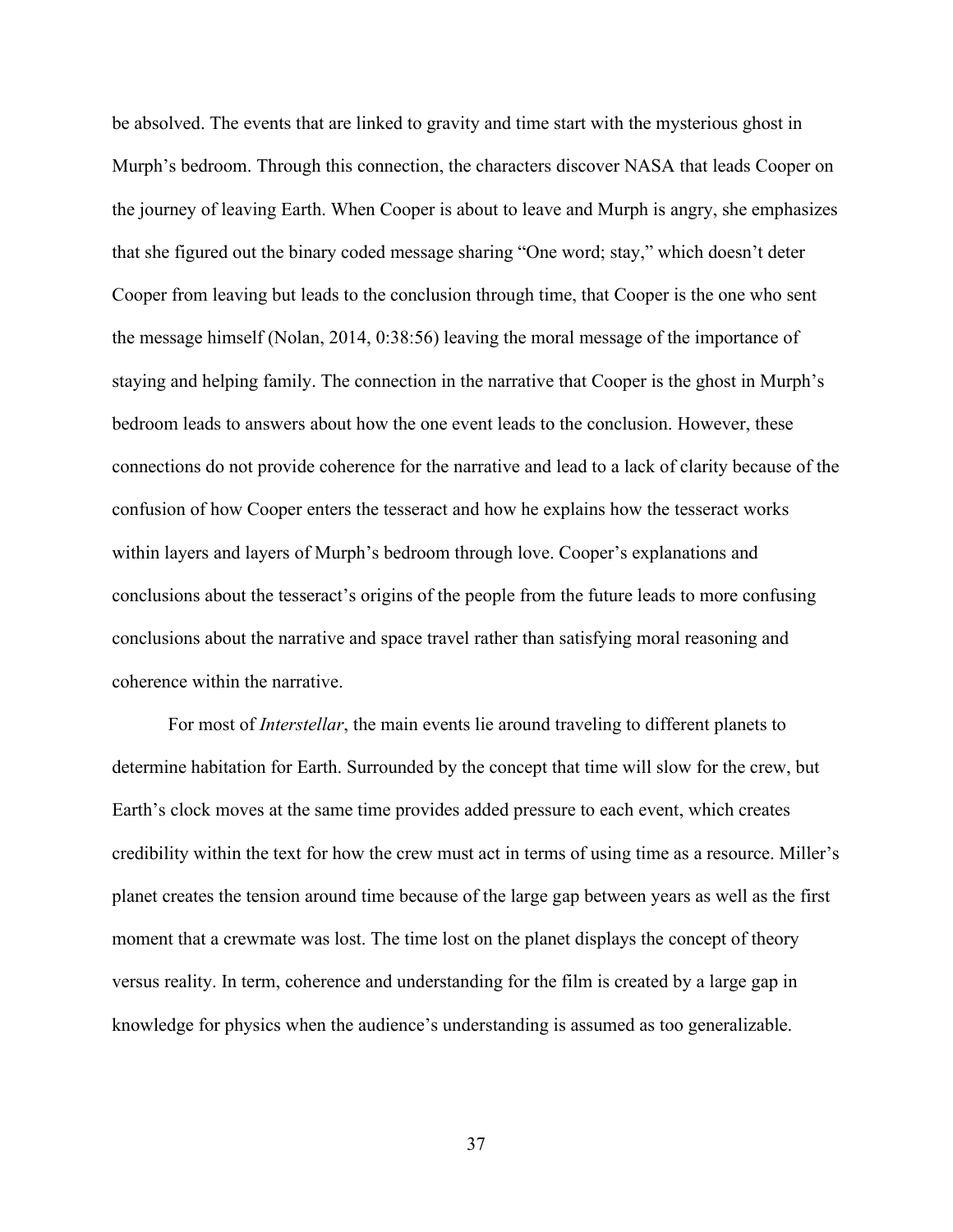Beyond time, pressures of resources and the nature of humanity become common themes within the narrative. Such foreshadowing of human nature is mentioned by Amelia Brand suggesting that the Endurance crew faces "great odds; death, but not evil" which becomes critical with the events with Dr. Mann and how he sabotages the team because of his desperate plea to leave loneliness (0:51:59). Professor Brand's death relate to the desperation on Earth and with the Endurance crew when there is a realization, the Professor Brand was relying upon plan B rather than solving how to help leading mankind to their death. This creates chaos and moral fidelity within the narrative because it requires other characters to act to create events that lead to the solution of Earth's problem.

The event of the tesseract leads to the solution of how certain events were affected by time and gravity. While amid confusion about how the tesseract was created and the representation of time as a physical space in the fifth dimension, Cooper obtains the relative information to send to Murph. This scene becomes crucial in the fidelity of the text because it provides solutions to previous scenes about the dust in Murph's room, her ghost, and how people from Earth made it old age from the flashback shown in the narrative. However, the tesseract creates more questions within the narrative that are simply left unanswered with no glimpse into what the future will hold in how the tesseract was created or how a wormhole appeared. This is due to the position of complicated physics that is created in the narrative which leaves questions unanswered as to unburden the audience.

**Causal and Temporal Relations.** The cause-and-effect relationships that take place within *Interstellar* are created through human interaction and connection as well as nature. The premise of the film is created by crop failure, which causes the characters to choose the develop plans to leave space which results in the narrative of the film. The human cause-and-effect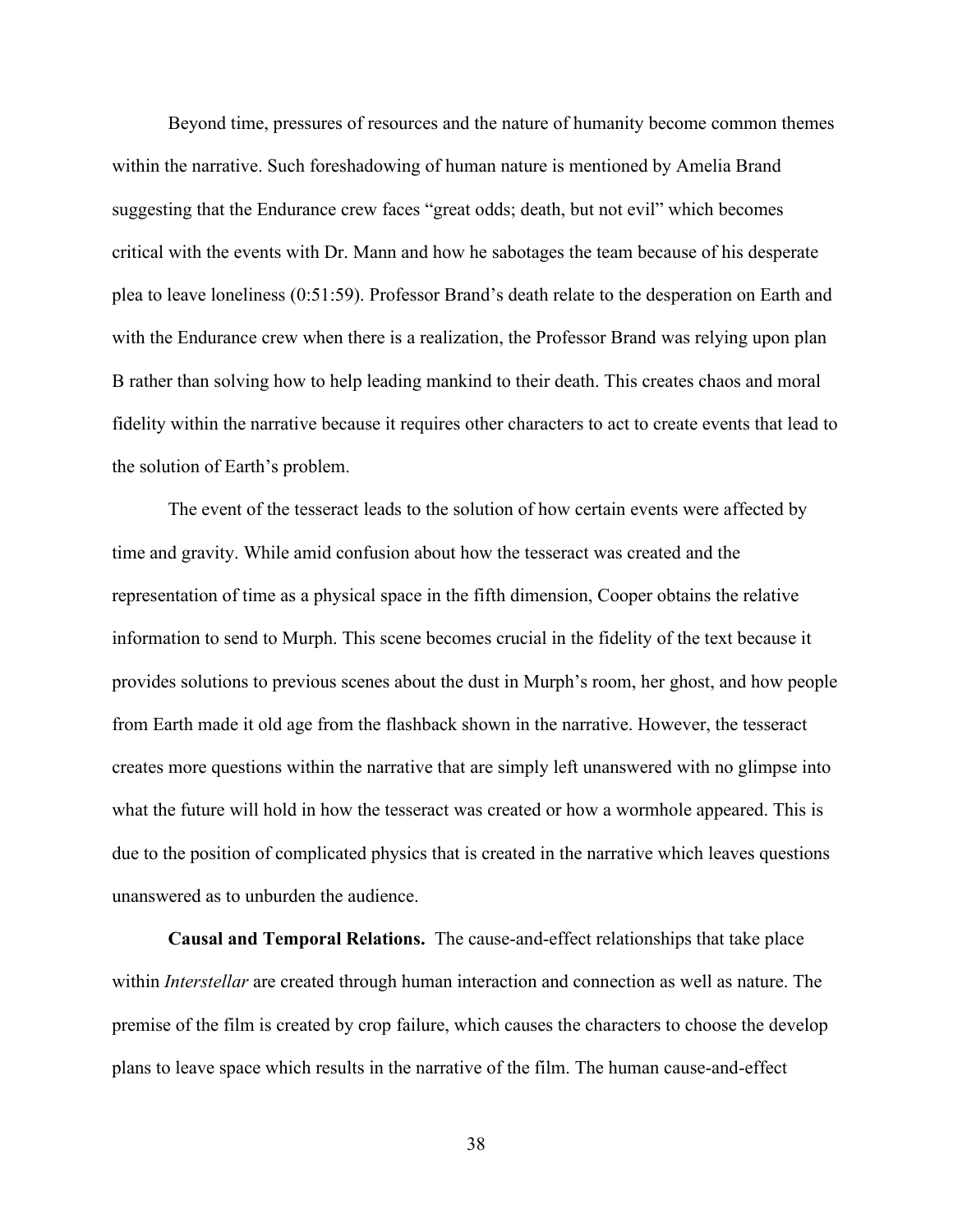relation is the built upon the relationship that Cooper has with his daughter, Murphy. Their relationship is represented to transcend time and space because Cooper can interact with his daughter through the tesseract to give her the gravitational equation. The entire film hinges upon their relationship of guilt, regret, and love with how answers are found in space and the motivations of the mission. It creates the emotional appeal, also displays why Cooper will make decisions for mankind and himself but reject Amelia Brand's decisions when she suggest Edmund's planet because Cooper knows she loves Edmund. This relation creates the discontent within the narrative and moral reasoning as to what the best decision is for the crew. The relationships between characters and the setting of earth display the reasoning that man should not be alone. This is especially poignant with the actions of Mann when he sees the Endurance crew and desires anything to leave his planet to join humanity again.

The temporal relations of *Interstellar* are representative of both syntagmatic and paradigmatic time. The initial flashforward about life on earth displays the paradigmatic time of what to expect in the future of the film. Other moments of paradigmatic time are created when Cooper enters the physical space of time of Murph's bedroom. This relation connects how events are instigated and constructs time in physical way rather than linear. This physical space allows time to move and separate from a linear timeline. Most of the film lies in syntagmatic time with one event happening after another. Time is shown as passing for earth and for the space explorers. With time being representative through space, the timeline is coherent to how time works through quantum physics.

**Morals.** This film deals with deep ethical dilemmas that leads to philosophical questions of what one should do for the greater good. Within *Interstellar*, Cooper faces the dilemma of if he should stay with his family on Earth or become the pilot of the Endurance that can lead to the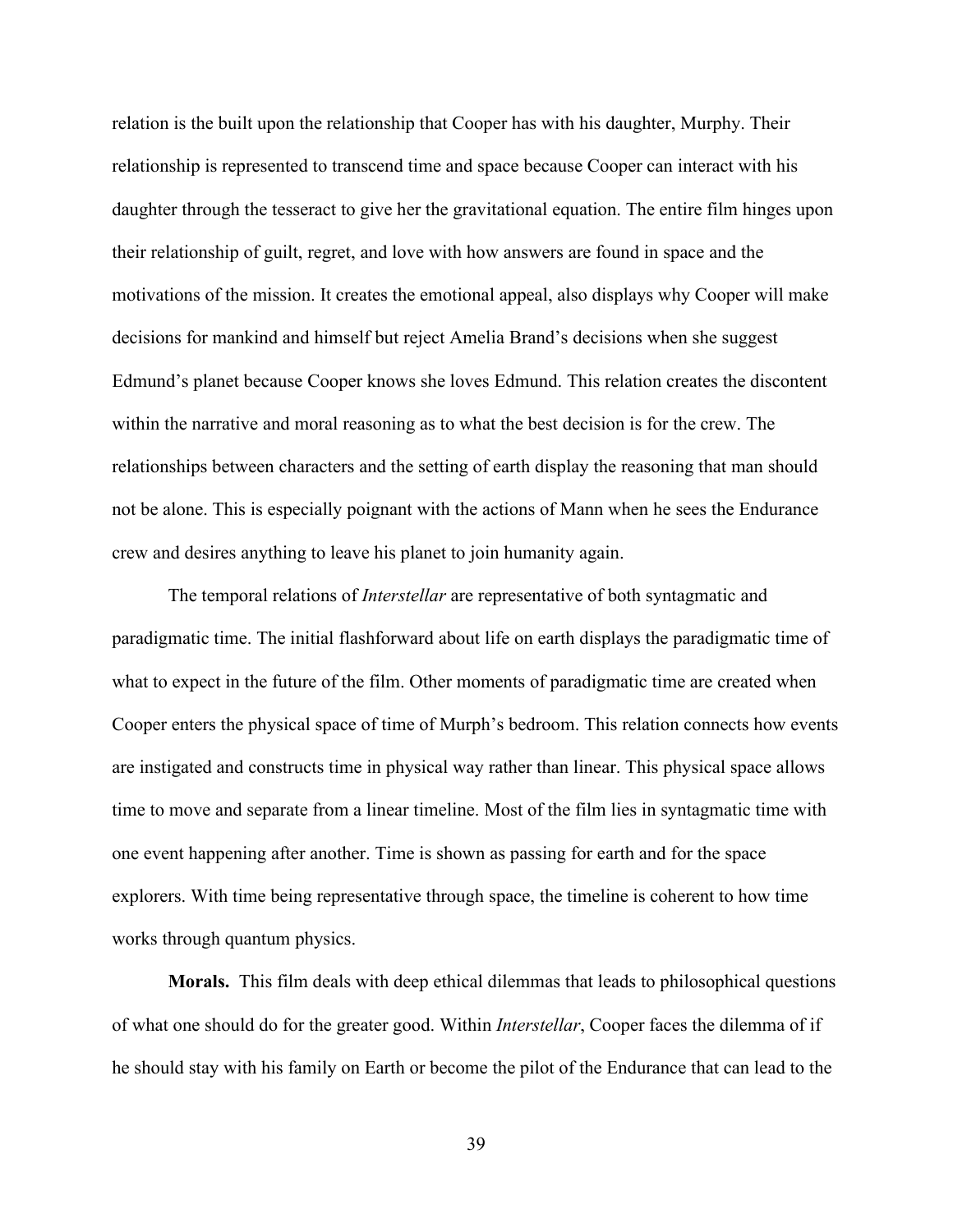rescue of all of humanity. This demonstrates the moral reasonings of utilitarianism ethics that one choice will produce the greatest good for the greatest number (Shaw, 2012). While Cooper tries to convince Murph and his past self to stay behind, he still chose to leave which resulted in the answers humanity needed, as well as the message of "stay" would not have been sent without him leaving creating a paradox within the ethical dilemma that he had to leave to send the answer.

The tradition and moral of the story are like other space adventure stories to explore what has yet to be touched. It reflects the expression of Manifest Destiny of the specific insight that man will expand its ownership of land beyond where they currently are. This sentiment is forced in the movie based on the environmental hazard representative of global warming. Man needs to go beyond his current planet to find the frontier, or in colloquial terms, explore space as the final frontier. This is represented by the ending that Cooper cannot stay with his family, and he leaves once again to find Brand on a different planet.

*Interstellar* fulfils part of Fisher's fidelity and coherence (1984), yet the film deviates within the narrative to share a story that creates tension around moral reasoning and dilemmas. The film follows the reasoning patterns set by the narrative of the film however irrational it seems that mankind should leave Earth to find a different place to settle. This one part makes the film lose logical sense, yet the film demonstrates the relativity of time and gravity in a rational and logical sense portraying a unique narrative of interstellar travel even when certain characters actions leave behind logical sense. The film clearly displays ethical values of life and death within the need to save Earth and family. The values are representative of protecting the future and exploring to find a better future that demonstrate true ethical values.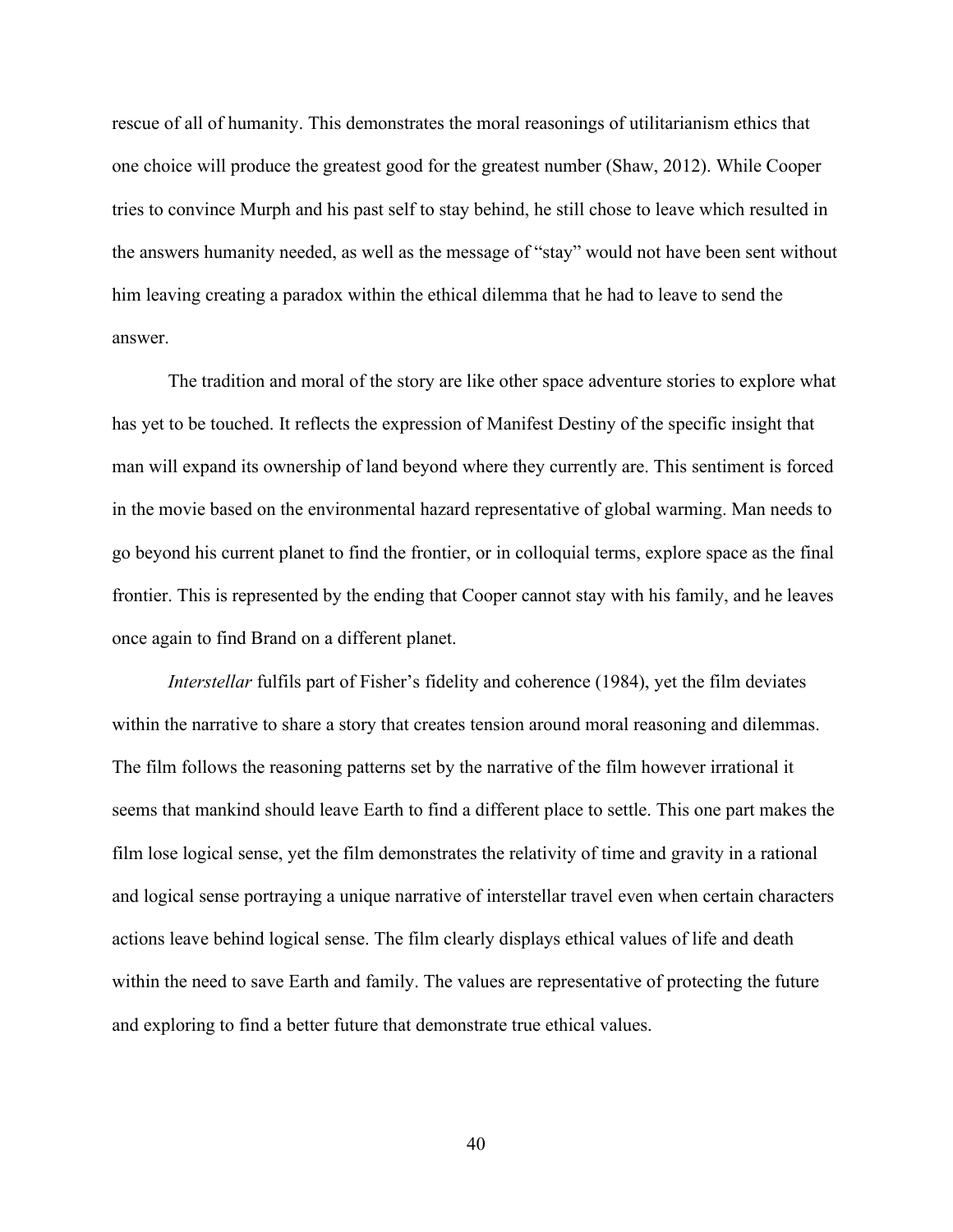### *Tenet*

**Setting.** In typical spy fashion, *Tenet* creates settings in exotic places around the world to gather information for an international spy thriller in places such as Russia, Vietnam, Estonia, Norway, and Mumbai. The settings create a narrative that propagates the world that creates the sentiment that the whole world will punish if Sator succeeds in sending the algorithm to the future. Through these places around the world, it is the action in the buildings and roadways that demonstrate the use of the setting in the narrative such as the Opera house, the Oslo airport, and the Estonian roadway that creates action, and becomes the centers for inversion points for the characters. The scenes of exposition jump from places within a location that can jumble the coherence within the background narrative. The location narrative simply creates different background in context of inversion and entropy. The location of the inverted machines become extremely important in terms of gaining information about the narrative of the antagonist, and the existence of Stalsk-12 leads to the why of climax. The setting becomes manipulated by the fast-paced action and creates a complicated timeline in understanding the timeline for the location of when dangerous inverted events are occurring.

**Characters.** Many of the characters are static with no background or development to the character. With no background information, and simply the information that he is a spy, the main character has no previous story or connection to who he is or what he represents and is simply a protagonist. The Protagonist is never given a name or called by name, but in the simple utterance "I'm the Protagonist" (Nolan, 2020, 2:23:49). For the Protagonist, the lack of name and identity creates a flat and predictable character. His motivations are simply to save the world, creating a lack of empthy for the characters. The self-description with no official title is built upon the character's death. With the protagonist's death (faked or real), the character does not need to be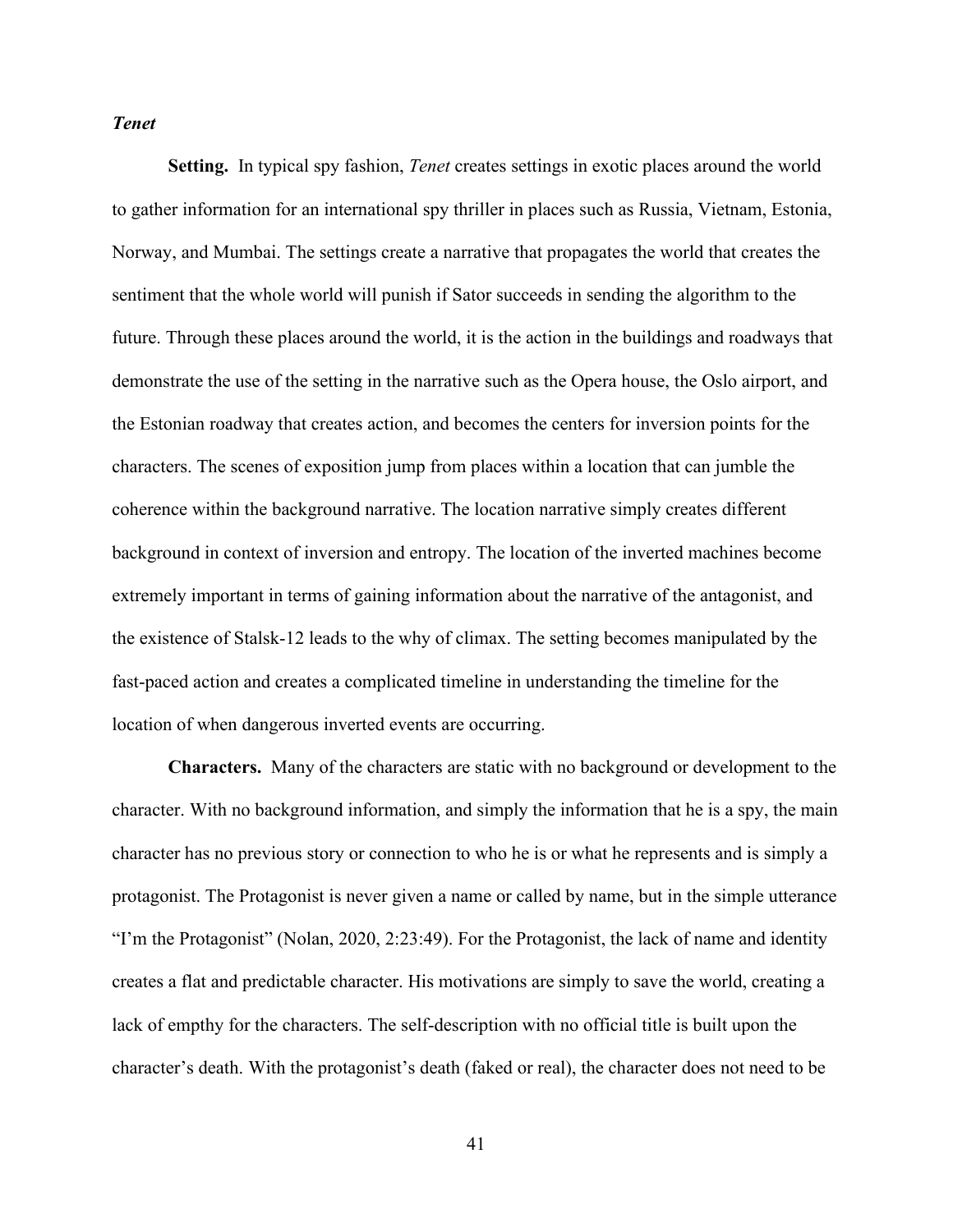given a name because his role moves the plot, but as a spy to remain hidden and nonexistent in the physical reality. He also uses other characters to his advantage for his immediate needs, such as Kat, and eventually helps her situation after he uses her to get to Sator. The Protagonist has credibility with his spy skills and that he can retrieve and exploit information providing credibility to his character for the role. But the character offers no other developments other than his past is mysterious and so is his future which creates a lack of connection and credibility for what the Protagonist really wants.

Other characters also display credibility by suiting their narrative roles, but they share little development within the narrative and are represented as movers of the plot than with distinct credibility to represent ethical virtues. With Sator, he provides credibility within his role as an antagonist that wants to destroy the world, and Neil helps saves the world, as Kat becomes the woman on the side suffering through it all. The characters are more static than active in their roles by being predictable with their actions. Neil however remains mysterious with his background of knowledge about the protagonist and his education. As little attributes are revealed, Neil becomes a more complexing character that does not resolve questions in the film, but simply arises more because of the whereabouts of his backpack and that he sacrifices himself to save the world.

**Narrator.** The narration of *Tenet* is fast and sporadic making the film seem like a redacted spy document. The film has an unreliable narrator because the information is coming from different sources while following the Protagonist. The different sources are not reliable as to the truth of their information. The narration is also altered because of the variation of time forward and inverted. The narration becomes strategic by explaining why things happened in the past have already happened, making the events inevitable. However, the narration is manipulated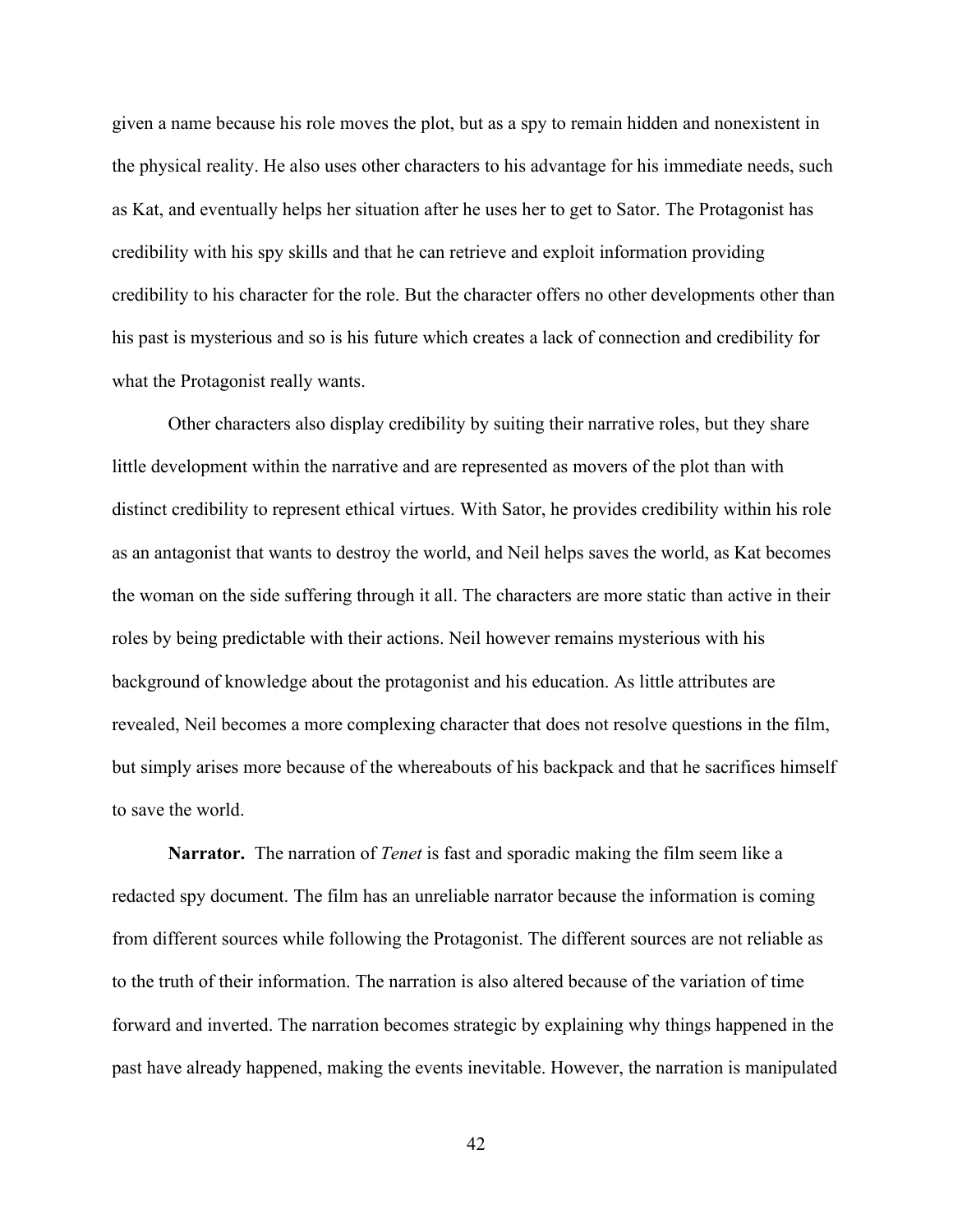with time because forward events are also shown backwards which makes the final scene of the tenet temporal pincer movement narration confusing because scenes jump from one red team member moment in time to another blue team member moment, but it is all represented at the same time. Since scenes jump back and forth, the narrator, or the visual images, becomes unreliable especially from the viewpoint of the Protagonist because the audience is only shown partial information that the Protagonist is receiving. Thus, the narrator and visual scenes keeps information hidden because the film slowly reveals information that is pertinent to the mission.

**Sound.** As with time, the sound is influenced through the distortion of timelines and chaotic action of car chases and airport explosions. Through the present timeline, diegetic sound is coherent and is simply distorted for the audience through the sounds of explosions that cover character dialogue. When time is inverted, language is distorted and reverted for those who hear it naturally. While the characters are surround by other languages through their world travels, it is the backwards language that throws the events of the car chase into the tailspin that corrupts the coherence of the sound of the narrative. Other natural and environmental sounds hide torture and death such as the trains in the railway yard, and the sailing boats when Sator fell overboard.

The non-diegetic sounds have an impact on the audience as the symphonic music through becoming obligatory loud during times of action to hide diegetic dialogue. Such background music heard represents the pulsing heartbeat as the Protagonist rushes to rescue the plutonium from Sator. The music is played to involve the audience within the action of the fast-paced events to replicate what the characters in the film may or may not actually hear in a film. This distracts from the coherence of the film because it hides dialogue for the audience which ruins the exposition that the film relates to the plot.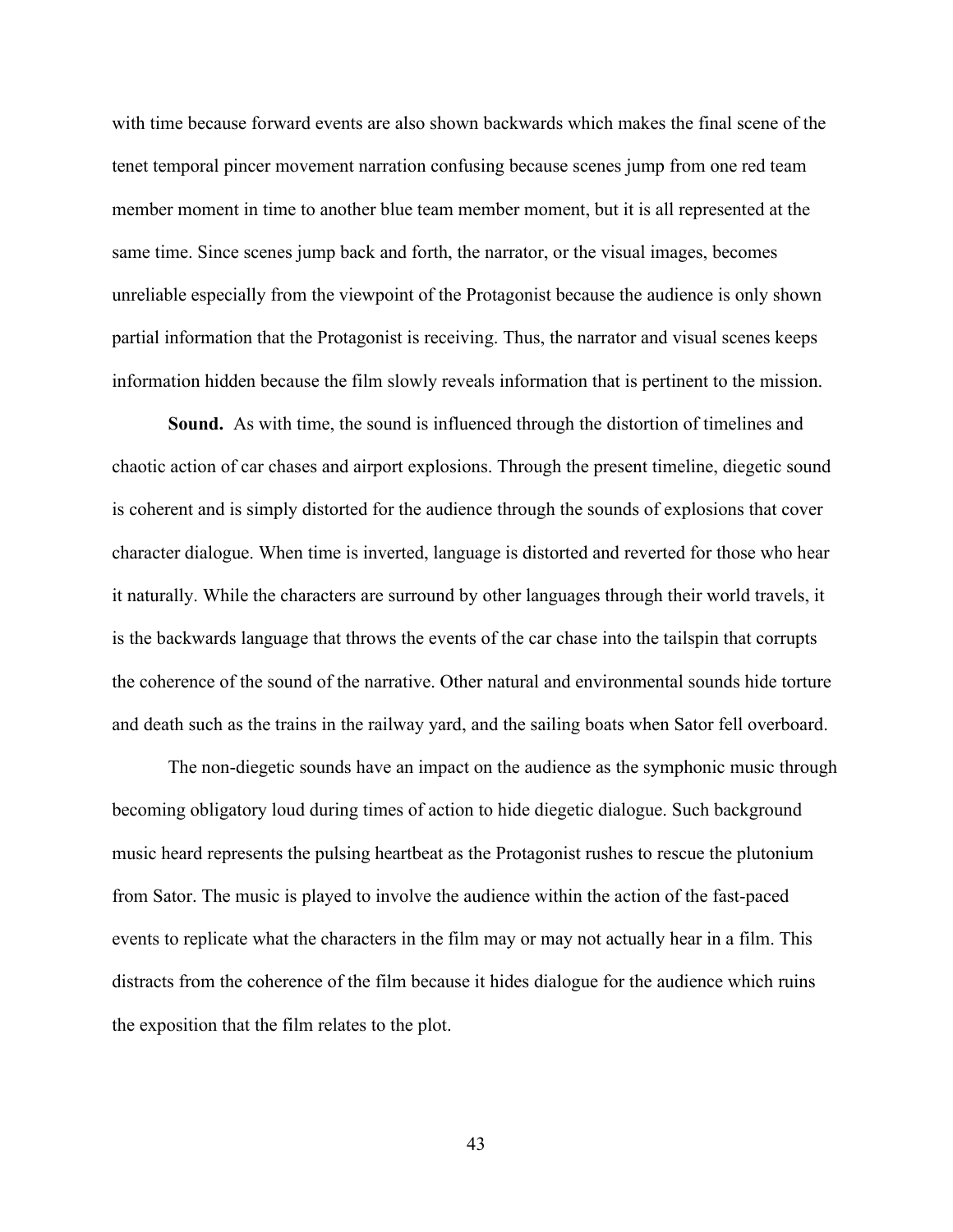**Events.** The events of *Tenet* are presented mainly as a plot that is simultaneously moving forward and backwards in time in a palindromic structure. Because of this structure, the film easily loses coherence of logical sense because of the way time is shown for the characters and the multiple timelines or forward and inverted time in the events. Clarity is found when the inverted characters participate in the actions that already occurred such as the event of the Olso airport where the Protagonist and Neil run into a man dressed in black and fight. The event leads to the inverted turnstiles where it is revealed that man dressed in black was the Protagonist and simply, an inverted future version of himself. These types of occurrences create the events of the film such as the car chase in Tallinn that has an inverted Sator and Kat trying to stop the Protagonist. It also leads to the large operation in Stalsk-12 that provides confusion as to what version of time does the audience see each character. These events are extremely active in composition as well as action to explain how inversion works and how the motives of Sator is being generated by contact of a future that wants to destroy the past.

The event that reveals coherence, but also complicates the function of the narrative is Neil's explanation that he has known the Protagonist for a long time. The revelation demonstrates that the Protagonist has been organizing the future and operations that questions the whole relationship each character has with one another, as well as add another layer of confusion on how the events of the film impact the actual solution to stopping Sator. The event allows the main character to realize the morality that he has the power to change the future and he has been doing it all along in his ignorance. *Tenet* complicates how events are viewed in a film because it creates a world that lives by the truth of what happens happened expecting the future to be inevitable and destined to the events it is controlled by. However, it takes advantage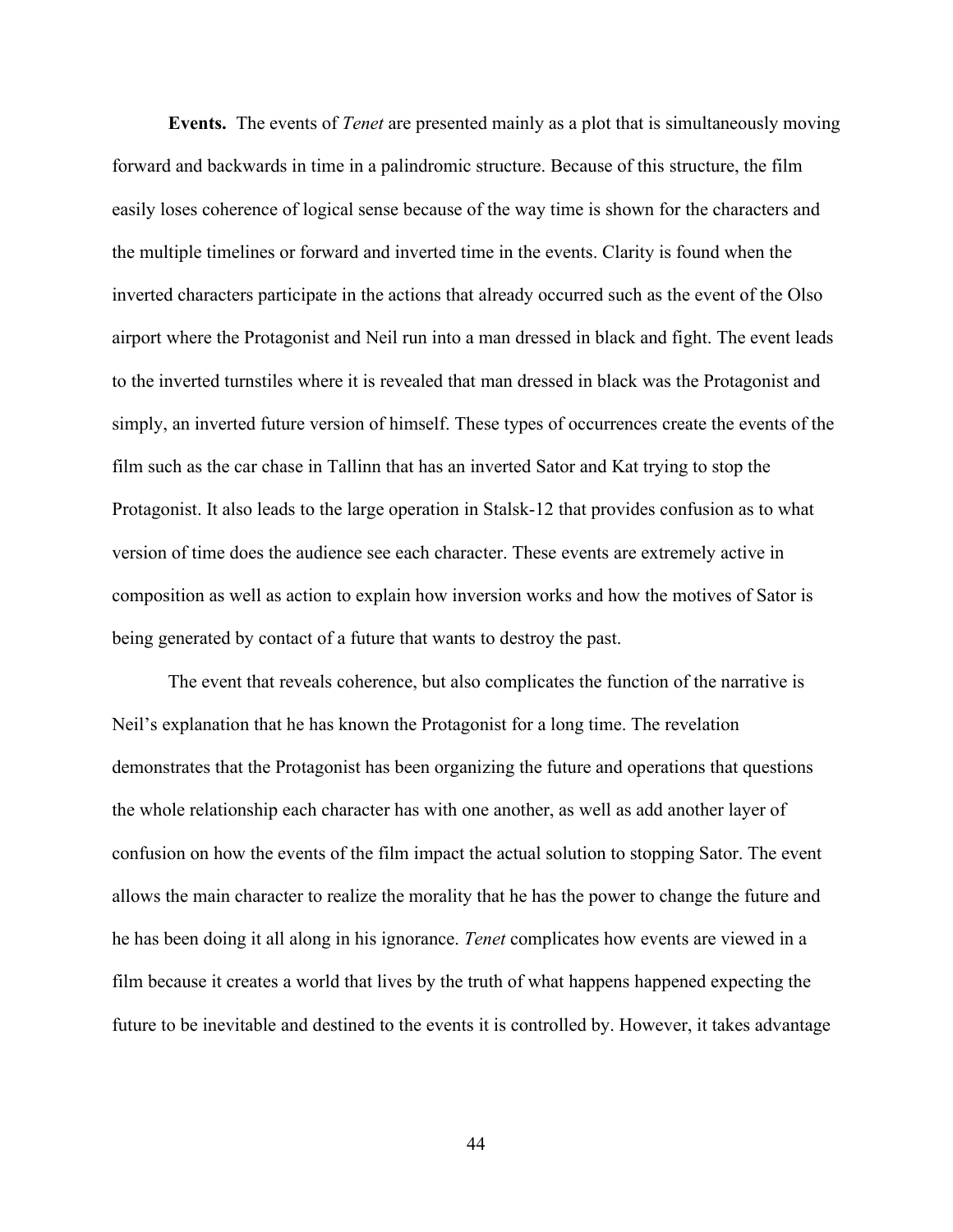of the reasonings that the future can have a possibility of being changed because of inversion and the Tenet organization.

**Causal and Temporal Relations.** The causal relations are generated through the character's motives and manipulations to affect the future. The film's narrative cause-and-effect functions are intertwined and is exploited through inversion corrupting time and how events are portrayed. Although time is viewed as "cause before effect" (Nolan, 2020, 0:15:29), the inversion of objects and people change that cause-and-effect by displaying effect before cause which disrupts the temporal relations. This continues through the entire film leading to the conclusion that scenes will not be displayed logically because they cannot be shown in a clear coherent order. However, since most of the events are caused by humans and their manipulation of time, the film creates the sense that the whole film has more of a puppeteer in charge of time recreating the sense that all the actions are motivated by human causes. While some of the events are clearly shown to have a human cause, others are simply inferred and correlated to the dangers of the future trying to destroy time. This assumption is explained as the source of the moral trouble of saving the world but is never clearly revealed as the cause because the future people trying to destroy the world is an intangible object that is only represented through Sator.

*Tenet*'s temporal relations come in matter of the palindromic nature of time and its inversion. While time moves linearly for the Protagonist and how information is revealed to him, time moves forward and backwards paradigmatically resulting in the chaos of a world twisting time in on itself. From a constructive view, the timeline flows within the action of forward and backwards time because time is viewed as a human construct rather than unmendable object. Yet, the construct of time and its inversion simply leads to chaos that events that have happen happened, while the characters live to complete the events that are inevitable. Time becomes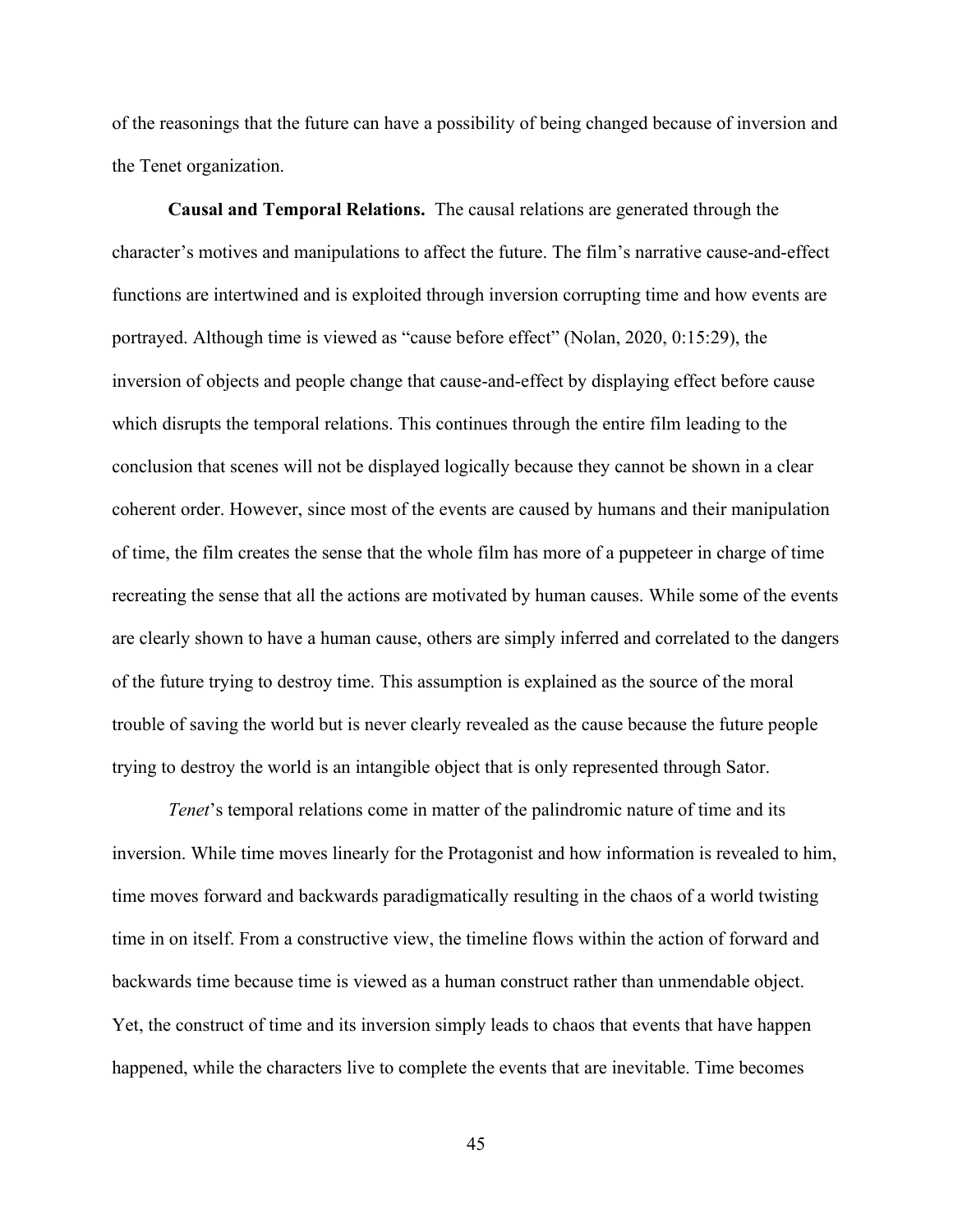incoherent leading to the destruction of the fidelity of the film because time is distorted by the application of inversion.

**Morals.** For ethical values, the film demonstrates that the world is worth saving and that all actions have consequences within and out of time. The value of saving the world is shown through the sheer will power of the Protagonist willing to do all he can to stop Sator. That is the largest motivation within the film and that trumps over rescuing Kat from blackmail and understanding arms dealers. The film has an innate need to demonstrate that all actions have consequences that are bound by a certain law or principle such and entropy or the inversion of it. Kat represents the moral reasoning that a mother has the right to take care of her child and the freedom to do so. She shows ethical values in a positive way to be a caring and understanding mother, and a closed off wife to stop the abuse she has faced from her husband. These different values portray the moral that allows the film to be coherence and connected by one thing which is to stop Sator from destroying the world.

By the text itself, the narrative fails to complete fidelity because the audience becomes confused by the multiple breaching timelines and coherence in maintaining visuals on certain characters. With characters like Neil and Priya, who know things but reveal nothing due to "ignorance is our ammunition" (Nolan, 2020, 1:53:11), the narrative becomes further divided on information that is visually shared with the audience. Without more specific clues and insights on what inversion is and how it is represented within objects, the film cannot complete the fidelity that is required in the narrative perspective but can only be questioned by the audience.

*Tenet* aligns itself with reasoning patterns by explaining how inversion works, but the film fails to clarify and strategize how different scenes are connected. The inversion allows characters to move backwards through time, but the narrative loses its logical sense by creating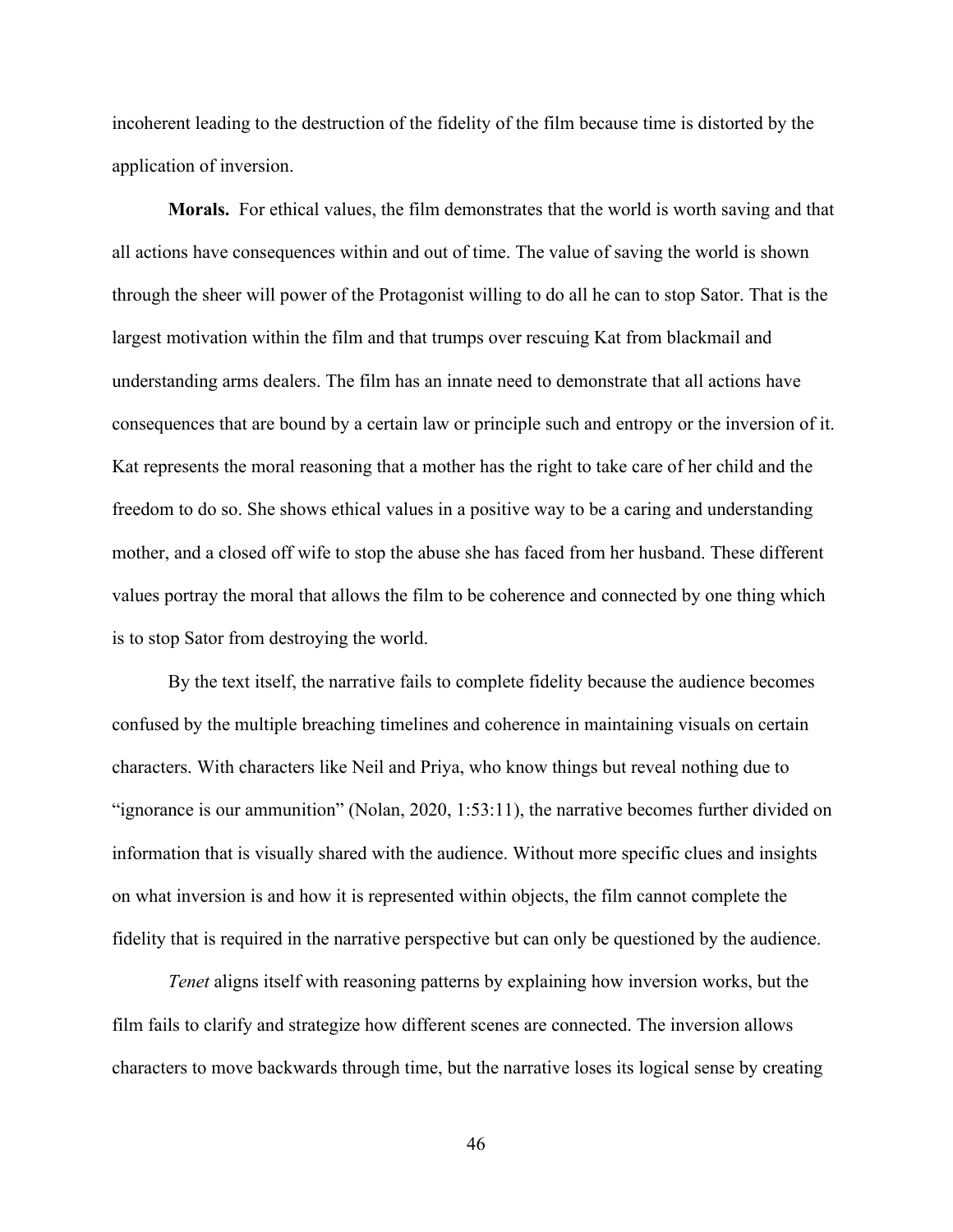different versions of time that becomes complicated to control when the events more beyond one singular timeline. With little explanation on why inversion works or how it is created, the film loses its coherence. However, the main ethical value that the world is worth saving travels through the whole film, but other values are limited because the characters simply use each other rather than teach principles about morality and simply aims for justice and peace against the future.

#### **Narrative Archetypes**

There are seven different narrative archetypes according to Booker (2004) that are listed as *overcoming the monster*, *rags to riches*, *the quest*, *voyage and return*, *rebirth*, *tragedy*, and *comedy*. These narrative archetypes can be summarized in five different points along plot lines that are feature or represented as the call, the journey, arrival and frustration, the final ordeal, and the goal (p.83). These five points can be summarized or phrased differently for different archetypes, this is because basic structure of stories underline all these archetypes and are more generalized as the initial phase of how the hero is constricted, a new road opens to create a way for resolution, then there is more tension and constricted plot (see Table 2). The final stages continue with a dominant dark power and the light power prepares for the final confrontation, and then there is the moment of liberation or escape (p. 228). Nolan's films feature these plots in different ways as to the overall film and the context of the character developing a story that can contain multiple narrative archetypes.

#### *Inception*

Beyond the genre of the heist, *Inception* represents the narrative archetype of *the voyage and return* for the overall film. However, elements of the quest are representative with the goal orientation of the heist. Looking at Cobb as the main hero, *the quest* narrative archetype is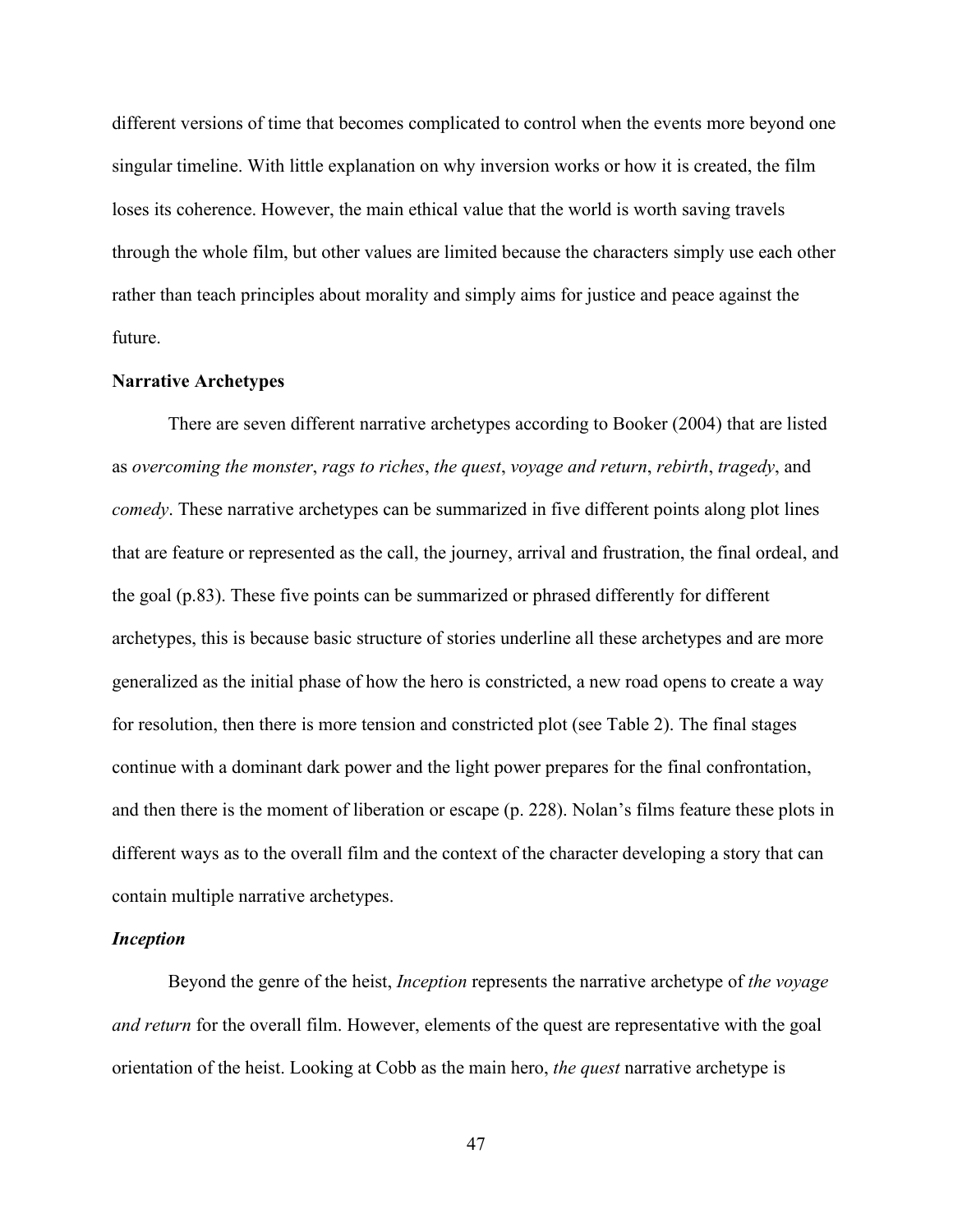representative of Cobb's goal to return to his children. From this point of view, the different stages of *the quest* begin to show an emphasis on how the ending of the narrative archetype creates dissonance between archetypes.

| Types of Narrative<br>Archetypes | Overcoming the<br>Monster/The Voyage<br>and Return/Tragedy                              | Rags to Riches                       | The Quest                  |
|----------------------------------|-----------------------------------------------------------------------------------------|--------------------------------------|----------------------------|
| <b>Plot Stages</b>               |                                                                                         |                                      |                            |
|                                  | <b>Anticipation Stage</b>                                                               | Wretchedness at<br>home and the call | The Call                   |
| 2                                | Dream Stage                                                                             | Hero goes out into<br>the world      | The Journey                |
| 3                                | <b>Frustration Stage</b>                                                                | <b>Central Crisis</b>                | Arrival and<br>Frustration |
| $\overline{4}$                   | Nightmare Stage                                                                         | Final Ordeal                         | <b>Final Ordeals</b>       |
| 5                                | Thrilling Escape<br>Note The negative evaluative of compaty was evaluded for impleyence | Union                                | The Goal                   |

Table 2: *Booker's Narrative Archetypes and Descriptive Plot Points*

*Note.* The narrative archetype of comedy was excluded for irrelevance.

**Main Narrative Archetypes.** In *the quest* narrative, the call is featured with Cobb accepting the job to plant an idea into Robert Fischer's mind and creating the plan. The journey takes place by finalizing the heist plan and through the development of Ariadne understanding how dangerous Cobb's subconscious is for the team. Once the heist starts, the narrative enters the arrival and frustration stage where the characters make their way between the dream layers to complete their goal while in the midst of dangerous mind projections. The final ordeal happens in the third dream level where the team has Fischer understand what is in the safe and see if the idea was planted. While this is occurring, Cobb is dealing with his trauma of Mal and saving Saito and Fischer from Limbo so that he may be able to return home. The goal is knowing that the idea was planted, and Cobb finally makes it home to see his children.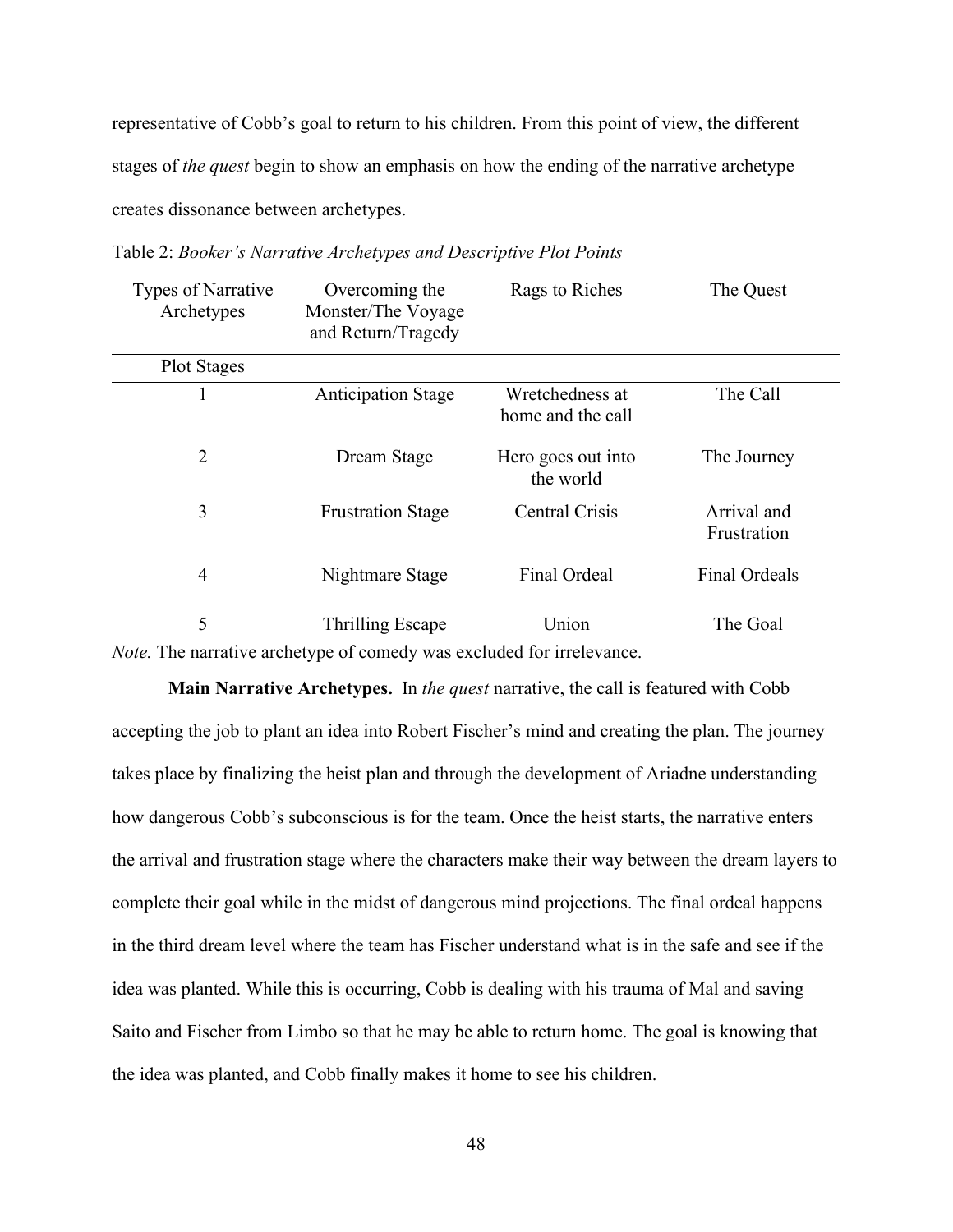From the perspective of the *voyage and return* narrative archetypes, the film involves every character making the voyage into the dream and the need to return from it. The prime example character to display the narrative archetype is Ariadne as the newest member of the team and knowledge of dream technology. She falls into this new world of dream architecture and finds exhilaration but also curiosity and danger because of Cobb's background. The frustration stage happens within the heist dream where things continue to digress and become worse with Saito's imminent dream death and Fischer is shot and falls into Limbo. This second stage also unironically carries the name of the dream stage which can be interpreted literally that the characters have entered the dream or the heist. The escape from Limbo for the characters leads to the thrilling escape and conclusion for this type of archetype.

**Alternative Narrative Archetypes.** Portions of the other narrative archetypes are visible in terms of *rebirth* such as Saito waking up after being killed in the dream state and surviving Limbo. Cobb's version of Mal takes part of the *overcoming the monster* archetype as the team needs to overcome and fight Mal to finish their task. Particularly Robert Fischer's character, the heist dream forces him into the *rebirth* narrative archetype. With the dark power that overcomes him being taken hostage within a dream because the team views that he is controlled by the dark power of his father. Within the second dream stage, he is told that he is dreaming and in danger, especially of death or Limbo. The threat of the projections and making it into each dream level becomes bigger and harsher as they go down until the dark nearly triumphs when Mal shoots Fischer. The redemption or rebirth occurs when Ariadne saves him from Limbo, and he opens the safe to find the idea that his father truly cared about him. The narrative archetype of *rebirth* signals that the overall quest was achieved. This signals that not only are there multiple narrative archetypes shown based upon character's perspectives, but that the completion and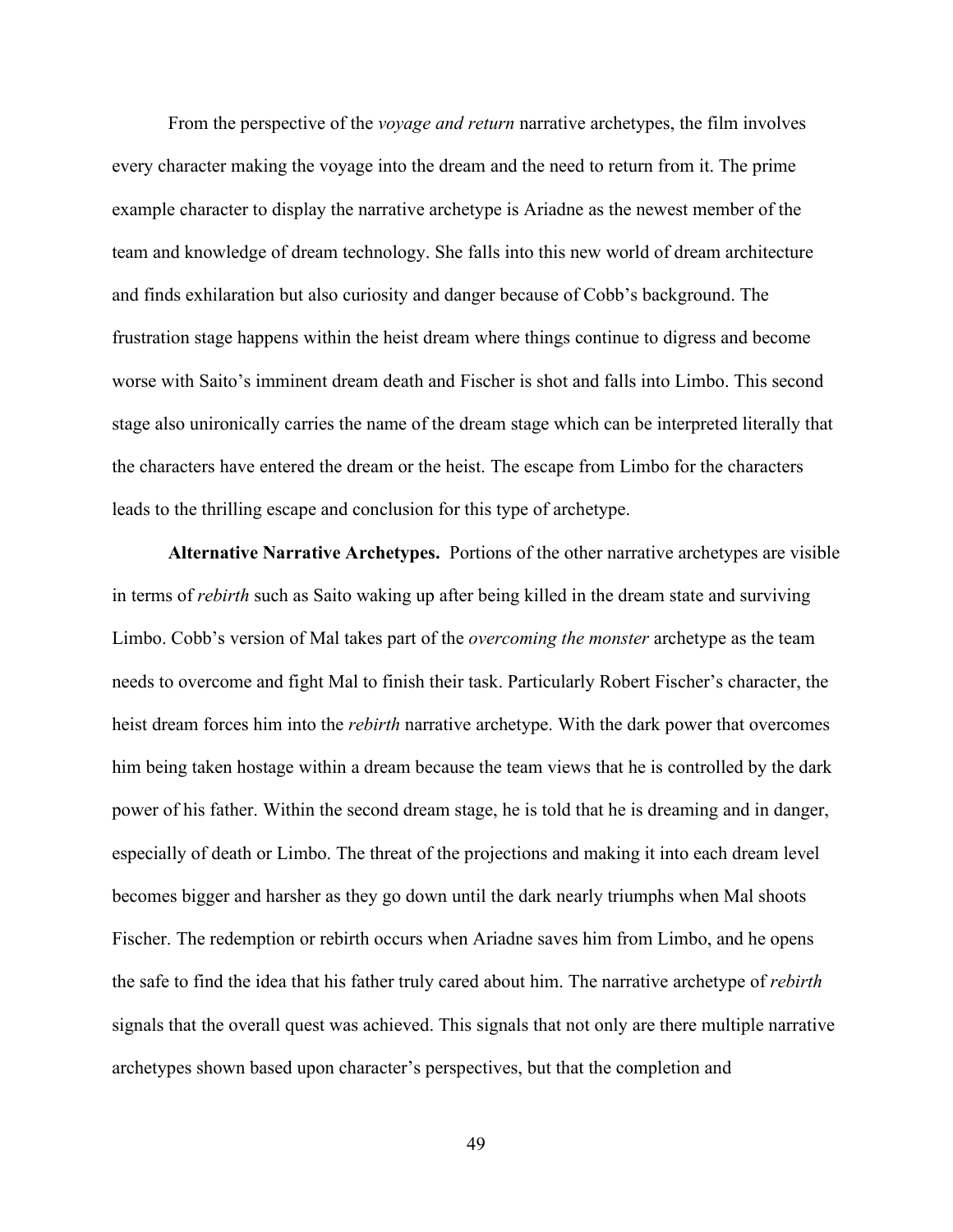representation of one archetype such as *rebirth* can signal the completion and development of another archetype such as *the quest*. These different narrative archetypes are represented when the narrative is switched to look at other character's perspectives rather than simply the main character. Especially in these films, where action occurs to other members of the team that the main character is not involved in, it is important to see how the narrative can change. With different character viewpoints revealing different narrative archetypes, *Inception* displays evidence that Nolan is using narrative archetypes as character archetypes. The narrative archetype is conducive to the plot, but *Inception* suggest that the difference of the narrative lies in how the characters use the narrative archetypes.

The ending scene provides further complications between narrative archetypes because of the ambiguity and representation of what the top symbolizes as reality because it appears as a crucial plot point in determining where reality is, or the emphasis on if the characters have escaped the dream stage. With little implications about the state of the top continuing to spin or fall over, a conflict between realities is created through the various narrative archetypes represented and questioned if the film can have a truly happy ending in a certain archetype. Specifically with the clear representation of *the quest* and *the voyage and return* archetype within *Inception*, the narrative archetype creates some control over the importance of the ambiguity shown in the ending. With *the quest* archetype, the importance of the ending is with the goal, which is to plant the idea in Fischer's mind that he shouldn't be like his father. The secondary goal is that Cobb returns to see his children. The narrative gives evidence that both goals were achieved with Fischer opening the safe and hearing from his father about his disappointment in trying to be like his father. Cobb enters the U.S. and finally gets to see the faces of his children. Within the question of ambiguity as to whether the world is real or fake is not pertinent because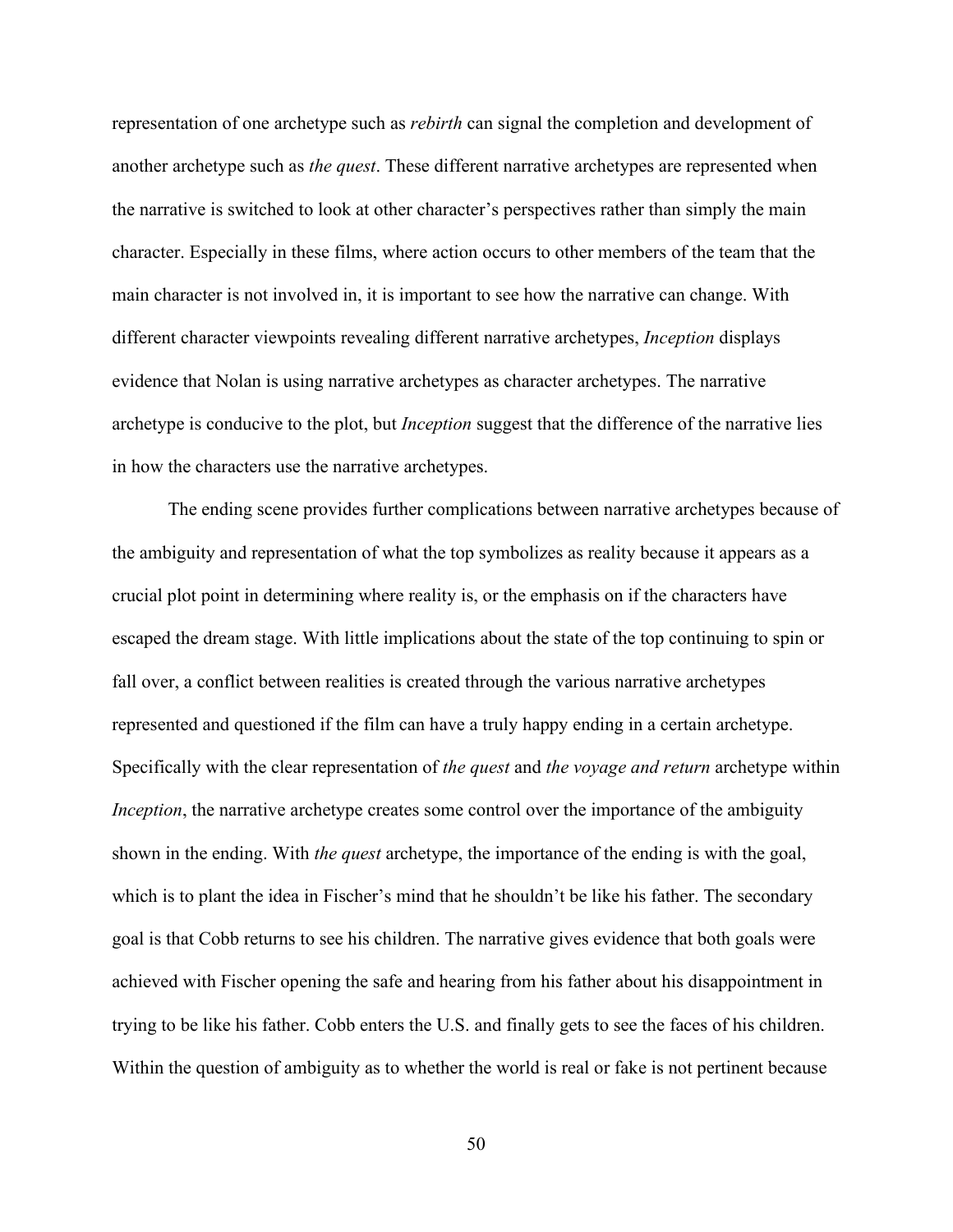the goals were achieved in the narrative which completes the goal of the particular archetype and satisfies the means to the end of the goal.

However, in terms of *the voyage and return* archetype, the narrative needs to end with a return to the real world because the adventure is all about falling into a new world and returning to the world where the characters belong. The emphasis is placed on the return which signals the characters return after growth. The narrative does display scenes where the characters awake on the plane and walk through the airport. This becomes sufficient for the conclusion of the narrative archetype, but the suggestion of an alternate ending creates a sense of confusion and lack of completion because of the suggestion that the dream, or the narrative is not over.

# *Interstellar*

As with *Inception*, *Interstellar* displays similar narrative archetypes with *the quest* and *the voyage and return* depending on which character becomes the center of the story. Because the main characters are static with little character development within the film, the minor characters are highlighted by the different narrative archetypes as well. From the viewpoint of Cooper, the narrative is viewed as a *voyage and return*. The premise is for him to return to Earth to his family. From that moral reasoning, the pressure of time motives how the narrative portrays sequences. For the other members of the space team, such as Amelia Brand, the narrative archetype is represented as *the quest* because they plan to settle at a different world because they left nothing behind on

**Main Narrative Archetypes.** *The voyage and return* narrative archetype is represented for Cooper in the anticipation stage by choosing to be the pilot for the Endurance. Once the space travel begins, the characters "fall into the other world" (Booker, 2004, p. 105). The anticipation stage for the film can also be viewed as the dystopian world that Earth has transformed into on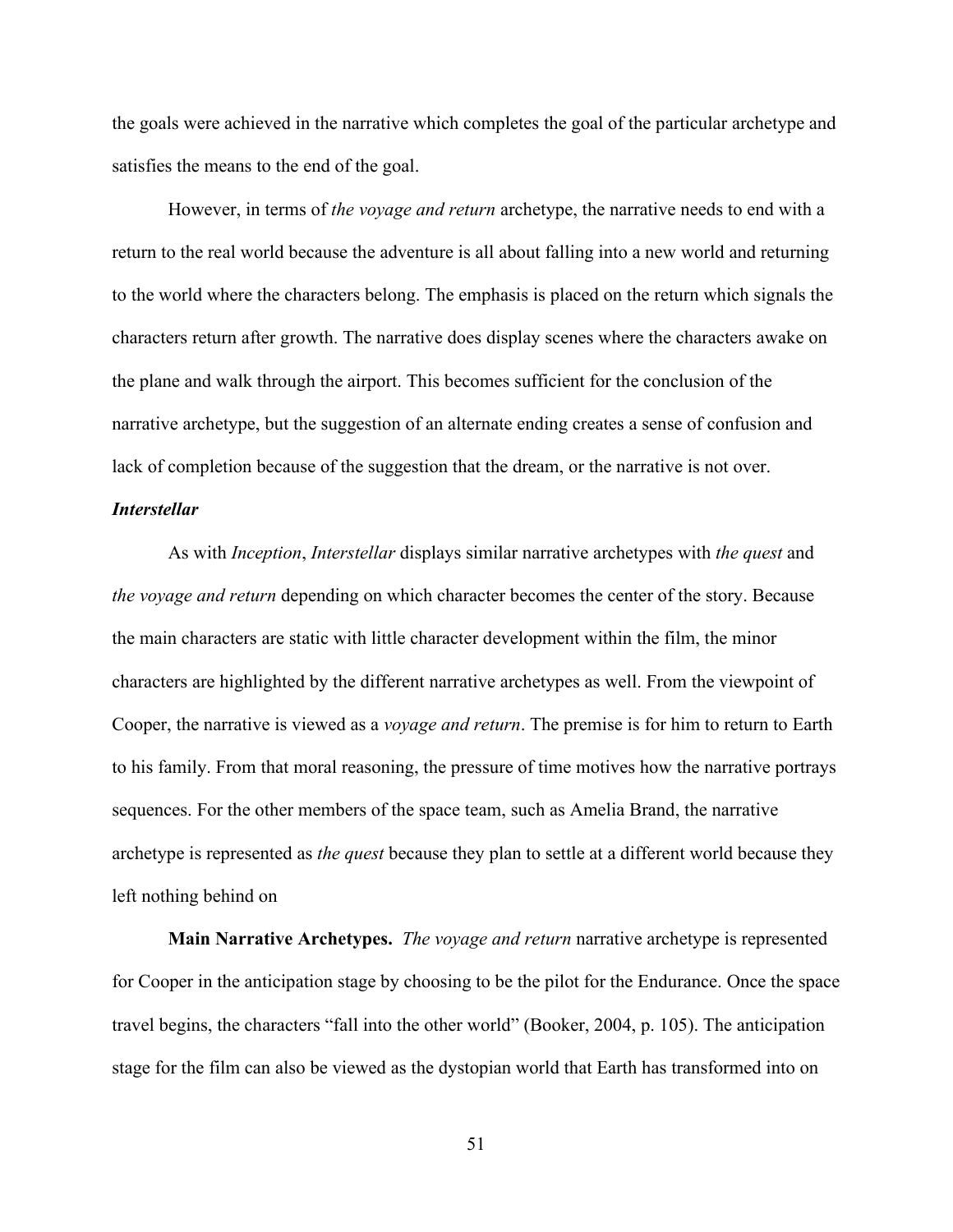screen allowing the audience to fall into the narrative world. The second stage of initial fascination occurs multiple times in *Interstellar* because they are visiting different worlds. It occurs when they travel through the wormhole and make it to the planetary system that contains the black hole, Gargantua. It also happens when they arrive at Miller's planet and Mann's planet. The final scene of the Earth substation also reflects this initial fascination stage. The frustration stage is shown through the multiple problems that arise with the number one problem being time. The issues arise when the team finds out that being on Miller's world for 1 hour equates to 7 years on Earth. Other problems arise with the death and damages to the ship when the team discovers it is a giant ocean world and is uninhabitable. Problems are represented on Earth when Murph's discovers that Professor Brand never had a solution to the equation and that the space trip was meant to be a one-way ticket.

The problem of time and resources are aggravated by Mann's deception for his world, want of rescue, abandonment to the team, and destruction to the ship. This is when the film's narrative enters the nightmare stage because it is exacerbated by the loss of time once the damage has been done to the Endurance and that half the crew is gone, signaling that there will be no return voyage. The thrilling escape is partly represented by Cooper is the tesseract. The scenes displaying Murph's bedroom all through time suggest that time can be changed and altered through this dimension where time is in physical form. However, once the information is sent and Cooper loses consciousness floating in space, the narrative reveals no thrilling escape, but simply the discovery that Cooper survived to arrive at the Earth substation, where decades for Earth had passed. Although, not an official return to Earth, Cooper did return to see his daughter, Murph, as an old dying woman. This completes the narrative arc that the voyage happened, and a return was completed. The ambiguity enters the narrative because the film's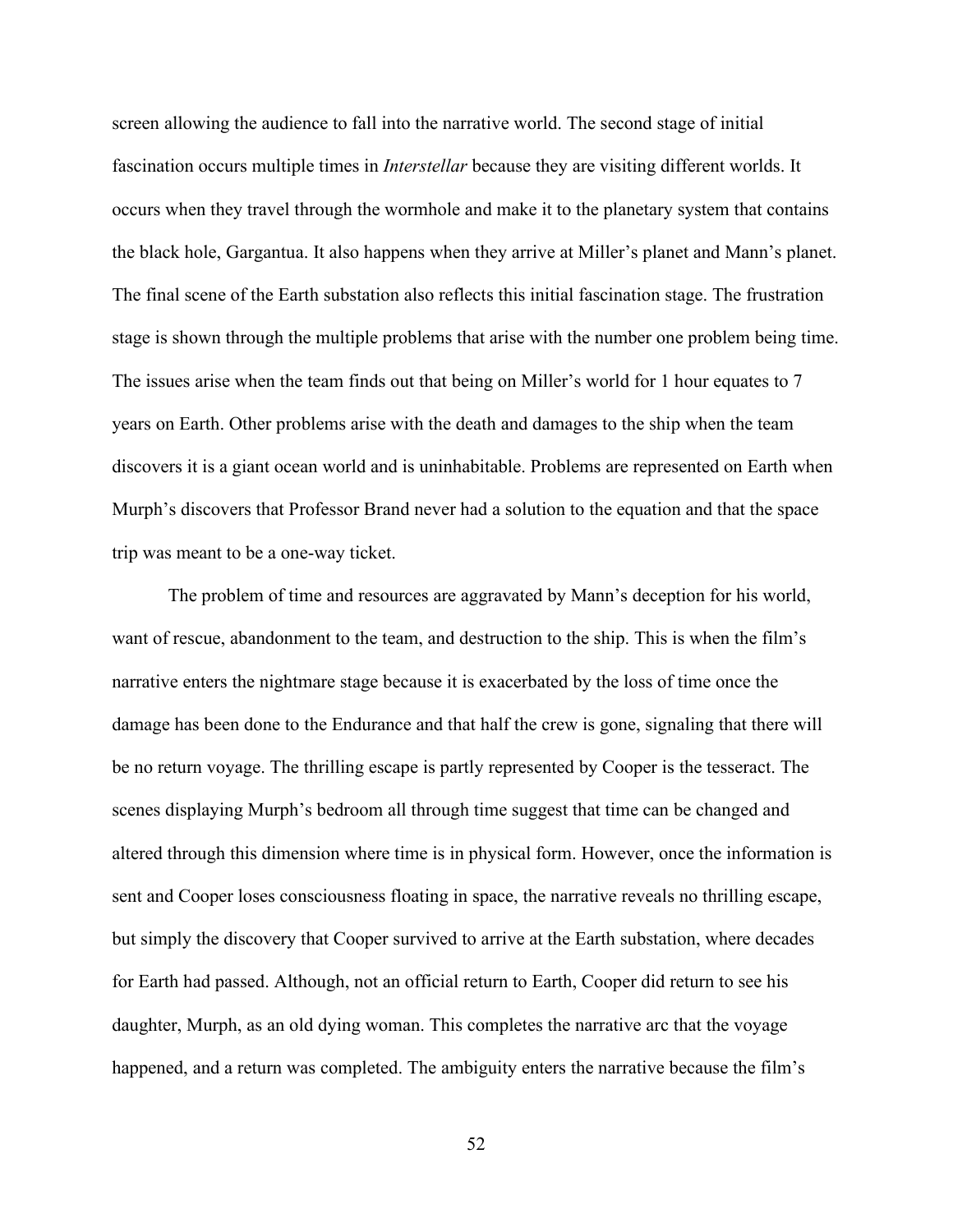narrative and scenes suggest that Cooper has gone on another voyage to find Amelia. Within *the voyage and return*, an important item for the hero is that he/she learn something from the story. Cooper helps solve the gravity equation by sending it to Murph, but he learns about how to help the past, while mourning the fact that he left at all. These pieces tie *the voyage and return* archetype together with the hero learning that it would have been better to stay, but overall Cooper facilitated the rescue of mankind.

*The quest* narrative archetype also accurately describes the action and narrative of *Interstellar*. The call takes form when Cooper finds NASA and accepts the position to pilot the space craft to save his family and humanity. The journey is the two-year flight to the wormhole and the space travel in between. The arrival and frustration stage happens on each planet that the team visits because both visits are thwarted because one has massive destructive ocean waves, and the second by Mann's sabotage to Cooper and the team. The final ordeal is dealing with Mann's chaos and salvaging the ship to make the decision to visit the last planet with little hope in saving Earth, which changes when Cooper enters the black hole and visits the tesseract to achieve the final step which is the goal. He found Murph and was able to relay the message and answer about gravity to help Earth in time.

**Alternative Narrative Archetypes.** While the main space team of Amelia Brand and Cooper take most of the attention of the film's narrative, Murph is on Earth trying to solve the gravity problem to save mankind with Professor Brand. Her narrative archetype differs because she does not go on an outside journey and experiences more of the *rags to riches* narrative. The first part includes wretchedness at home and the call, which occurs for her because of the dystopian world she lives in and with her school not understanding her intelligence. Her call comes when she receives the coordinates to NASA from her bedroom and Murph and Cooper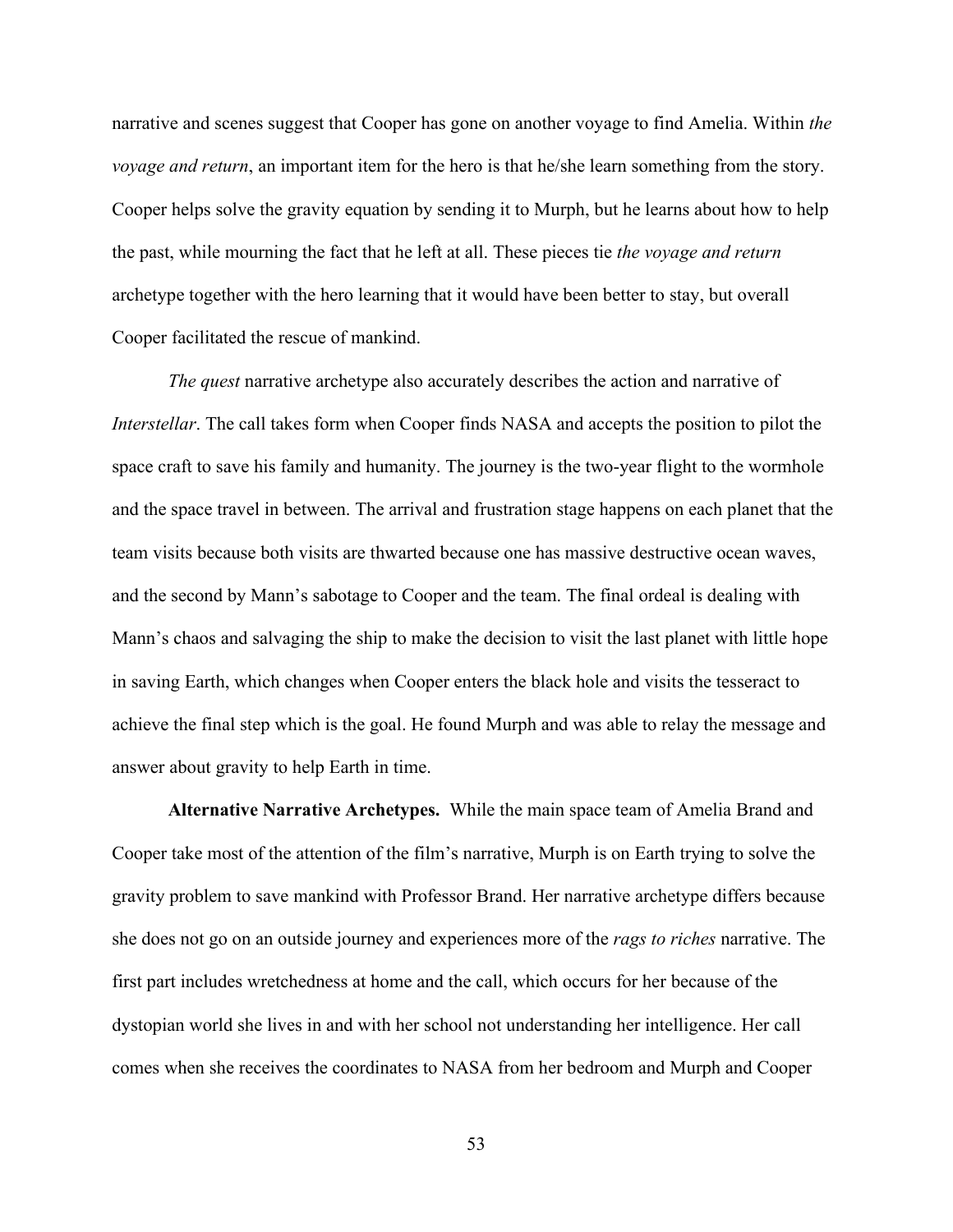visit their headquarters. The family's acceptance at NASA allows for the second phase to happen where Murph leaves the dystopian world and finds a home at NASA to solve scientific equations and find success in helping the space mission. The third phase or central crisis is centered on Professor Brand's death, where he reveals that their studies have all been for naught, that the equation was solved, and there is no hope for Earth, but for the singular success of the space team. Murph finds the fourth stage of independence and the final ordeal by taking the gravity equation into her own hands by starting over and not giving up, as well as understanding the answers in her bedroom when the whole farm is burning. The final completion is at the Earth Substation where the narrative reveals that the station is named after Murphy Cooper and that she solved and saved mankind because she was able to receive the gravitational information from her father.

These archetypes show similarities between how narratives are structured and that within the same films, multiple narrative archetypes can be interpreted and displayed depending on the character and action that involves the character. While the similarities between the narrative archetypes and plot points display the basic plot structure, especially as different parts of the voyage or quest can be repeated within the narrative, the differences in the narrative can highlight other important themes of time and how important the journey is either in space or on Earth. These themes are displayed differently depending upon the narrative archetype that becomes the focus and upon the character perspective, thus creating a character archetype that falls within these narrative archetypes. With *Interstellar*, the return journey is the most important thing to Cooper's character which increase the growth and attitude of the main hero. However, when the narrative archetype focuses on a different character, the ending is highlighted differently because the goal changes for the main character of the arch. Cooper may be the center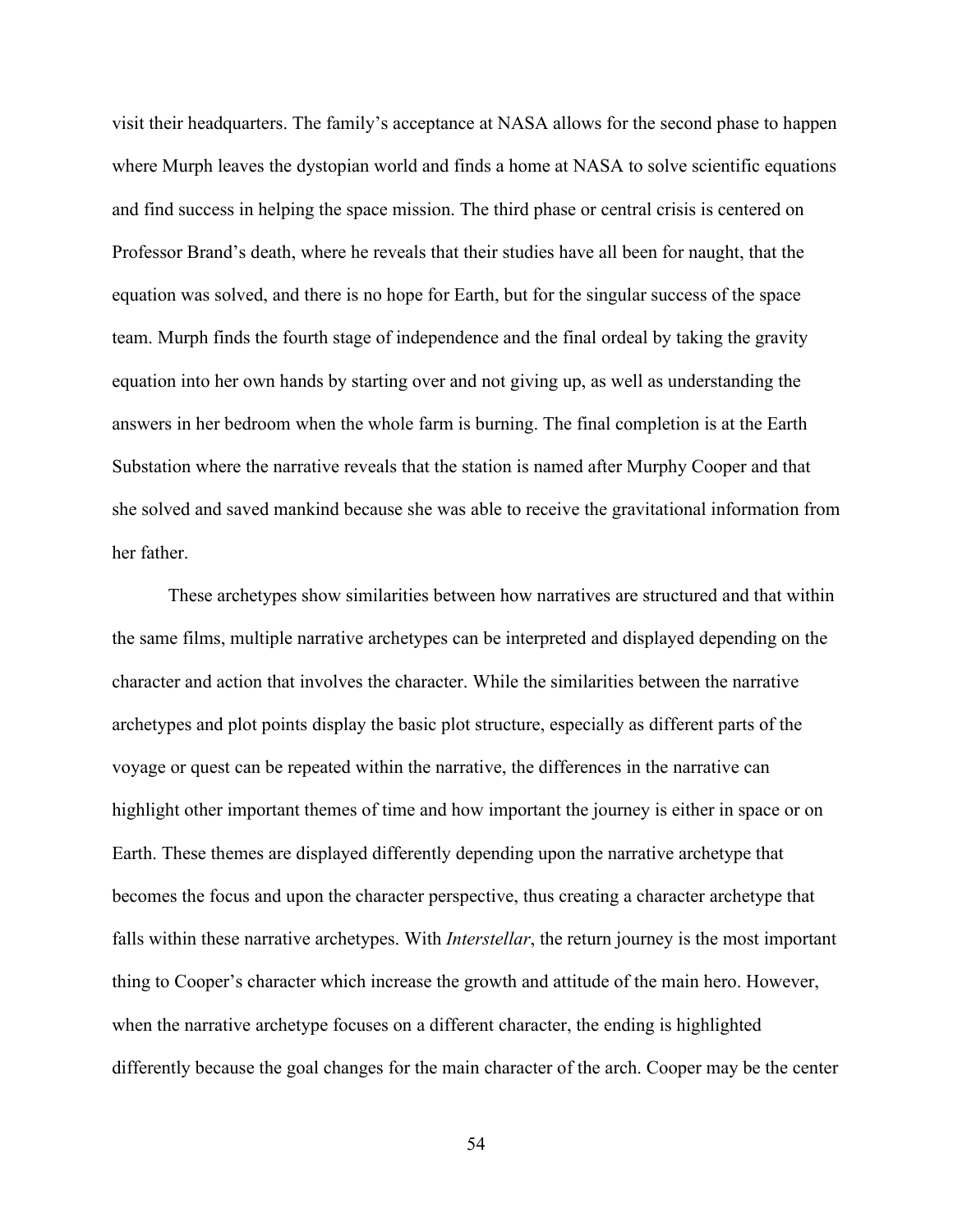role for Interstellar, but Amelia Brand and Murph become important side characters that display their own archetype. This suggests that minor characters create and further the action in a narrative to create more nuanced ambiguity that allows the audience to find different tropes and messages within the narrative archetype creating a layer of character archetypes.

# *Tenet*

Within *Tenet*, the main film has an overarching narrative archetype of *the quest*, however, the different characters all experience different archetypes from their character's point of view. The overall plot of the quest demonstrates what the Protagonist and Neil need to do to achieve the goal of saving the world from time demolition. However, the Protagonist experiences the narrative archetype of *rags to riches* in terms of character development and realization, while Kat experiences *the overcoming the monster* narrative archetype.

**Main Narrative Archetypes.** *The quest* narrative archetype is displayed throughout the entire premise of the film and follows Neil's archetype story. The call occurs when the protagonist wakes up from death and learns about the phrase Tenet and travels to talk to Barbara about inversion and entropy. The journey for *the quest* is when the Protagonist and Neil travel all over the world for information from Mumbai to the Oslo airport. When Kat gets shot and the Protagonist inverts himself, the arrival and frustration stage begins because the plot begins to invert in time for the narrative. The frustration stage lies around Sator taking what he wants and trying to take Kat in the process. The arrival happens because the protagonist experiences the inverted state for the first time. These scenes lead to the final ordeals stage which occurs through the tenet campaign with the temporal pincer movement that occurs in Stask-12. The goal for the team is to simply to stop Sator of sending the algorithm to the future to end the world. This is achieved when Kat kills Sator and the team stops ROTAS from sending the algorithm. From the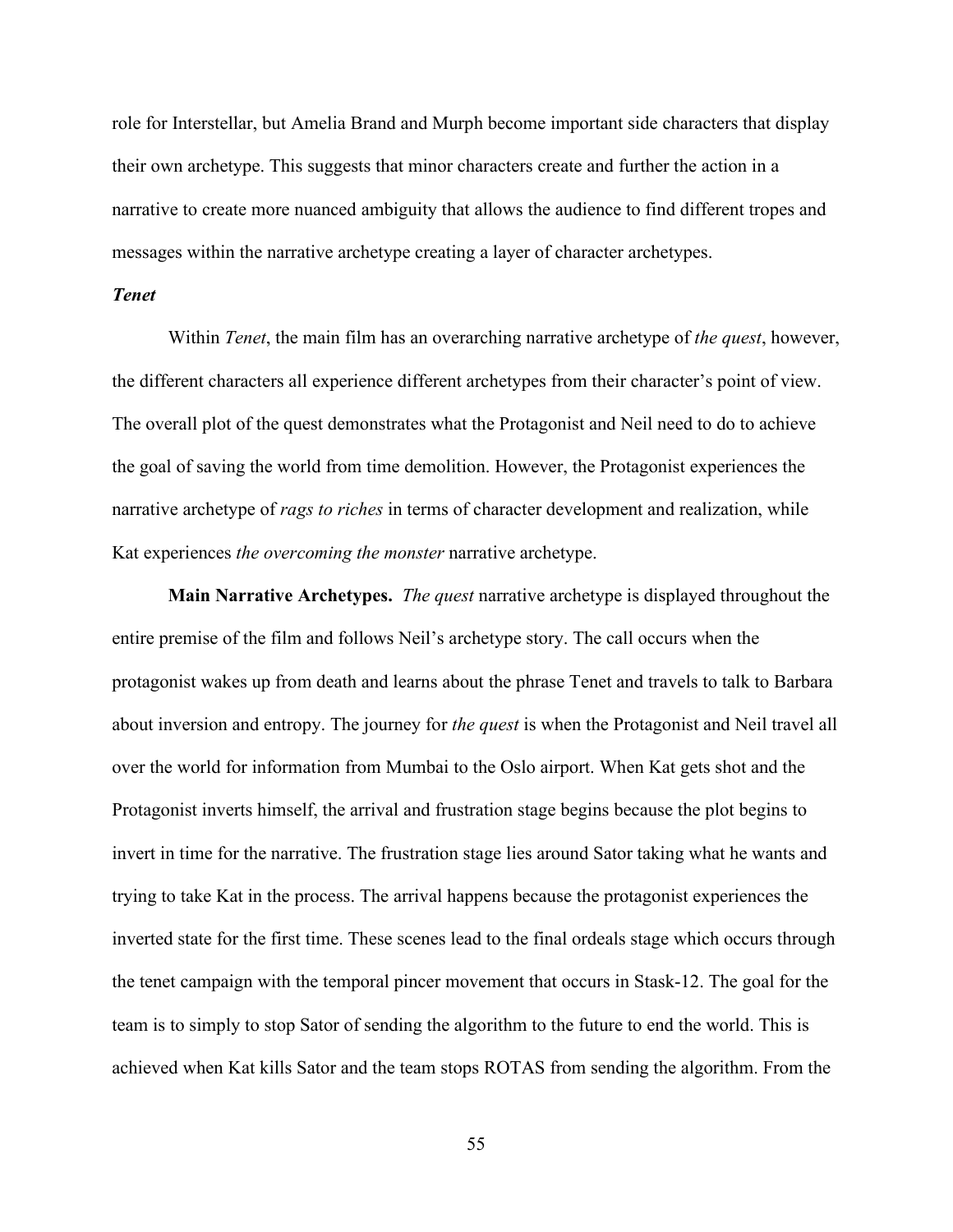point of the visit in Mumbai, Neil joins and advocates for the protagonist and the success of the mission. Throughout the quest, Neil participates between the scenes as help to achieve the goal. Neil's objective is to stop ROTAS, but through his death when it is revealed that he was the blue soldier that was shot down in the bunker. The narrative doesn't reveal how the steps take place to the objective take place, but the implications between inversion and time display the narrative that Neil is more involved than presented within the film.

While *the quest* narrative archetype follows the Protagonist on the objective to save the world from Sator and ROTAS, the protagonist experiences *the rags to riches* archetype through his own self-discovery of what the Tenet organization and world is. The beginnings scenes of *Tenet* reveal the wretchedness and the call because the Protagonist is rescuing plutonium and is then tortured. His call comes after his "death" where he accepts the call by making it through the lonely time at the ocean windmill farm. The Protagonist continues to go out into the world by learning from Barbara about Tenet and runs into the central crisis after running through all types of hoops to learn about Sator and what he is really after that leads to the riveting car chase and rescue of Kat. Again, the final ordeal leads to Salsk-12 and the temporal pincer movement where the protagonist and Neil stop ROTAS. This also leads to the independence reveal of *the rags to riches* archetype because Neil reveals that the Protagonist has been the one in charge of the whole operation since the beginning and he was simply unaware. This leads to the completion stage that the original quest is over, and that the Protagonist can live to fulfill his role as the leader of the Tenet organization. While partially filled with similarities of *the quest*, the Protagonist experiences *the rags to riches* by gaining access to the Tenet organization and realizing that he is in fact in charge of it in the future fulling his role as the protagonist. The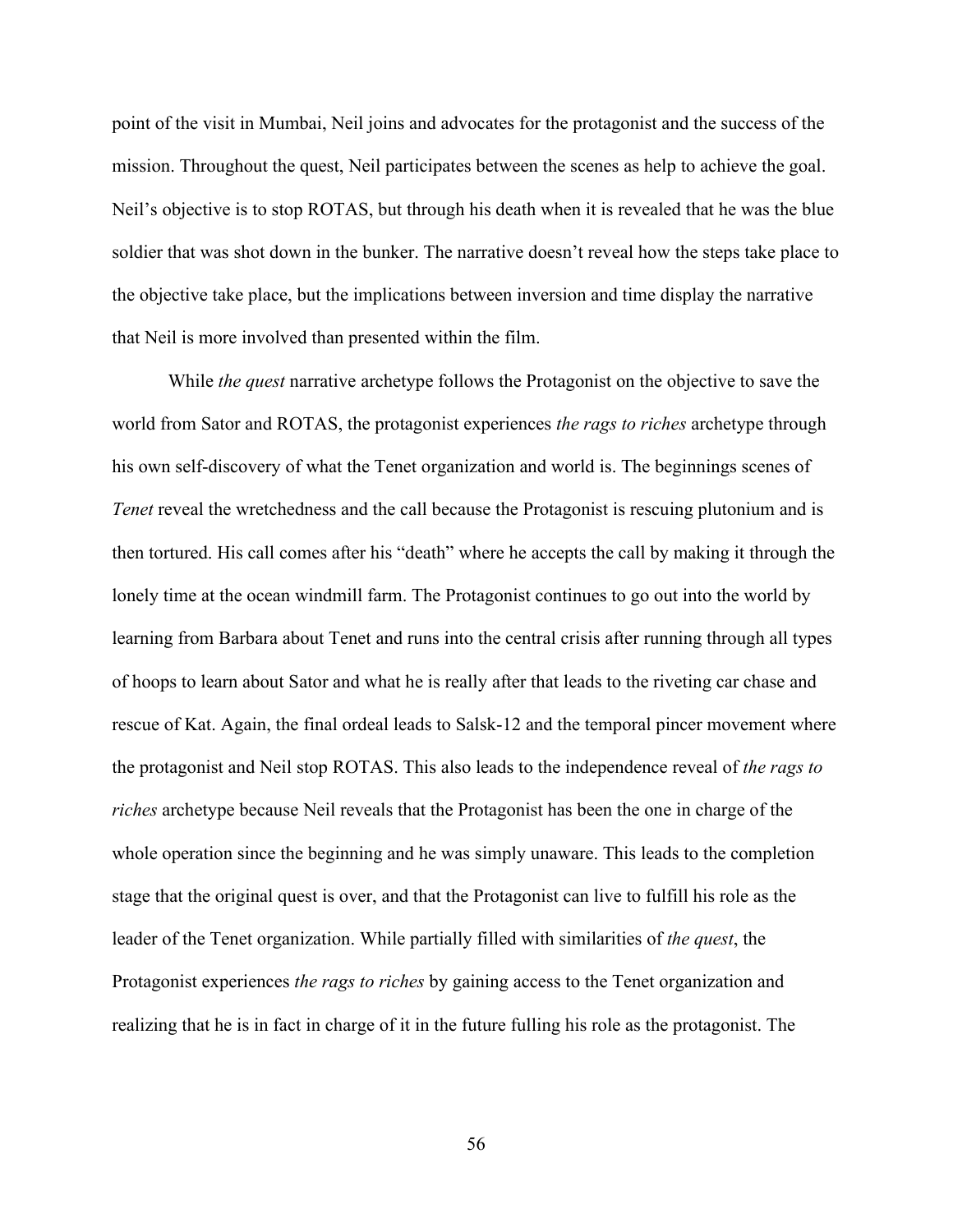Protagonist also builds his attire to blend into the world of riches (billions) to "save the world, and then balance the books" (Nolan, 2020, 0:26:36).

**Alternative Narrative Archetypes.** While the protagonist is dealing with the algorithm and the saving of the world aspect, Kat is dealing with a different narrative archetype of *overcoming the monster* because she is the one having to deal with the monster that is Sator. The Protagonist simply uses Kat to complete portions of the quest, and she must individually conquer Sator. The anticipation stage occurs for Kat when she meets the Protagonist for dinner, where she describes what type of monster Sator is. The dream stage, or the preparation to fight the monster is when the Protagonist states that he will take care of the painting that Sator is blackmailing Kat with, and she believes the Protagonist because he defeated Sator's men. However, the Protagonist does not deal with this problem which causes Kat to enter the frustration stage when Sator reveals he still has the painting. She then cuts Sator's line in the sailing boat to try to escape the abusive monster. The nightmare stage occurs when Sator kidnaps Kat and threatens and shoots her because of the Protagonist's unwillingness to give information because he's a spy. The final stage of the thrilling escape from death where the monster dies occurs in Vietnam a week in the past when the shot version of Kat approaches Sator and kills him, and escapes through the freeing imagery of Kat diving off the boat into the ocean away from the past trials. This narrative archetype captures the villainous ties of Sator and the harm he was causing not only to his wife, but to the world.

*Tenet* easily demonstrates the different narrative archetypes that can be displayed by each character in the film. When the attention is shifted from the main character to the side characters, a different story is revealed from the different narrative archetypes displaying character archetypes. While there may be an overall theme happening within the film, the narrative can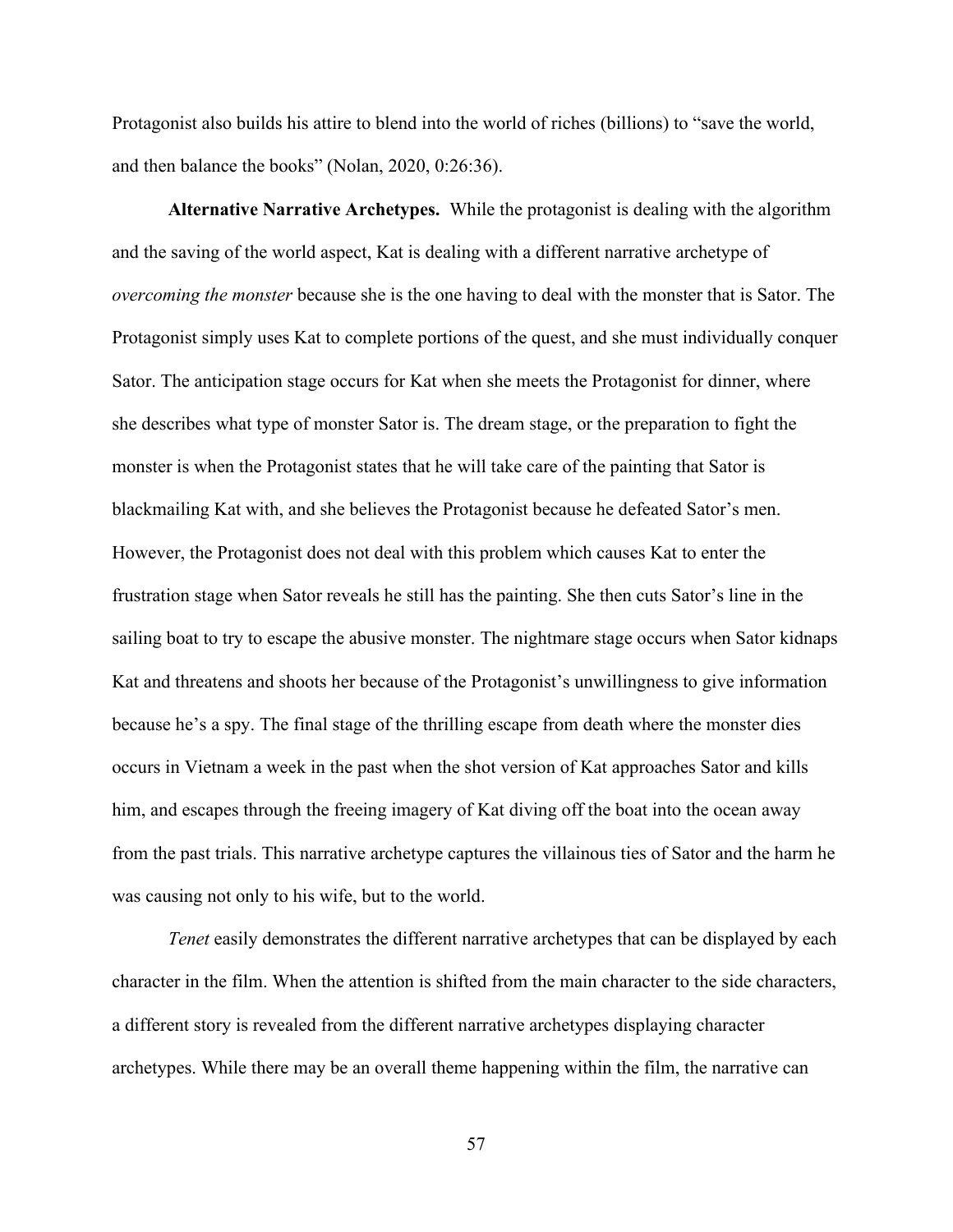change upon perspective. Such is the example if the film highlights the villain's narrative archetype, the narrative displays *a tragedy* because of Sator's path to destruction that leads to his eventual death because if he "can't have her, no one can" (Nolan, 2020, 1:52:04). With such nuance structure within a film, the variation of time is not the cause for multiple story arcs, but simply the characterization of who is telling the story.

### **Paratexts**

Although without the author authority, paratexts of reviews and video explanations of film provide commentary to how audiences interpret and conversate to critique and question the directorial choices. Specifically for Nolan films, a paratextual analysis allows different layers of meaning to emerge from the original text of the film. Paratexts also emerge by the conversations that surround a text which can be generated by ambiguity. Each film by Nolan has a level of ambiguity to it because of the design and manipulation of time that is created in each film. As previously mentioned, there are different levels of ambiguity (Pryluck et al., 1982) and types of paratexts (Gray, 2021). *Inception, Interstellar,* and *Tenet* have created loud paratexts because of the large amounts of commentary that has formed since the release of each film. In terms of ambiguity, *Inception* is considered high level ambiguity because it has a large amount of interpretation between images because of the ending scene of the top that may or may not fall revealing dream or reality. *Interstellar* has a moderate amount of ambiguity because of the use of physics within the film of interstellar travel as well as the conclusion that Cooper has another adventure to go on allows for moderate interpretation of the ending. The changing variation of time allows *Tenet* to have high ambiguity because very little about the tenet organization was revealed. In fact, the ending of *Tenet* created more questions and speculation about the Protagonist role and Neil in terms of their friendship and partnership because the audience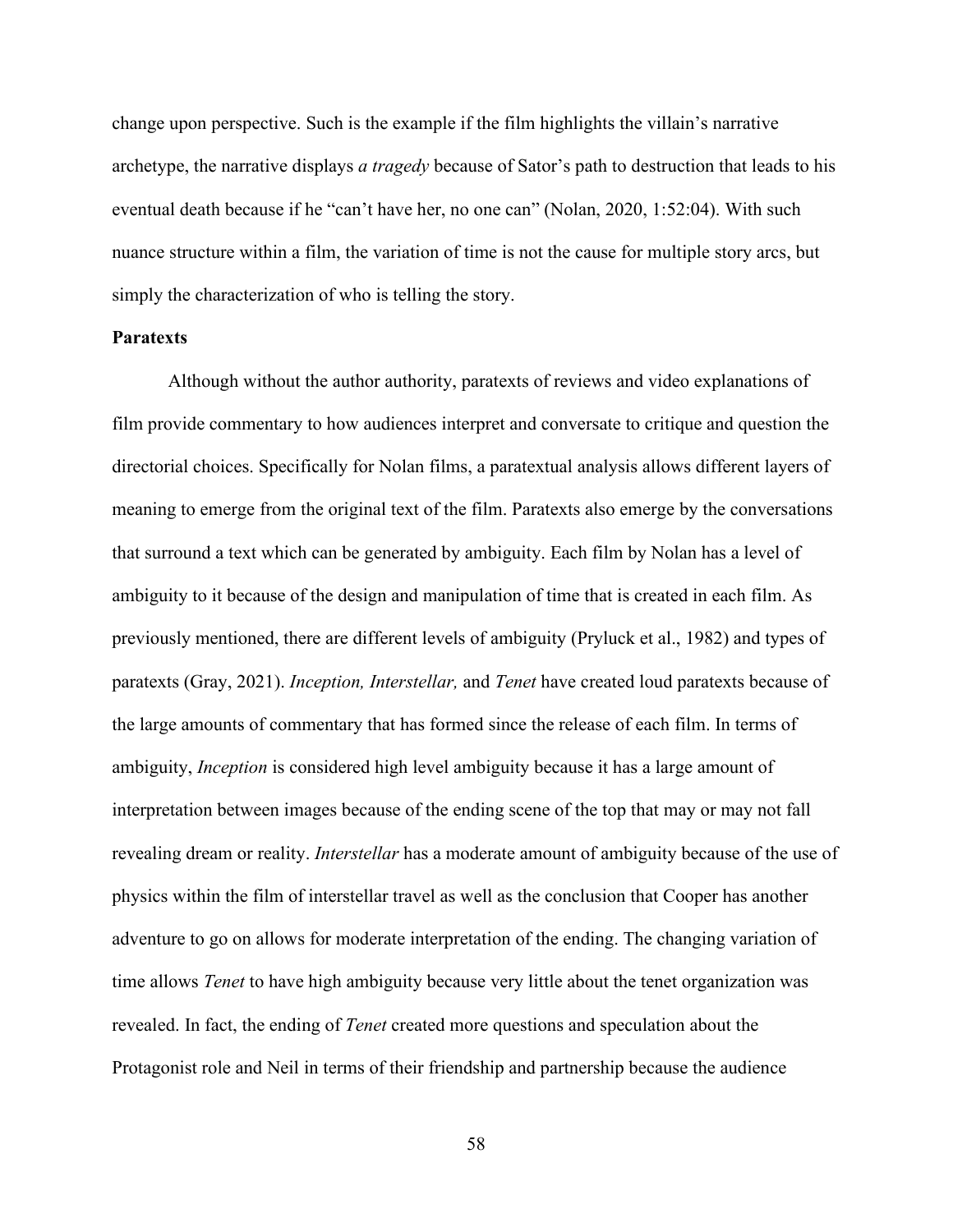realizes that they are seeing the ending of one character and the new beginnings of another. With moderate and high ambiguity being shown in these films, the paratexts reveals how other people rewatch and examine the text and ambiguity that lies within the films.

The following paratextual analysis examines the top video on YouTube and the top most helpful reviews on IMDb about the films that highlights part of the conversation that is generated through outside social commentary. Paratexts can be split into two different forms of text, peritext and epitext, where the peritext is generated from the text itself such as captions and trailers. Epitext looks at reviews and other text that comes from outside the original source text. The text selected is representative of epitexts, but for this analysis the text will overall be considered simply as a paratext. While not a complete of significant examination at multiple platforms and documentation, the paratexts discusses the conversation and theories that fans have generated and commentated on as well as the how others view the productivity of the films. *Inception*

**YouTube.** The top video that discusses the ending of *Inception* comes from Screen Rant (2018), a profile that regularly critiques movies and provides social commentary on ridiculous moves in specific movies. Their short video explanation reveals that they have solved the riddle to the ending scene, and they provide the necessary clues to break down the ambiguous ending of *Inception*. The video discusses how the spinning top scene created discussion and debates about the films true ending. Screen Rant breaks down into five different points to determine that Cobb is no longer dreaming through a breakdown of the original ending, scenes with Michael Caine, the true totem, transportation, and smaller clues. These different sections discuss the film's narrative and uses of totems. It suggests that Cobb's totem is his wedding ring which is the key to know if he is dreaming or not because he only wears it in the dream. Other statements are how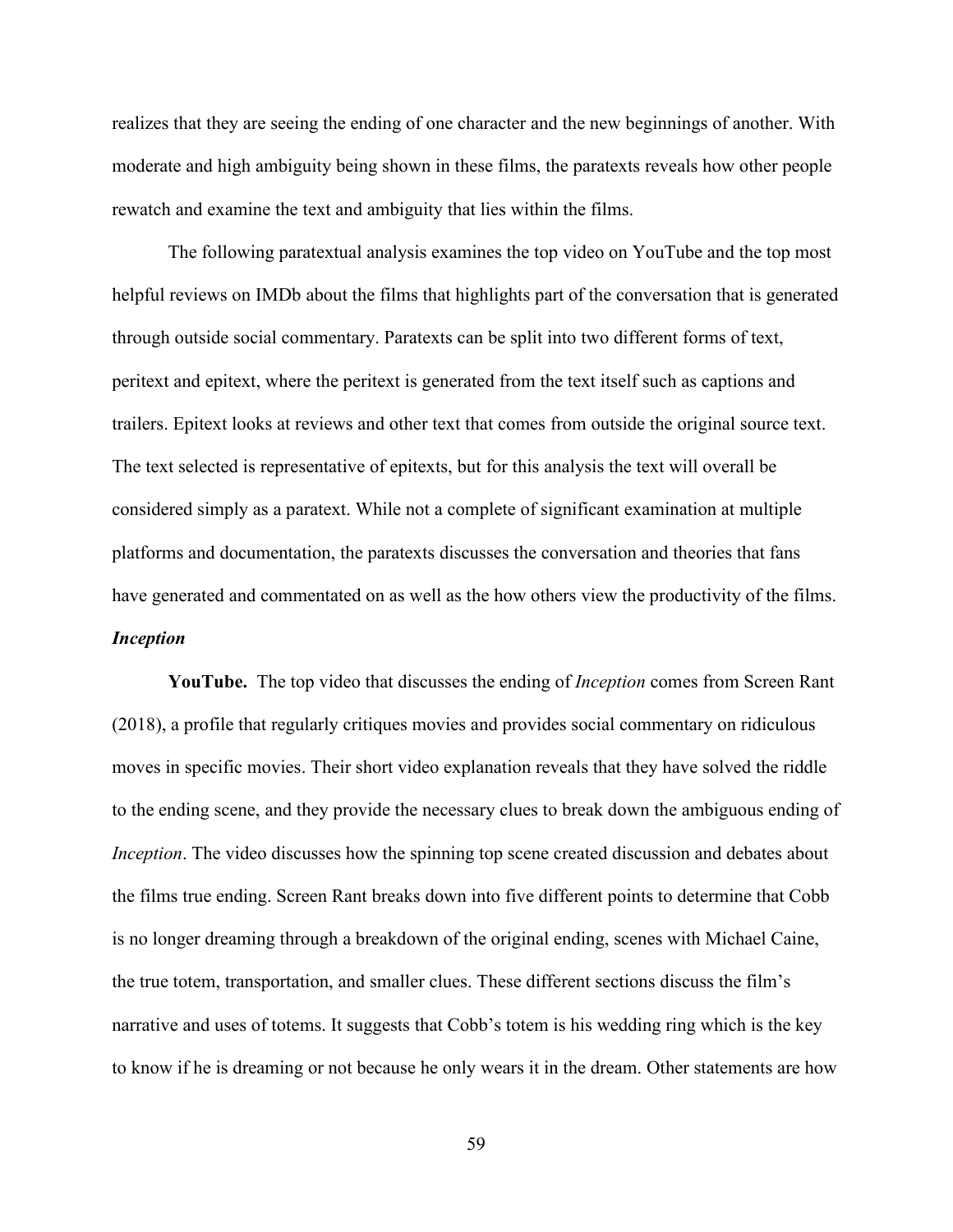a character arrives to a scene can explain reality, as well as further outside commentary is include from personal interviews with Michael Cain about his character as Cobb's father-in-law. The information provided comes from other paratexts where Michael concludes the ending is reality because Nolan said that any scene with Michael is reality. The information provides conclusions to what the text is about suggesting that all the clues lead to the answers that finishes the commentary on the film.

Although the video provides evidence to the claim, Screen Rant asks for comments on the video to ask people if they agree or disagree with the conclusion. This only begins to generate paratexts and metatexts to the original movie. Simply, the video creates more conversation around the text by creating a discussion and suggesting a solution to ambiguity. The video has received over 2 million views and was released over 8 years after film's release providing context that *Inception* continues to spark debates and promote rewatchability because the conversation does not cease. With Screen Rant mentioning the different clues to the conclusion, the video subtly suggests another rewatch of the film to confirm or deny the evidence provided.

**IMDb.** Using reviews as a paratexts allows for further exploration beyond the text, but into the actors beyond their characters and the representation of their skills. The two reviews give expression to why the film is rewatchable and a critique to what was and good and bad about *Inception*. The most helpful review was written eight years after the film was released (Adrien ngoc 1701, 2019), mentioning that it was their third time watching the film. The second review discusses the pros and cons of the film generating commentary of what the film adds to industry (Clipturnity, 2010). The paratext draw attention to the visual alluring elements of the film, and the different take of the Heist genre. Specifically, the Adreien\_ngoc\_1701 (2019)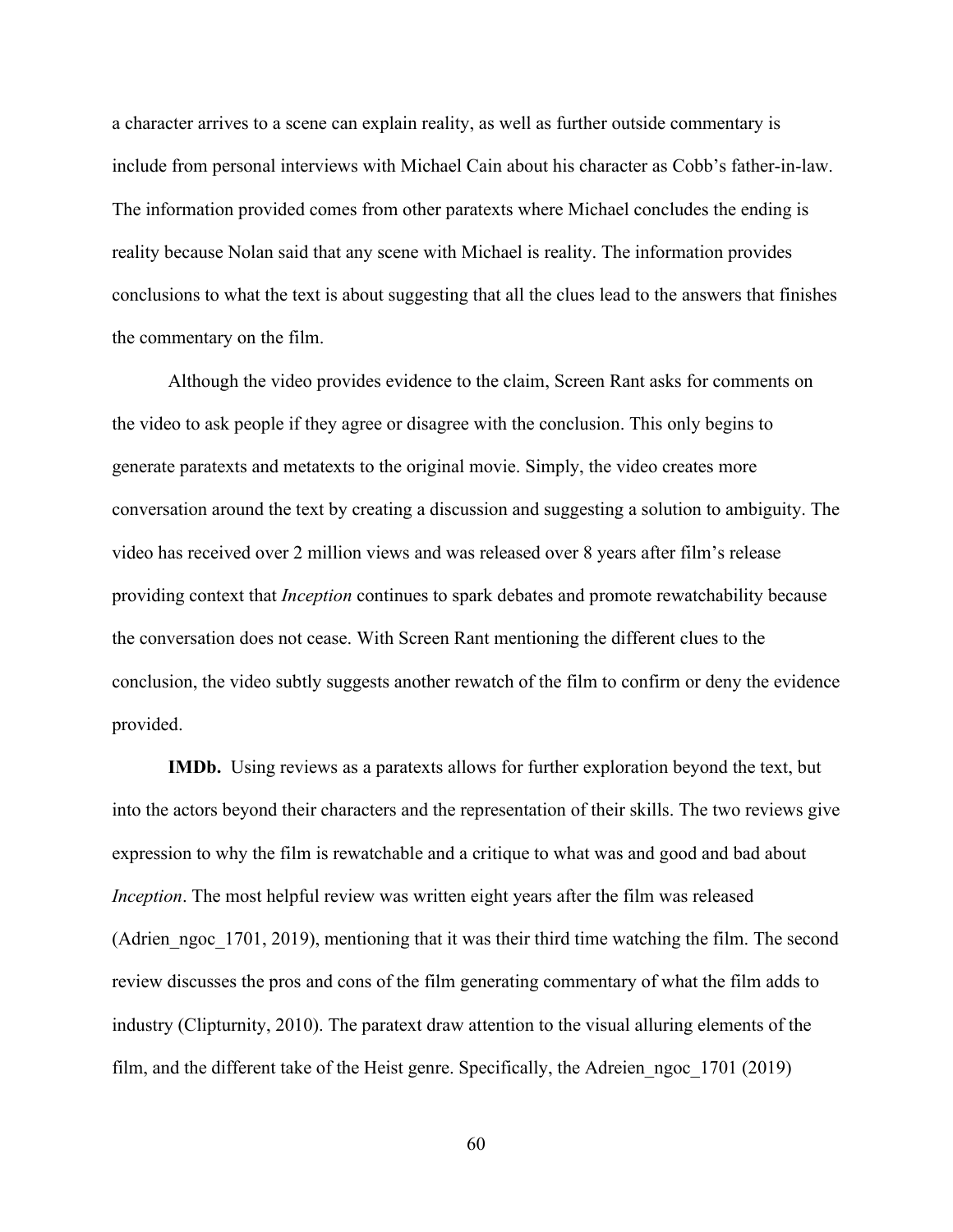review highlights other features of Nolan's films to classify the level of masterpiece that *Inception* caters to. The review also highlights the plot points and how the film narrates the message of struggle in making it through life. The paratext emphasizes that the ending is historical and controversial, but it lacks little meaning to the context of the whole film. This reaffirms that the film creates commentary providing loud paratexts and that reviewers and the audience need to dissect the films in order to understand them and process the meaning behind the film. Clipturnity's review elaborates on the notion of realism and messaging that is fast paced keeps the audience in a roller coaster that is relevant to modern moviegoers (2010).

The paratexts of these reviews also reveal the flaws of the characterization. While *Inception* creates paratexts in terms of the plot and narrative, the characters lack no imagination. While the commentary poses the characterization into a negative light, the critique of characters simply creates more conversation about the films and their rewatchability because of the plot rather than the focus of characters. Because of the helpfulness of the reviews, the criticism allows for others to rate the review higher or lower generating more feedback to the review as well as how it reflects upon the film.

# *Interstellar*

**YouTube.** The most viewed video about *Interstellar* discusses the faults that lie in the film with things that are cliché or repetitive. The video comes from CinemaSins (2015) that calculates all the sins that occur in the film and the video includes commentary from astrophysicist Neil deGrasse Tyson to explain the more technical and harder to understand concepts that occur in the film. The video counts up to 104 sins for the film indicating how many things are wrong, predictable, or simply unbelievable as the video deconstructs the content of *Interstellar*. While providing entertaining commentary to the movie as a whole, the paratext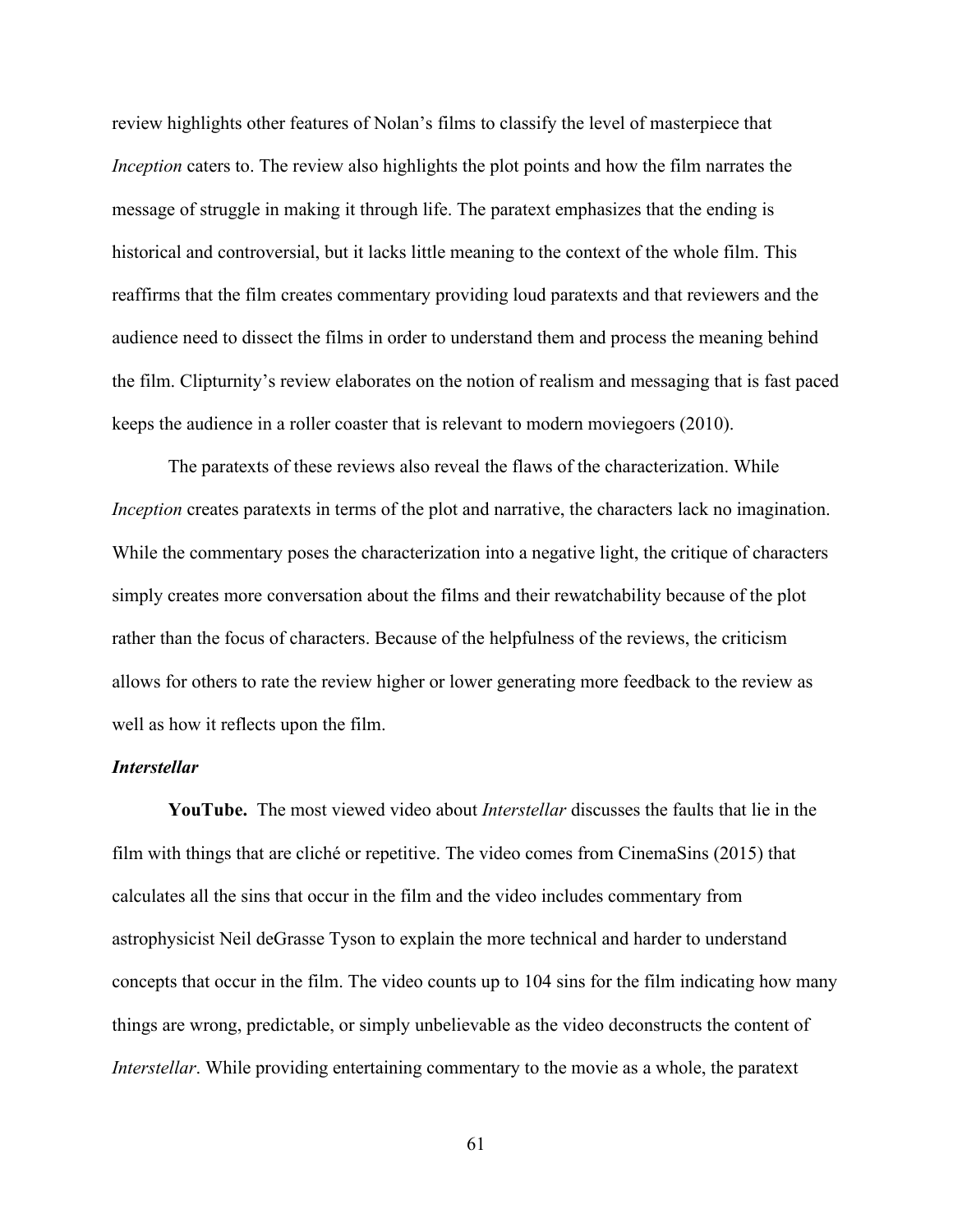questions several parts about the unbelievability of the science of the film. However, multiple times, the astrophysicist, would comment on how *Interstellar* accurately displays Einstein's theory of relativity, the accuracy of g-forces in space, and the depiction and fundamentals of a black hole. The commentary of the video not only invites natural criticism to the entertainment but singles out how the good and bad narrative plot points and admits when the commentator is wrong about a "sin." The video has been seen over 8 million times suggesting that people want the video deconstructed because of the complicated physics and reality that the movie portrays. The video mentions other sources to help understand the complicated science, and that other books were made about the science of *Interstellar*. The paratext leads to the conclusion that the film can be complicated for the audience that it seeks out because of the need to understand time and gravity. The paratexts continuously brings in other forms of paratexts as well to explain the film.

**IMDb.** While short reviews of *Interstellar*, the most helpful reviews describe the fascination of rewatchability and captivating visual effects. The first review simply titled "I waited 5 years to watch it again" reveals the expanse of movies that twist in news that allow the audience to become excited to see films again and again (Ksa\_2010, 2019). This paratext provides the insight that the *Interstellar* is insanity but creates the sense to relive through what does not seem normal. The other review considers the visual effects and performance that captivates an audience and appears to be better than others due to the commentator's desire for the film to win awards (Patterson13, 2015). The short reviews provide the helpfulness to others who have seen the original text that they agree with the outside commentary. However, not all people agree which leads to more controversial opinions about how these types of films are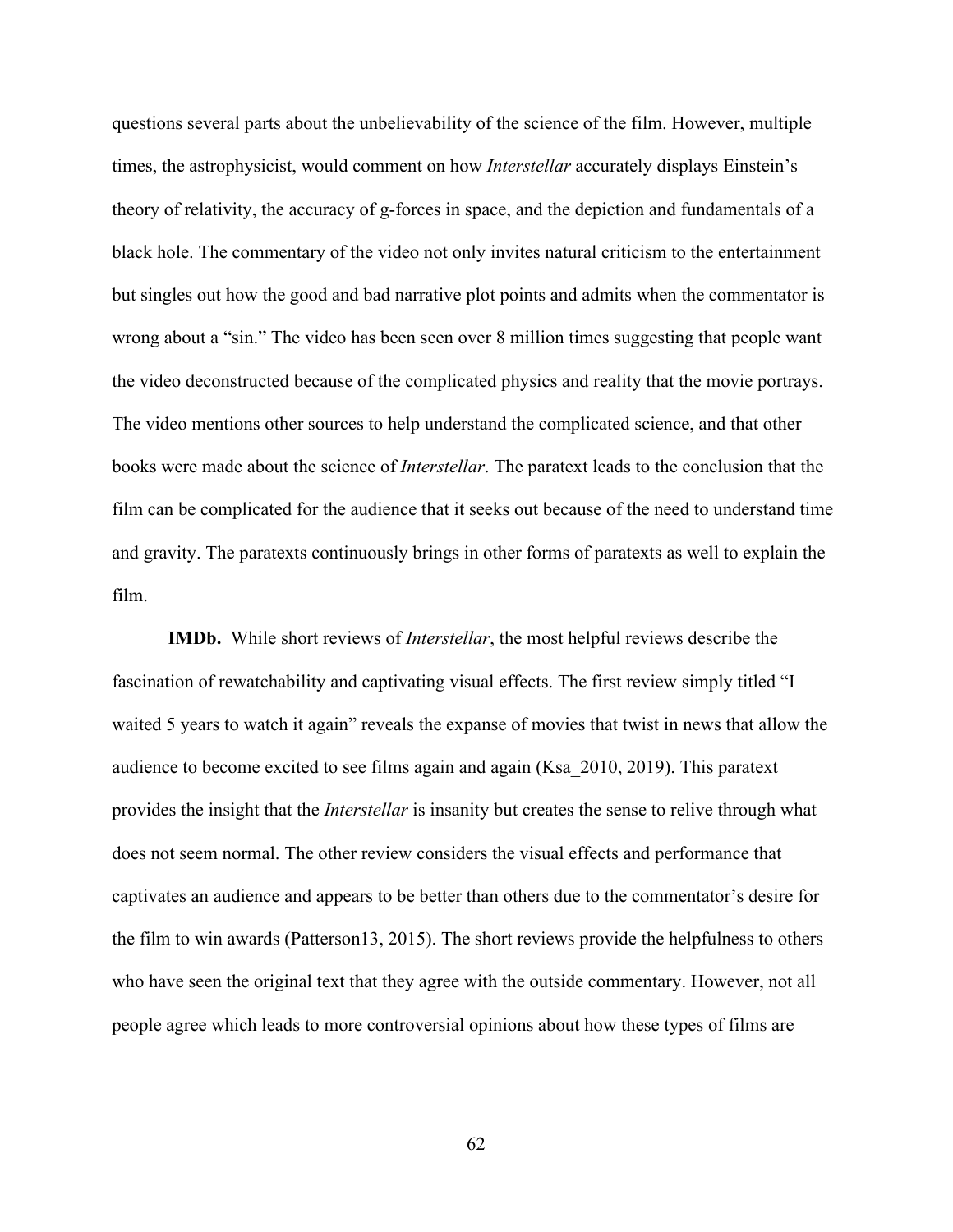viewed and that simple reviews and conversations around the film are not enough but must generate opinions that compete against each other.

### *Tenet*

**YouTube.** The most video for explanations on *Tenet* come from New Rockstars (2020) that finally explains the film by breaking down the plot and each character timeline of the Protagonist, Sator, Kat, and Neil. The deconstruction begins by explaining the method of time travel that the film extrapolates which the commentator claims is a type four, time travel film where events that have happened have always happened, extending further paratextuality references to *Harry Potter and the Prisoner of Azkaban*. The explanation of time travel clarifies how the events represent reality but can be confusing because time travel is not instantaneous but time inversion.

The video deconstructs the timelines of characters visually to explain where characters are and how the plot functions around their motives leading to the timeline of Neil that is the most confusing and leads to the commentary of things that the film suggest rather than plainly states. As the film suggest that Neil knows much more about the organization of tenet and physics, New Rockstars film breaks it down that Neil not only sacrifices himself in the end, but that he is Kat's son Max. The evidence is based upon the video's statement that the inversion name of Maximilien is Neil (New Rockstars, 2020). This is also based upon the ending scene where the Protagonist protect Kat and her son from Priya leading to the opportunity that the Protagonist can teach and recruit Max to join Tenet. The paratext leads to more questions about the meaning of the film and how to answer questions about the film without the film revealing the exact answers. The film, *Tenet*, directly leads to the need of additional commentary and that the audience is confused or wants more evidence to how characters function in the film. The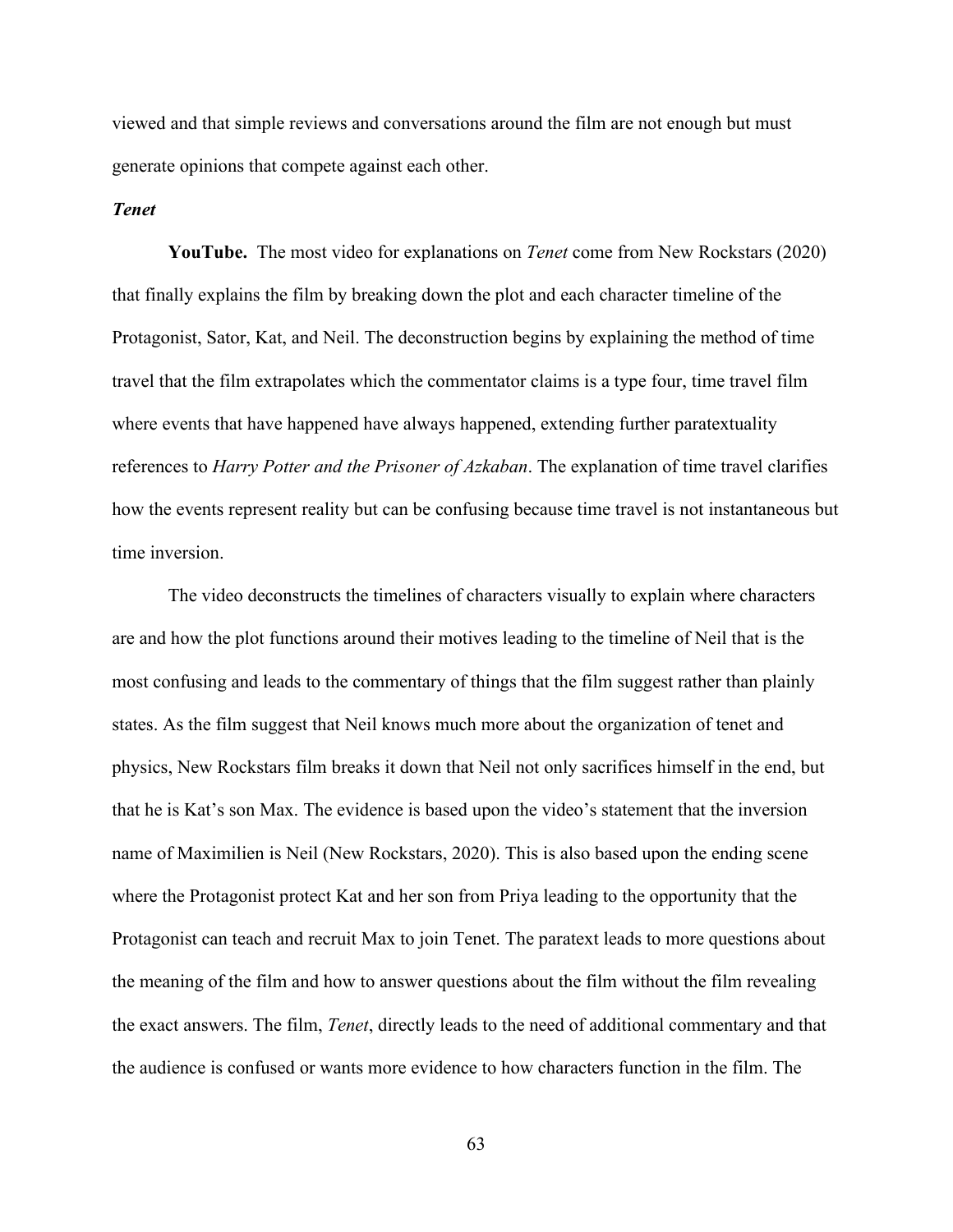breakdown of Neil's timeline from New Rockstars explains how inversion creates up to three different versions of a character, and possibly more depending on the need to solve problems in time. This adds layers of confusion of keeping track one character, and then multiple versions of the same character. The paratext clarifies visually the timeline, but only at a surface level, barely scratching the intricacies of the story that Nolan is telling.

**IMDb.** Simple reviews do not capture the varying opinions of *Tenet* but give to a consensus in commentary about the film that state it is confusing. The first review does not even rate the film and states that a film should not need multiple watches. Johnjooliver (2020) criticizes the film due to the exposition and sound effects that convoluted the narrative of the film. According to the paratext, a film's rewatchability does not necessarily equate to lack of understanding or original idea, but that a film should not need to be rewatched to be explained. The other review by Catlou92 (2020) suggests the same principles of the paratexts that the idea is too complicated to watch once, which suggests that audiences do not want to go back to suffer confusion again. This paratext refuses to elaborate on the film in general and seeks only to tell the confusion behind the narrative. The reviews do not seek understanding which indicate that the paratexts of reviews share opinions rather generalize commentary.

#### **Discussion**

The nonlinear styles of Nolan's films *Inception, Interstellar,* and *Tenet* create narratives that lead to ambiguous conclusions that are not expected of the narrative archetypes which generates conversations about the meaning of the films. The text of the films by themselves lead to questions and unreliable answers without the understanding of other texts and how the plot connects to other inspiration of music and designs such as a producer. Each film can display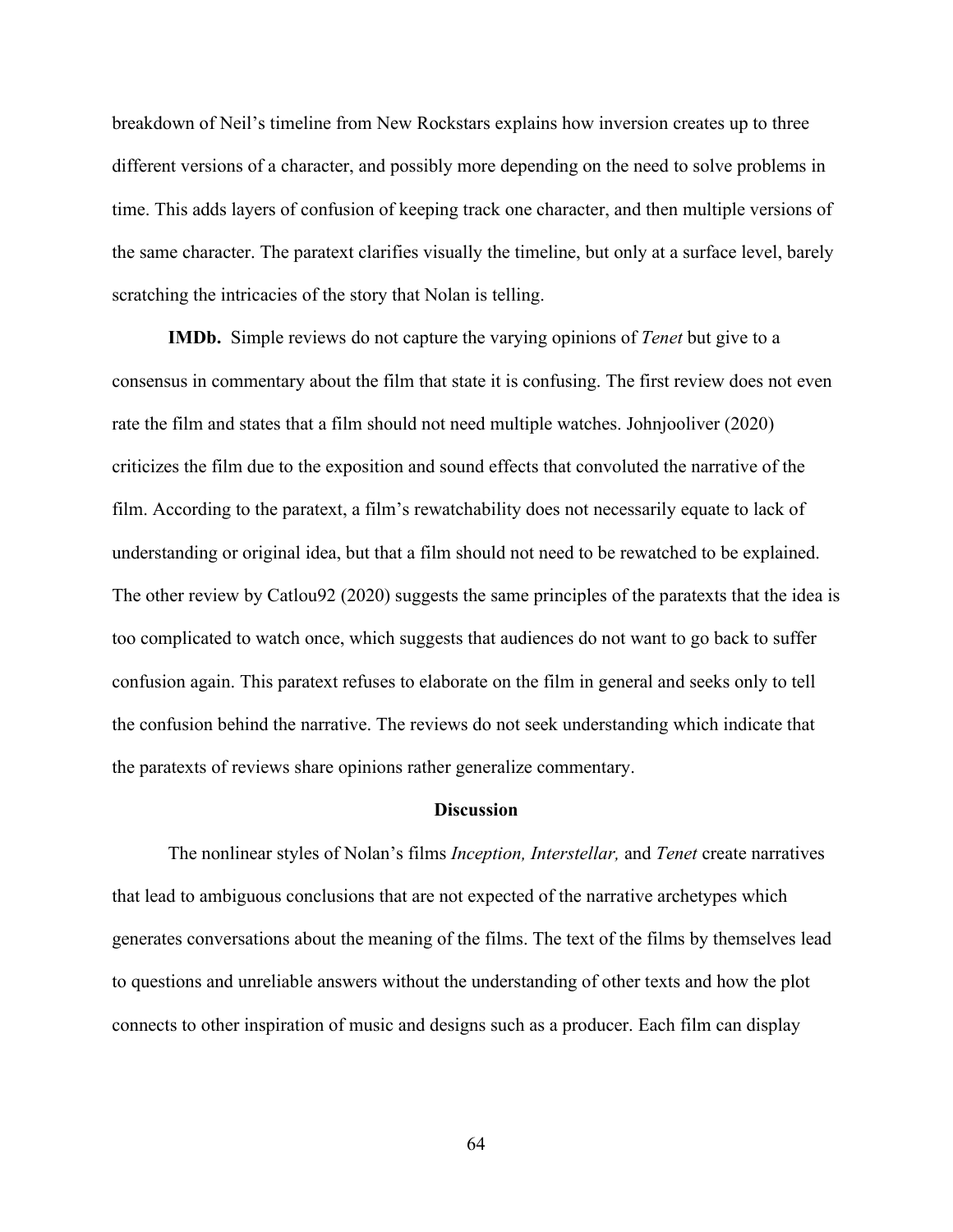different moral reasoning, narrative archetypes, and paratexts leading to the conclusion that there is a wholeness to the text when combined together.

From the lens of Fisher, Nolan's films never complete the coherence and fidelity requirements of the narrative perspective. The coherence of the text varies between films, but all of them blur the lines of reality and time disrupting the logical sense within a narrative. This is also represented through the lens of a lack of moral reasonings because the characters of the films lack depth and breadth to create and maintain their objectives. Yet, Nolan's films blended sections of fidelity and coherence to portray a plot that there is more to life than what is visually represented. Specifically, *Inception* and *Interstellar* demonstrate clear morals about family and to do what is best for them. Each film displayed different viewpoints of ethical dilemmas, yet *Tenet* displayed a moral to save the world, but focused more on lack of cohesion and clarity allowing the film to fail the narrative perspective. This begs the question: if the messages of these films are reaching audiences, do they violate the fidelity that Fisher's narrative perspective demands?

Nolan's films defy Fisher's specific meaning of coherence and fidelity for a narrative story because the films invite the audience to create a different story than the one that is being told. Reality and dreams are not all that different, Earth needs to be rescued from ecological problems, and people need to rely upon others in the past and future are messages portrayed in the films. These moral messages allow for a degree of freedom within a narrative that a text can find portions of fidelity and coherence by creating a nonlinear plot that allows the audience to conversate and create paratexts. The films do display fidelity, but their nonlinearity creates the lack of coherence. This suggest that specific audiences will find the fidelity of these stories but may be confused and retreat to rewatch or avoid the films. From this analysis, nonlinear films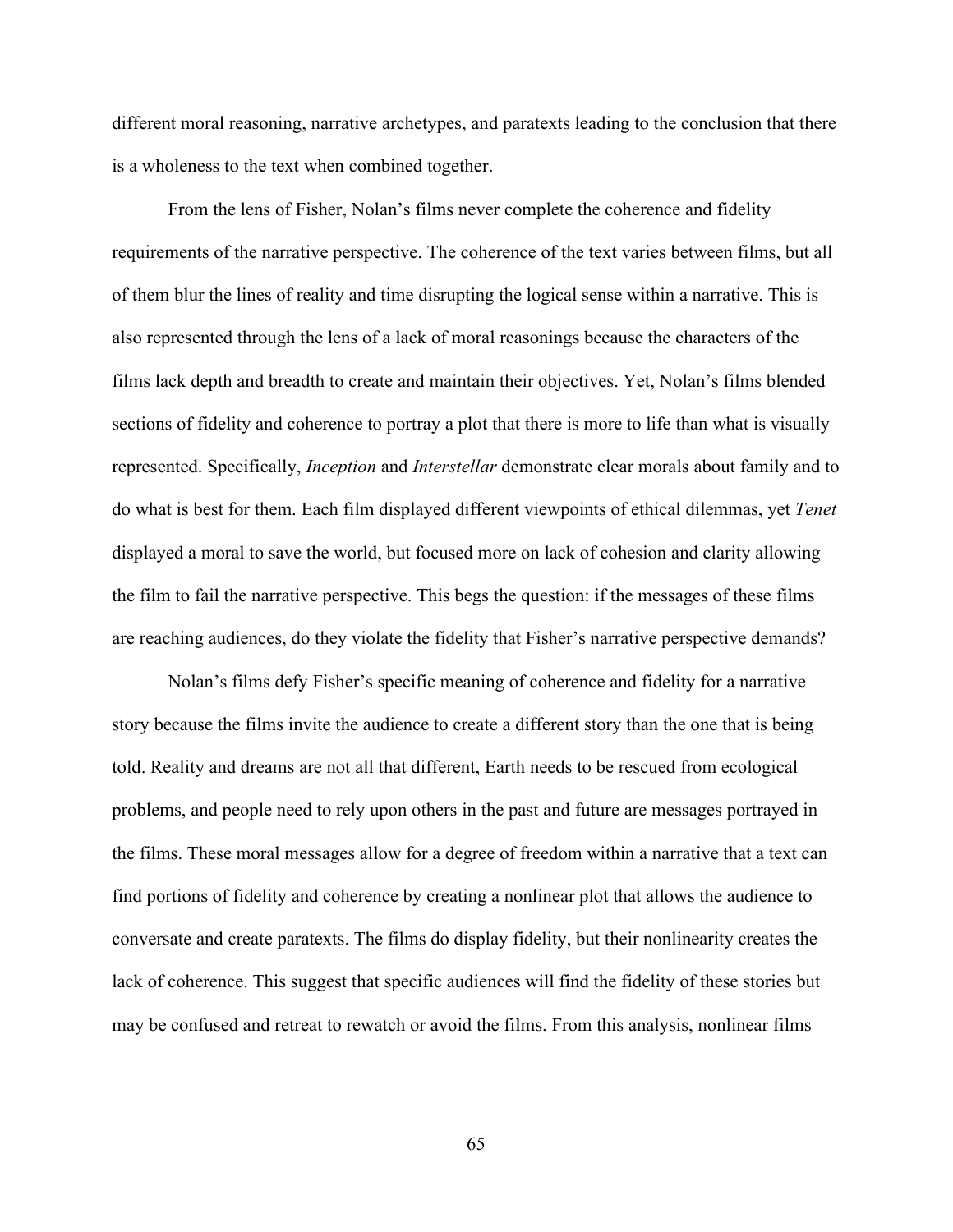can be disruptive within the narrative perspective, but if the moral reaches the audience, these films will succeed with Fisher's meaning of fidelity.

Beyond the moral messaging, lies the foundation of the narrative archetypes. Although Nolan does not create a new archetype, *Inception, Interstellar,* and *Tenet* display how archetypes are morphed and adjusted to the characters of the narrative archetype than the overarching narrative of the what the film suggests. With the way Nolan uses narrative archetypes, a world of character archetypes is created. This suggests that Booker's narrative archetypes are not simply for the plot but are used to classify narratives in terms of how characters are used and displayed. The hero of the story motivates the plot, and this analysis discovered that it is not simply how the plot demonstrates a narrative, but how characters use the narrative archetypes differently within a plot. Nolan builds upon layers of narrative archetypes by using the characters. The blandness of the characters reveal that each character takes a narrative archetype to portray, divulging that major and minor characters have a character archetype. In fact, the closeness of the archetypes suggests that the plot is closer to one archetype and hero's monomyth more than seven distinct narrative archetypes. More interesting is that fact that the different narrative archetypes can be applied to reveal different messaging and understanding in nonlinear plots such as *Inception'*s blurred lines of reality through the differences of the voyage and return archetype and the quest. With each character creating the opportunity to portray different narrative archetypes, character archetypes become an amalgamation of plot that intermingles within the story's events and understanding. The variety of narrative and character archetypes suggest that these films are rewatchable because a different narrative archetype can be found in each viewing simply by paying attention to a different character.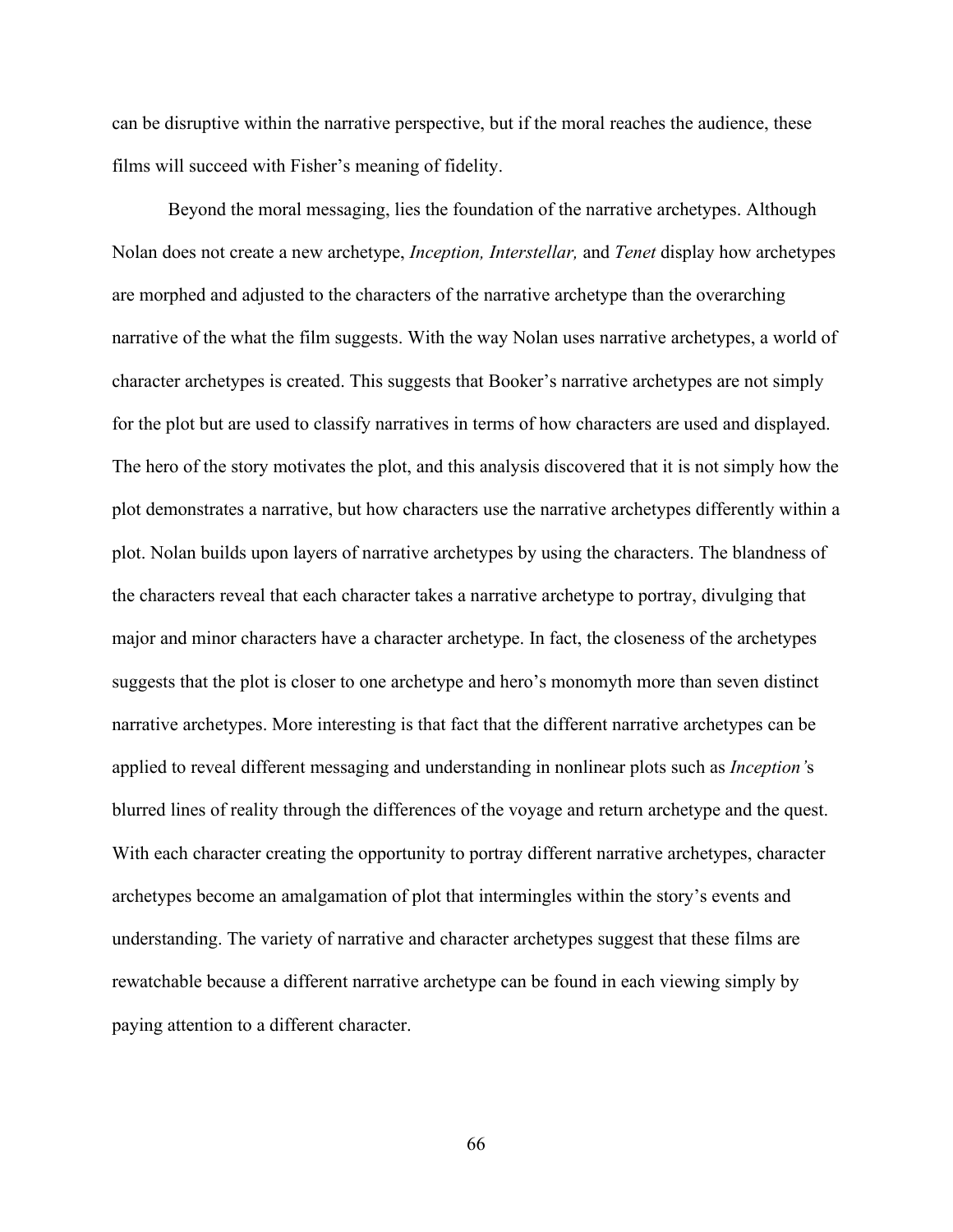From the procurement of paratexts, Nolan's films reveal that hidden messages can only be found through paratexts and commentary outside of the text. The paratexts of the three films discovered ways to amplify and detract from the original text. In all three films, the paratexts videos produced commentary to understand the film, and invited other users to add to the commentary. This creates an ongoing cycle of increasing paratexts or intertextuality that is produced from the films. The amplification of paratexts reveals easter eggs, further examination of character portrayals, and the need for the audience to dive into understanding even when understanding cannot be achieved. However, different paratexts can also detract from the film's commentary and understanding. Different reviews from IMDb critique the films in terms of cons about the narrative and character unrelatability. This occurred with all the films, but specifically *Tenet* faced the largest criticism because of the confusing plot lines that created a barrier to rewatchability. This suggest that once the exposition is too confusing that there is a barrier to rewatchability in films, and people simply refuse to watch, comment, or understand a nonlinear film. There seems to be a line between the amount of ambiguity that a film displays and how the audience feels to rewatch a film.

This analysis used the intentional fallacy to look closely at the films' narrative structure and moral reasoning without disruption from outside influences. The films clearly disrupt time and space displaying the need for clarity in how narrative structure and archetypes are manipulated within the original text and the conversations that surround it. The contribution of paratexts allow all types of differing texts to influence the original which can include the author's own words. Nolan created films that purposefully end ambiguously, which he has described as the point of creating films with the theme of reality and dreams (Knopf, 2020). Nolan has stated with the ending of *Inception*, that "there is no definitive answer" (Jensen, 2010,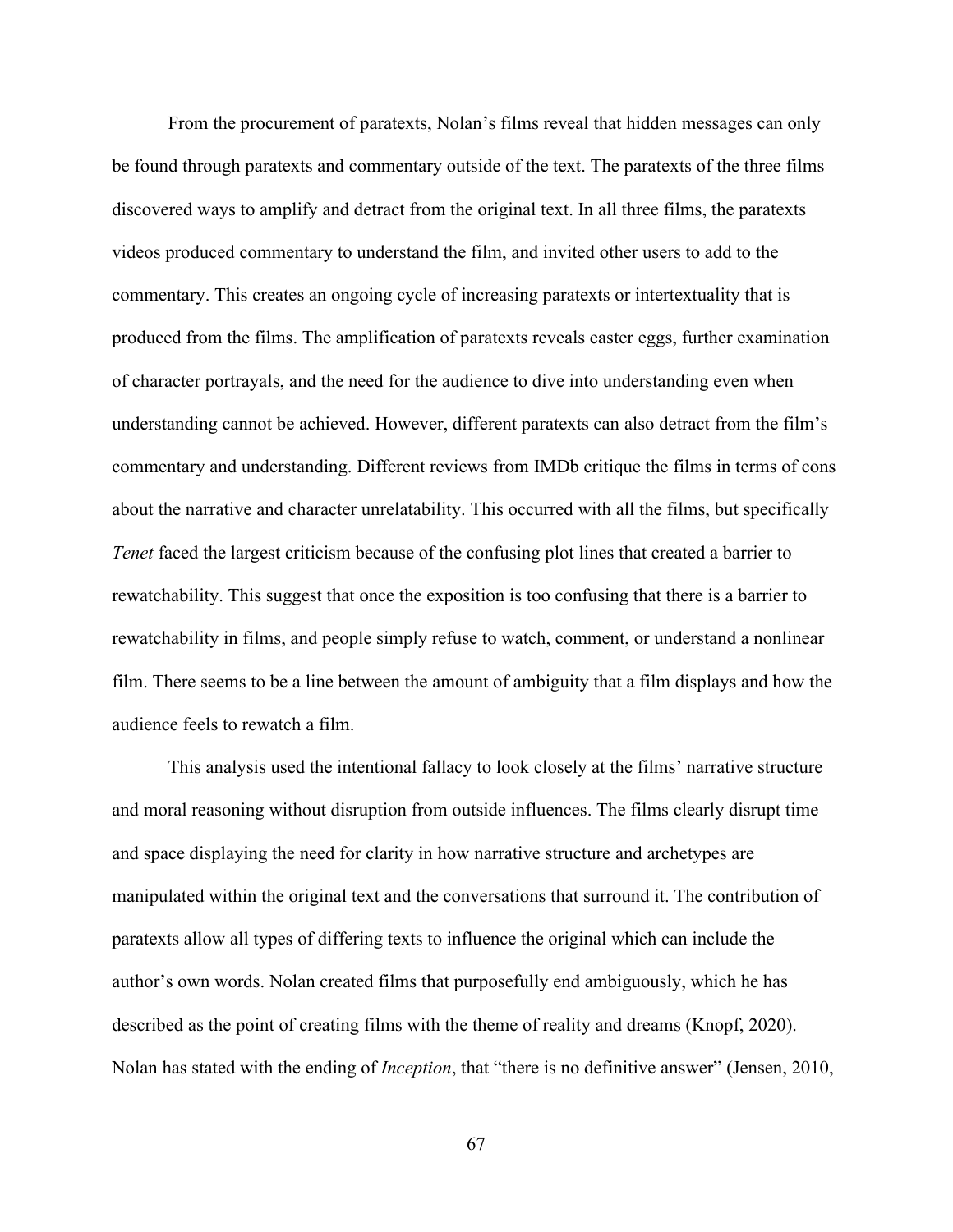para. 4) because "there's deliberate ambiguity" (Knopf, 2020, p. 335). The creator of the work pushes the same ambiguity of the films adding the sentiment that texts will constantly create paratexts because these films leave questions that the director is not willing to answer.

## **Limitation and Conclusion**

This analysis looked only at two specific types of paratexts within IMDb and YouTube. As discussed in the analysis and discussion, paratexts are prolific and continuous in their conversation with original texts. The limitation of this analysis lies with the type and the amount of paratexts discussed because a small sample from YouTube and IMDb cannot cover an entire analysis of paratextuality. There is simply too much paratexts to describe in this paper alone, and further analysis can be conducted on how paratexts can fully impact the conversation that lies with rewatchability and ambiguity of nonlinear films and Christopher Nolan films. A more indepth analysis of different types of paratexts and how they impact specific films can lead to new research for content and rhetorical analysis, as well as how these paratexts multiply and add to the conversation of each other and the text that is being discussed. Other areas of paratextuality could also lead to further insights of how Nolan films create conversation for their ambiguous endings. Other research could also look specifically at the paratexts that surround the ending of each film and how fans and audiences interact with these types of text. Beyond paratexts, other research is needed to investigate the line between ambiguity of films and rewatchability as this analysis has discovered.

Overall, modular narratives disrupt the plot, but there are means by which audiences can interpret and focus on coherence, fidelity, and commentary. Nolan takes deliberate steps to create a film that can change the way the audience views different film genres. The films create believability within the distortion of time because each film centers on linearity while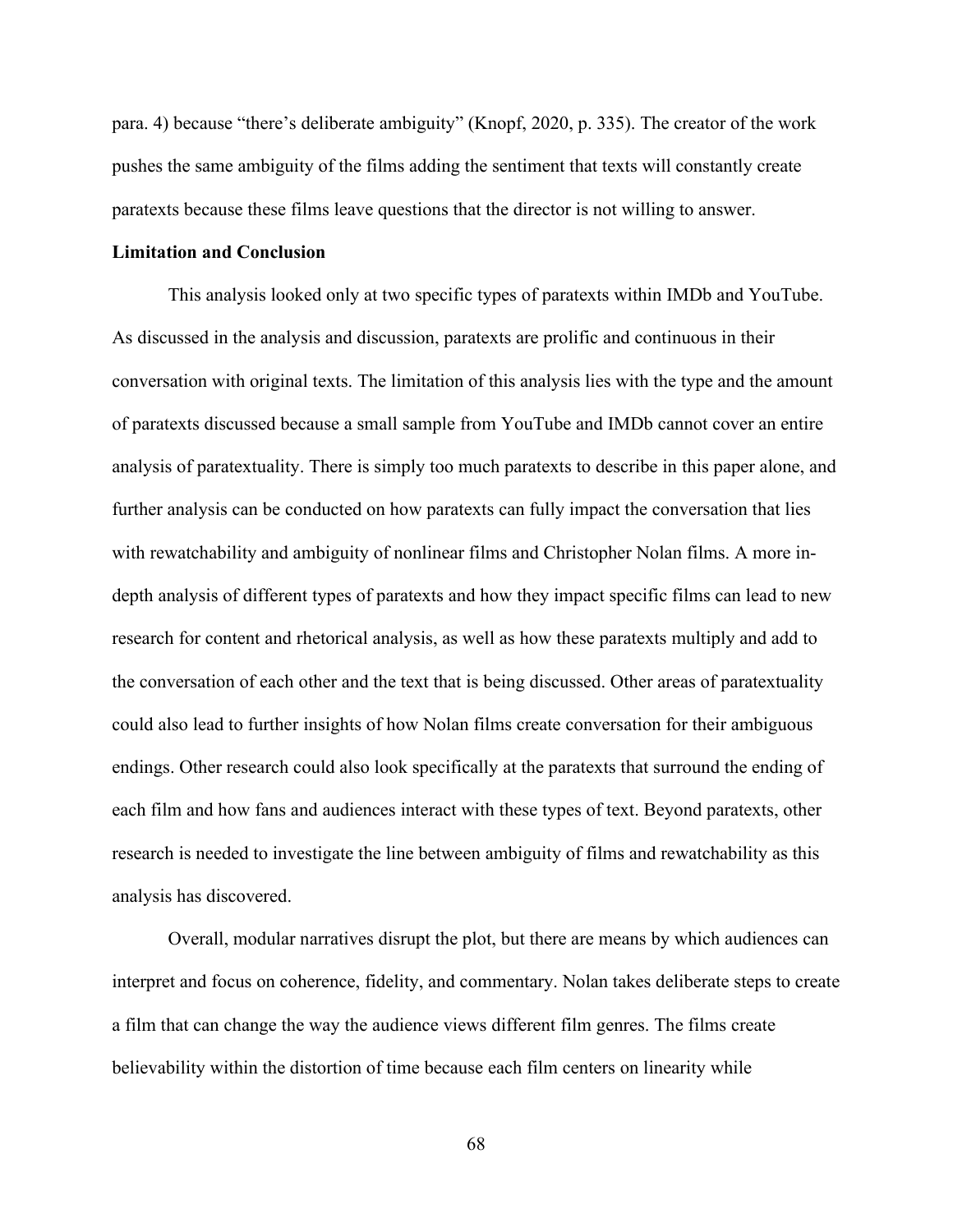manipulating outside forces. With less-developed characters, Nolan's films create character archetypes within narrative archetypes creating a space for the audience to enter the film themselves continuing the need to rewatch to see themselves in the films. While these films are not directed towards all types of audiences, those who enjoy them will keep coming back to add to the commentary of the film and discover new insights each time they watch. *Inception*, *Interstellar*, and *Tenet* are nonlinear types of films that lead to rewatchability because of their ambiguous endings that audiences try to answer by themselves, with others, and through the interpretations of paratexts.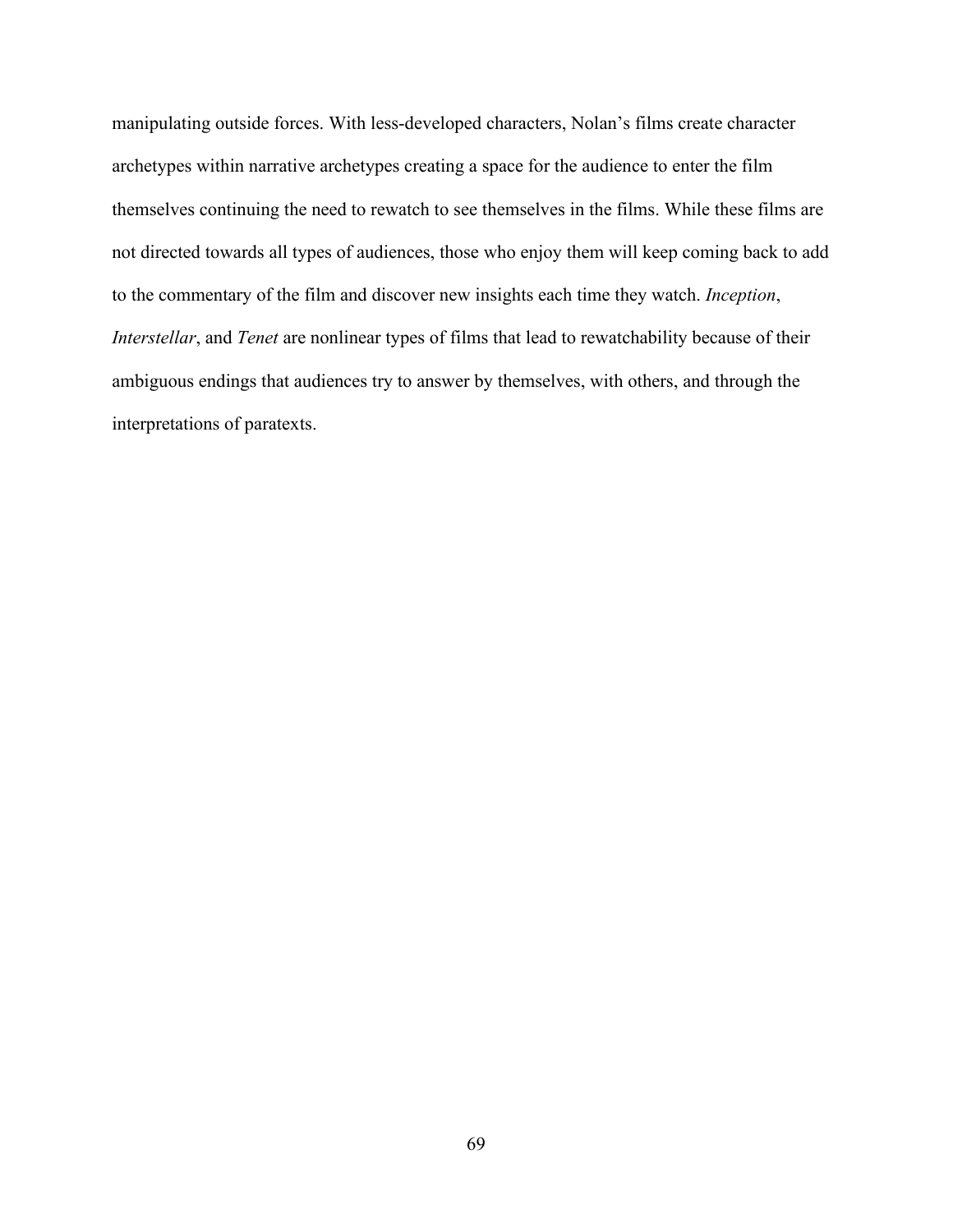## **References**

- Adrien\_ngoc\_1701 (2019, March 1). A one-of-a-kind mind-blowing masterpiece! [Review of *Inception*]. IMDb. https://www.imdb.com/review/rw4692192/?ref =tt\_urv
- Alber, J. (2009). Impossible storyworlds—and what to do with them. *Storyworlds: A Journal of Narrative Studies*, *1*(2009), 79–96.

Aristotle, (1958). *On poetry and style*. The Liberal Arts Press.

Aristotle (1997). *Aristotle's poetics: Translated and with a commentary by George Whalley*. McGill-Queen University Press.

Barthes, R. (2001). The death of the author. *Contributions in Philosophy*, *83*, 3-8.

- Baruah, D. (2021). Mad Men and its paratexts. In *21st Century Retro: Mad Men and 1960s America in Film and Television* (pp. 133-162).
- Berg, C. R. (2006). A taxonomy of alternative plots in recent films: Classifying the "Tarantino effect." *Film Criticism*, *31*(1), 5–61.
- Bohlinger, V. (2017). Echoes of The 400 Blows: Ambiguous closure in art cinema. *Short Film Studies*, *7*(1), 67–70.
- Booker, C. (2004). *The seven basic plots: Why we tell stories*. Continuum.
- Bordwell, D. (1979). The art cinema as a mode of film practice. *Film Criticism*, *4*(1), 56–64.
- Bordwell, D. (2013). *Narration in the fiction film*. Routledge.
- Bordwell, D., Staiger, J., & Thompson, K. (1985). *The classical Hollywood cinema: Film style & mode of production to 1960*. Columbia University Press.
- Brislin, T. (2016). Time, ethics, and the films of Christopher Nolan. *Visual Communication Quarterly*, *23*(4), 199–209. doi:10.1080/15551393.2016.1252655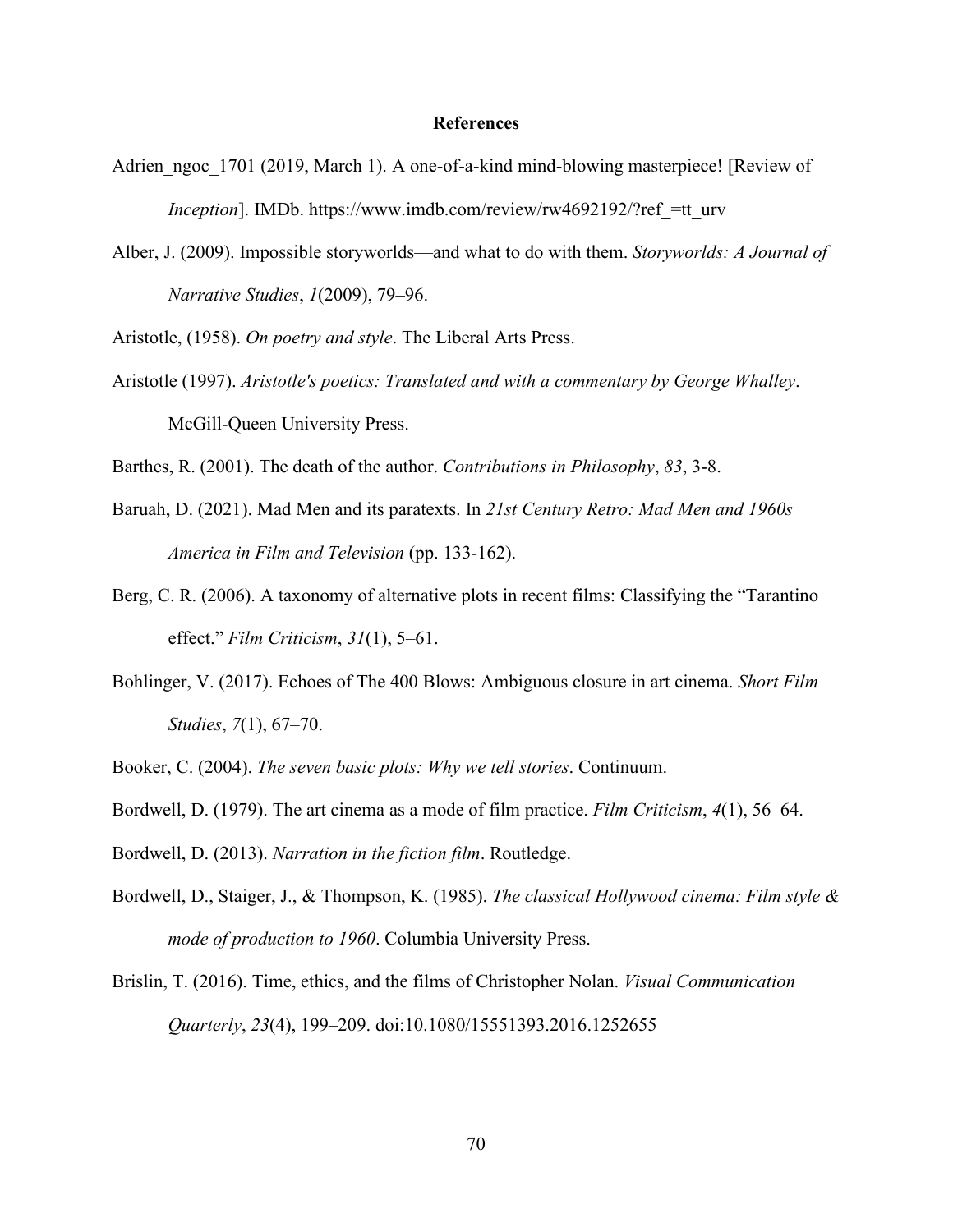Brookey, R. & Gray, J. (2017) "Not merely para": Continuing steps in paratextual research, *Critical Studies in Media Communication*, *34*(2), 101-110. doi:10.1080/15295036.2017.1312472

Brooks, C. (1979). The new criticism. *The Sewanee Review*, *87*(4), 592–607.

Cameron, A. (2008). *Modular narratives in contemporary cinema*. Palgrave Macmillan, London.

Campbell, J. (1949). *The hero with a thousand faces*. Princeton, NJ: Princeton University.

Catlou92 (2020, November 23). Confusing. [Review of *Tenet*] IMDb. https://www.imdb.com/review/rw6302464/?ref =tt\_urv

- CinemaSins. (2015, September 29). Everything wrong with Interstellar, Featuring Dr. Neil deGrasse Tyson [Video]. Youtube. https://www.youtube.com/watch?v=mnArCFSrkg8
- Clipturnity (2010, August 22). Matrix but in dreamworld? Nah. [Review of *Inception*]. IMDb. https://www.imdb.com/review/rw2299419/?ref =tt\_urv
- Economopoulou, K. (2009). *Aristotle's poetic in relation to the narrative structure of the screenplay*. (Publication No. 27766907) [Doctoral dissertation, Nottingham Trent University]. Proquest Dissertation and Theses.
- Finkelberg, M. (2006). Aristotle and episodic tragedy. *Greece & Rome*, *53*(1), 60–72.
- Fisher, M. (2011). The lost unconscious: Delusions and dreams in Inception. *Film Quarterly*, *64*(3), 37–45.
- Fisher, W. R. (1978). Toward a logic of good reasons. *The Quarterly Journal of Speech*, *64*(4), 376–384.
- Fisher, W. R. (1984). Narration as a human communication paradigm: The case of public moral argument. *Communication Monographs*, *51*(1), 1–22.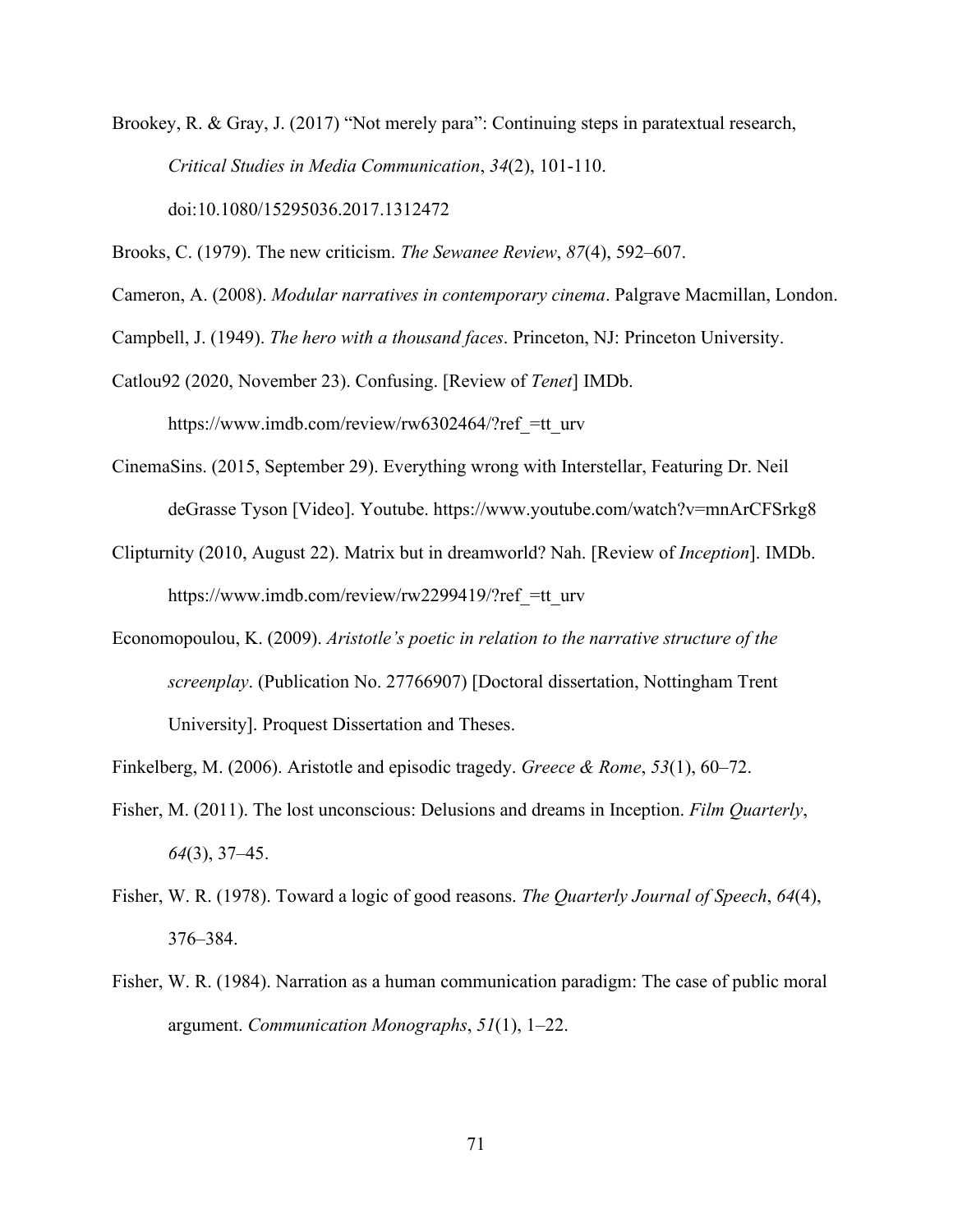- Fisher, W. R. (1985). The narrative paradigm: An elaboration. *Communications Monographs*, *52*(4), 347-367.
- Fisher, W. R. (1987). *Human communication as narration: Toward a philosophy of reason, value, and action*. Colombia: University of South Carolina Press.

Gray, J. (2012). *Watching with The Simpsons: Television, parody, and intertextuality*. Routledge.

- Gray, J. (2021). *Dislike-Minded: Media, Audiences, and the Dynamics of Taste* (Vol. 37). NYU Press.
- Genette, G. (1983). *Narrative discourse: An essay in method* (Vol. 3). Cornell University Press.
- Genette, G. (1997a). *Palimpsests: Literature in the second degree* (Vol. 8). U of Nebraska Press.
- Genette, G. (1997b). *Paratexts: Thresholds of interpretation* (No. 20). Cambridge University Press.
- Green, M. C., Fitzgerald, K., & Moore, M. M. (2019). Archetypes and narrative processes. *Psychological Inquiry*, *30*(2), 99–102.
- Hills-Parks, E. (2011). Identity construction and ambiguity in Christopher Nolan's films. *Wide Screen, 3*(1), 1-18.
- Humphrey, M. (2018). Confession narratives and mass kinship of YouTube celebrities: A narrative rationality analysis. *Interactions: Studies in Communication & Culture*, *9*(2), 225–237.
- Jensen, J. (2010, November 30). *Christopher Nolan on his 'last' Batman Movie, an 'inception' videogame, and that Spinning Top*. EW.com. https://ew.com/article/2010/11/30/christoph er-nolan-batman-inception/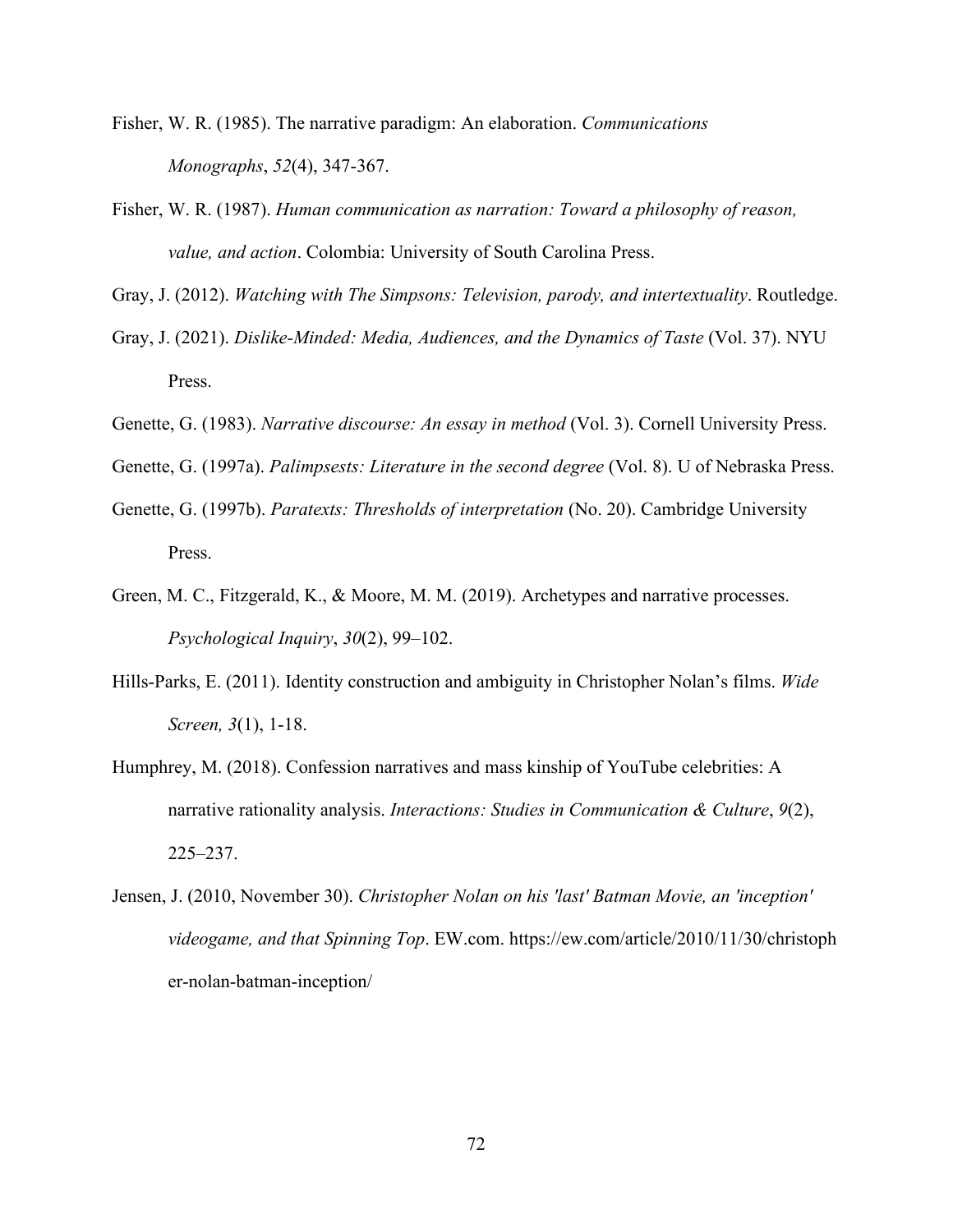- Jensen, J. (2020, July 30). *'Inception': Behind the scenes of a movie about movies -- and the mind of its maker*. EW.com. https://ew.com/article/2010/07/24/behind-the-scenes-of-inceptiona-movie-about-moviesand-the-mind-of-its-maker/
- Johnjooliver (2020, November 28). Why does a film need multiple watches? [Review of *Tenet*]. IMDb. https://www.imdb.com/review/rw6316800/?ref\_=tt\_urv
- Joy, S. (2020) *The traumatic screen: The films of Christopher Nolan*. The University of Chicago Press.
- Jung, C. G. (2014). *Four archetypes*. Routledge.
- Kiss, M. (2012). Narrative metalepsis as diegetic concept in Christopher Nolan's Inception (2010). *Acta Universitatis Sapientiae, Film and Media Studies*, (05), 35-54.
- Knudsen, E. (2014). Eyes and narrative perspectives on a story: a practice-led exploration of the use of eyes and eye lines in fiction film. *Journal of Media Practice*, *15*(1), 3–20.
- Krijanskaia, D. (2008). A Non-Aristotelian model: Time as space and landscape in postmodern theatre. *Foundations of Science*, *13*(3), 337–345.
- Ksa\_2010 (2019, June 26). I waited 5 years it again. [Review of *Interstellar*] IMDB. https://www.imdb.com/review/rw4961107/?ref =tt\_urv
- Leigh, D. J. (2011). Carl Jung's archetypal psychology, literature, and ultimate meaning. *Ultimate Reality and Meaning*, *34*(1-2), 95–112.
- Lugea, J. (2013). Embedded dialogue and dreams: the worlds and accessibility relations of Inception. *Language and Literature*, *22*(2), 133–153.
- Magliano, J. P., Miller, J., & Zwaan, R. A. (2001). Indexing space and time in film understanding. *Applied Cognitive Psychology*, *15*(5), 533–545.

McGowan, T. (2012). *The Fictional Christopher Nolan*. University of Texas Press.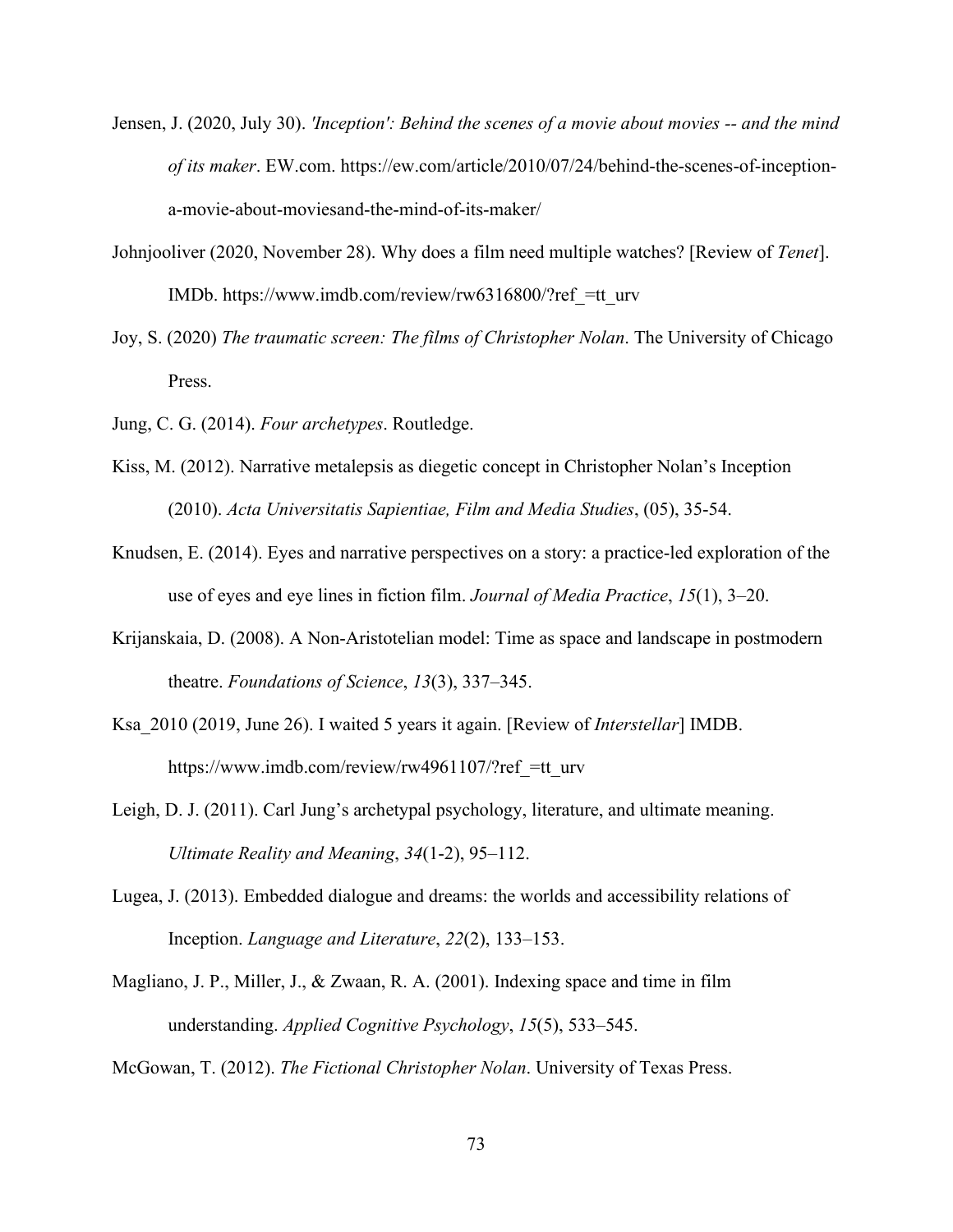McLuhan, M., & Fiore, Q. (1967). The medium is the message. *New York*, *123*, 126-128.

- Mihoc, A. (2011). Crazy narrative in Film. Analysing Alejandro González Iñárritu's film narrative technique. *International Journal of Communication Research*, *1*(2), 109–117.
- Moin, S. M. A. (2020). *Brand storytelling in the digital age: Theories, practice, and application*. Palgrave Macmillan.
- New Rockstars. (2020, September 8). *Tenet explained! Full movie timeline & final scene breakdown* [Video]. Youtube. https://www.youtube.com/watch?v=x6Kbphnil7s

Nolan, C. (Director). (2000). *Memento* [Film]. Summit Entertainment.

- Nolan C. (Director). (2010). *Inception* [Film]. Warner Bros.
- Nolan C. (Director). (2014). *Interstellar* [Film]. Paramount Pictures.
- Nolan C. (Director). (2017). *Dunkirk* [Film]. Warner Bros.
- Nolan C. (Director). (2020). *Tenet* [Film]. Warner Bros.
- Papadopoulos, R. K. (Ed.). (2006). *The handbook of Jungian psychology: Theory, practice and applications*. Psychology Press.
- Patterson13 (2015, April 8). Best movie I have seen in my life. [Review of *Interstellar*] IMDb. https://www.imdb.com/review/rw3217100/?ref =tt\_urv
- Phillips, S. R. (1975). The monomyth and literary criticism. *College Literature*, *2*(1), 1–16.
- Piaf, E. (1960). Non, Je Ne Regrette Rien [Song]. On *Éternelle* [Album]. EMI Music France.
- Pryluck, C., Teddlie, C., & Sands, R. (1982). Meaning in film/video: Order, time and ambiguity. *Journal of Broadcasting & Electronic Media*, *26*(3), 685–695.
- Ricoeur, P., & Blamey, K. (1990). *Time and narrative, Volume 3* (Vol. 3). University of Chicago press.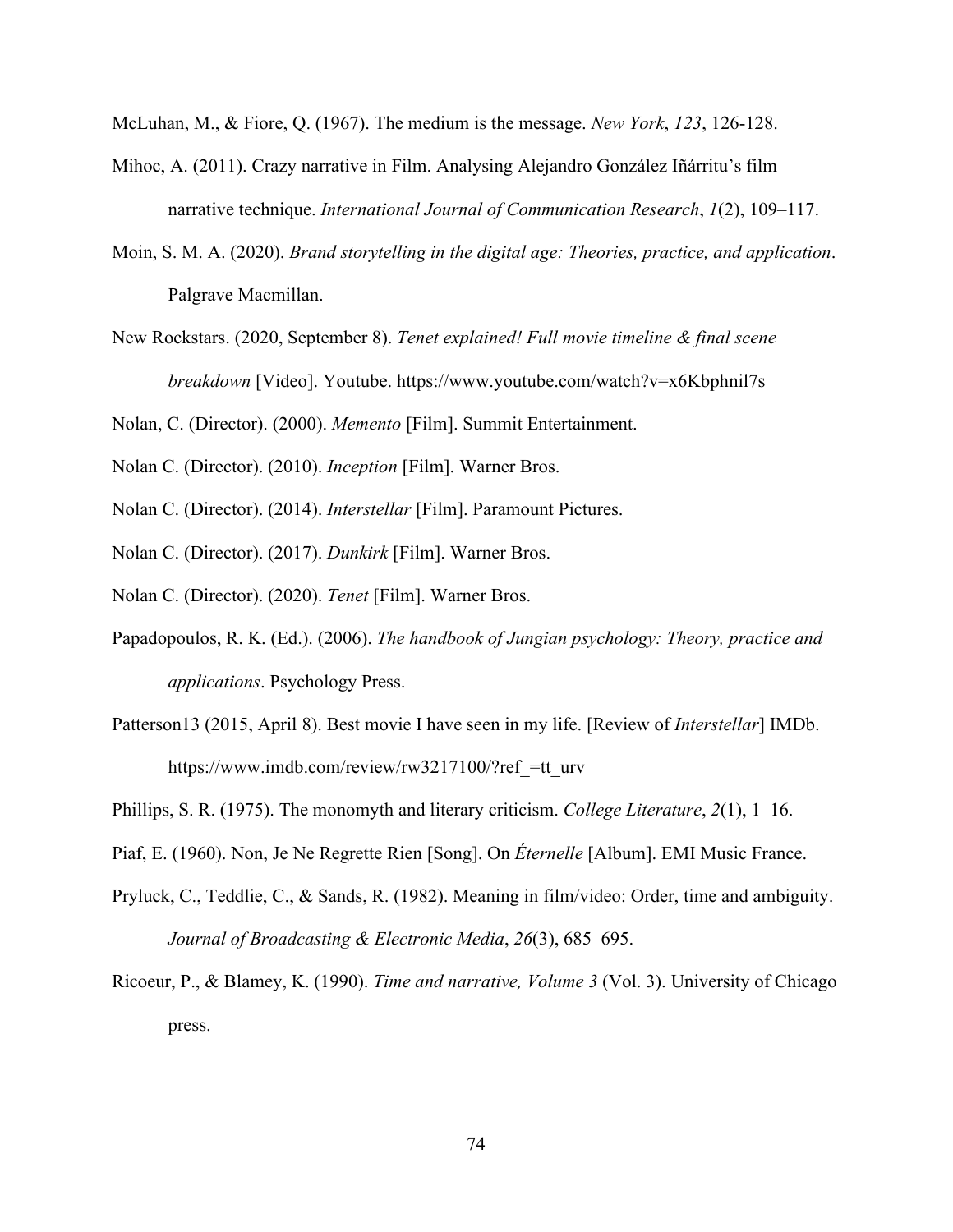- Rella, F. (1998). *El silencio y las palabras. El pensamiento en tiempos de crisis*. Rosario: HomoSapiens Ediciones.
- Roberts, K. G. (2004). Texturing the narrative paradigm: Folklore and communication. *Communication Quarterly*, *52*(2), 129–142. doi:10.1080/01463370409370186
- Schmidt, J. (2009). *The living handbook of narratology: Narration in film*. Hamburg University Press.
- Schneewind, J. B. (1982). Virtue, Narrative, and Community: MacIntyre and Morality. *The Journal of Philosophy*, *79*(11), 653–663.
- Screen Rant. (2018, August 21). *The true ending of Inception finally revealed* [Video]. Youtube. https://www.youtube.com/watch?v=LiloW0\_ivNM
- Sedlmeier, F. (2018). The paratext and literary narration: Authorship, institutions, historiographies. *Narrative, 26*(1), 66-80.
- Sellnow, D. D. (2010). *The rhetorical power of popular culture: Considering mediated texts*. Sage Publications.
- Shaw, D. (2012). *Morality and the movies: Reading ethics through film*. Bloomsbury Publishing.
- Shone, T. (2020). *The Nolan variations: The movies, mysteries, and marvels of Christopher Nolan*. Knopf.
- Storey, J. (2015). *Cultural theory and popular culture: An introduction* (7<sup>th</sup> edition). Routledge.
- Stutts, N. B., & Barker, R. T. (1999). The use of narrative paradigm theory in assessing audience value conflict in image advertising. *Management Communication Quarterly*, *13*(2), 209– 244. doi:10.1177/0893318999132002
- Tarkovsky, A., & Hunter-Blair, K. (1989). *Sculpting in time: reflections on the cinema*. University of Texas Press.